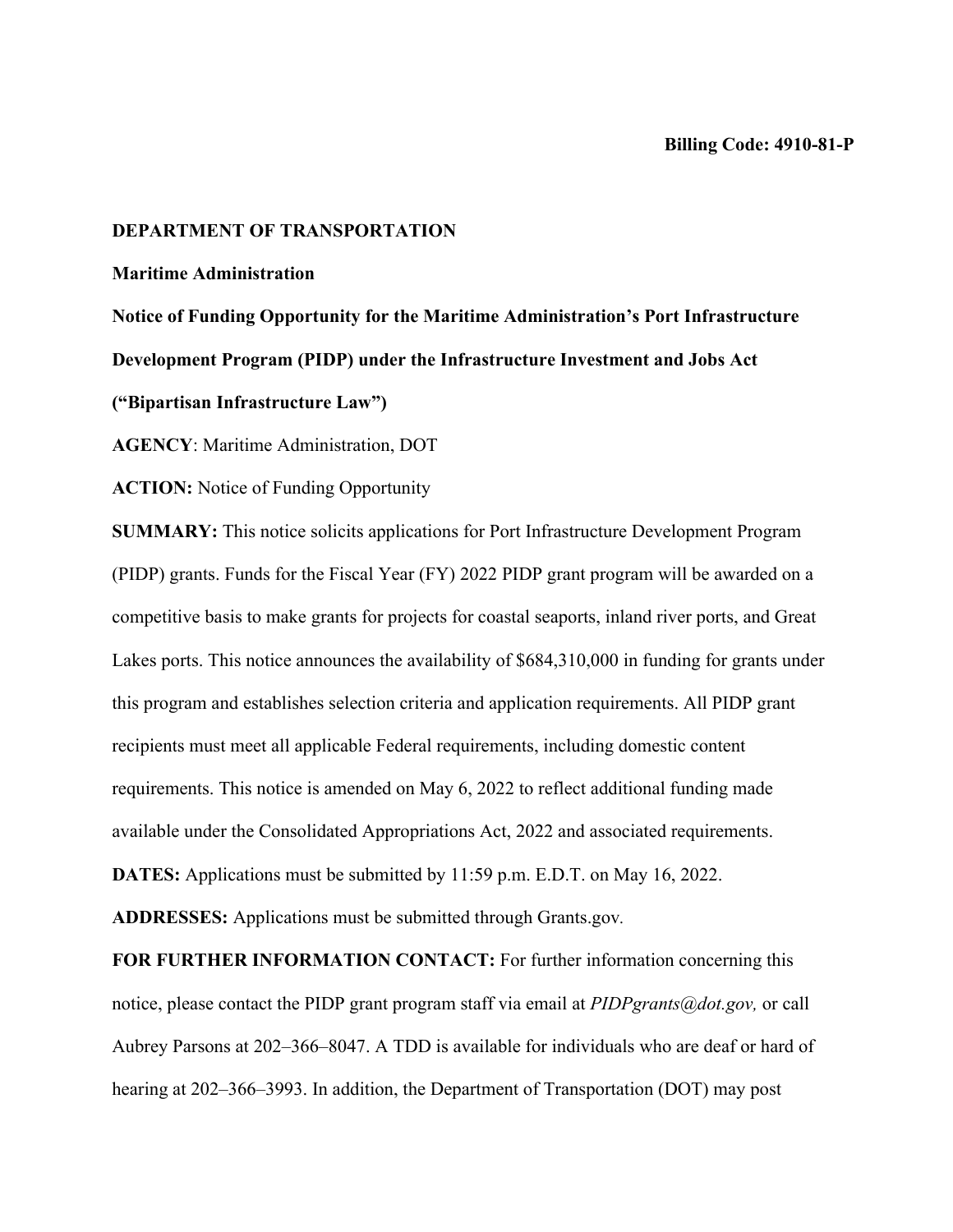answers to questions and requests for clarifications as well as information about webinars for further information at www.maritime.dot.gov/PIDPgrants*.*

**SUPPLEMENTARY INFORMATION:** Each section of this notice contains information and instructions relevant to the application process for the FY 2022 PIDP discretionary grants, and all applicants should read this notice in its entirety to prepare eligible and competitive applications. Some of the program criteria have been modified since the FY 2021 PIDP.

# **Table of Contents**

- A. Program Description
- B. Federal Award Information
- C. Eligibility Information
- D. Application and Submission Information
- E. Application Review Information
- F. Federal Award Administration Information
- G. Federal Awarding Agency Contact(s)
- H. Other Information

#### A. Program Description

## 1. Background

American ports are cornerstones of the U.S. economy, supporting 30 million jobs and 26% of our economic output. However, a lack of investment in port infrastructure and the COVID-19 pandemic have strained ports' capacity and jeopardized global supply chains. Over the past year, American ports stepped up to provide record throughput as our economy recovered. But going forward, there is an urgent need to invest in American ports to strengthen our supply chains,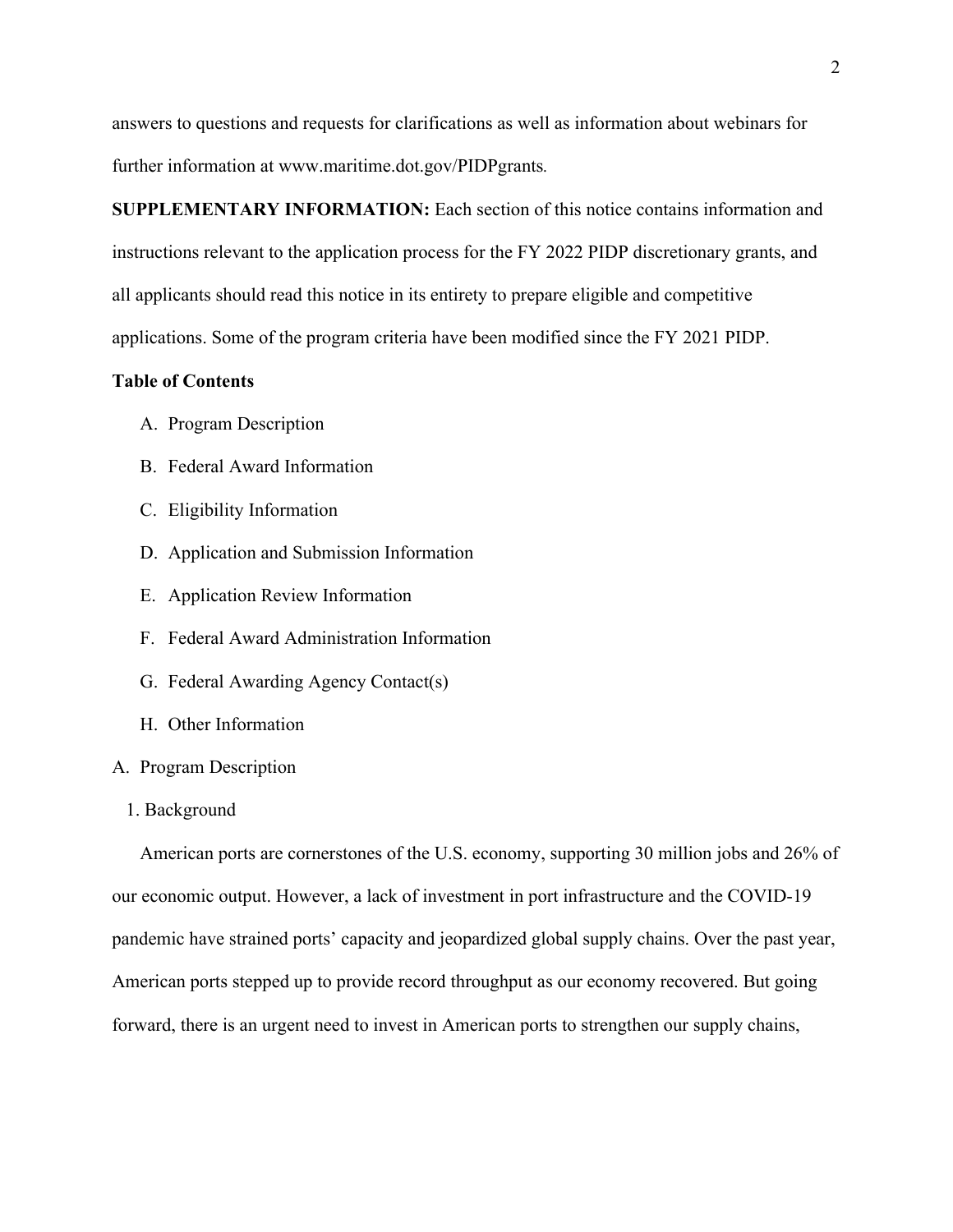reduce prices and inflationary pressure, improve resilience, and help ensure we make goods here in America and export them to the world, rather than shipping jobs and production overseas.

In February of last year, the President issued Executive Order 14017, *America's Supply Chains* (86 FR 11849), calling on the Department of Transportation ("DOT" or "Department") and other agencies to build resilient American supply chains. This Executive Order also called for a review of the transportation industrial base. As challenges at American ports, and throughout our supply chains, escalated, the President convened a supply chain disruption task force of key agencies, and appointed a Ports Envoy for focused efforts. As a result of this forward-thinking set of plans, the DOT solicited input from hundreds of industry stakeholders and conducted extensive internal analysis to develop a long-term vision for resilient transportation and logistics supply chains that move goods to the American people, bring industry home, and effectively support imports and exports.

The expectations of this notice reflect the vision of strengthening American supply chains. This vision is consistent with the President's Port Action Plan, which calls for rapid action to relieve supply chain constraints at American ports through significant investments in the near, medium, and long term. $<sup>1</sup>$  $<sup>1</sup>$  $<sup>1</sup>$ </sup>

#### 2. Program Overview

The PIDP was amended under Section 3513 of the National Defense Authorization Act for Fiscal Year 2022 (Pub. L. 117-81, December 27, 2021) ("NDAA"), and is now codified at 46 U.S.C. 54301. The statute authorizes DOT to establish a port and intermodal improvement program to improve the safety, efficiency, or reliability of the movement of goods through ports and intermodal connections to ports. The Infrastructure Investment and Jobs Act (Pub. L. 117-

<span id="page-2-0"></span><sup>&</sup>lt;sup>1</sup> The President's Port Action Plan may be found here: https://www.whitehouse.gov/briefing-room/statementsreleases/2021/11/09/fact-sheet-the-biden-harris-action-plan-for-americas-ports-and-waterways/.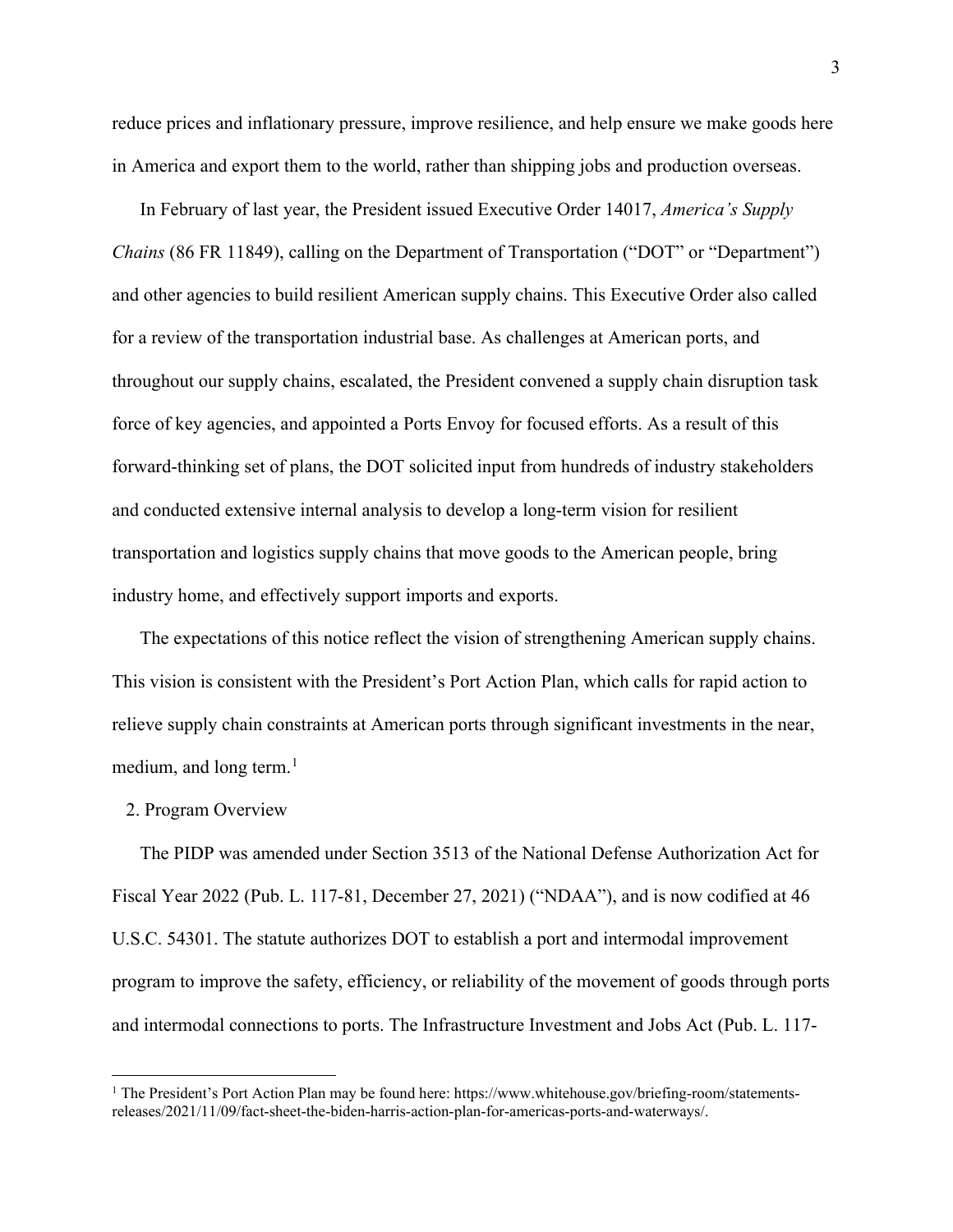58, November 15, 2021) ("Bipartisan Infrastructure Law" or "BIL") appropriated \$450 million to the PIDP for FY 2022 to make discretionary grants for eligible PIDP projects. On March 15, 2022, the Consolidated Appropriations Act, 2022 (Pub. L. 117-103, "FY 2022 Appropriations Act") appropriated an additional \$234,310,000 for the FY 2022 PIDP grant program. Therefore, a total of \$684,310,000 in funding is now available for the FY 2022 PIDP grant program. This Notice of Funding Opportunity ("NOFO") solicits applications for projects to be funded under the PIDP grant program, and includes the funding appropriated by the BIL in addition to the funding appropriated for the PIDP grant program under the FY 2022 Appropriations Act. Applicants should note that the two funding streams (BIL funding and FY 2022 Appropriations Act funding) have slightly different funding restrictions and requirements that may affect the competitiveness of an application. These differences are summarized below and further described in Sections B and C of this notice.

In the three previous years that the program has made PIDP awards, these discretionary grant awards have supported projects that improve facilities within, or outside of and directly related to operations of or an intermodal connection to, coastal seaports, inland river ports, and Great Lakes ports consistent with DOT's strategic goals.<sup>[2](#page-3-0)</sup> FY 2022 PIDP grants continue to align with DOT's strategic goals.<sup>[3](#page-3-1)</sup> The FY 2022 PIDP round will be implemented, as appropriate and consistent with law, in alignment with the priorities in Executive Order 14052, *Implementation of the Infrastructure Investment and Jobs Act* (86 FR 64335), which are to invest efficiently and equitably, promote the competitiveness of the U.S. economy, improve job opportunities by

<sup>2</sup> See U.S. Department of Transportation Strategic Plan for FY 2018-2022 (Feb. 2018) at

<span id="page-3-1"></span><span id="page-3-0"></span>https://www.transportation.gov/administrations/office-policy/dot-strategic-plan-fy2018-2022.

<sup>3</sup> See U.S. Department of Transportation Strategic Framework FY 2022–2026 (Dec. 2021) at

https://www.transportation.gov/administrations/office-policy/fy2022-2026-strategic-framework.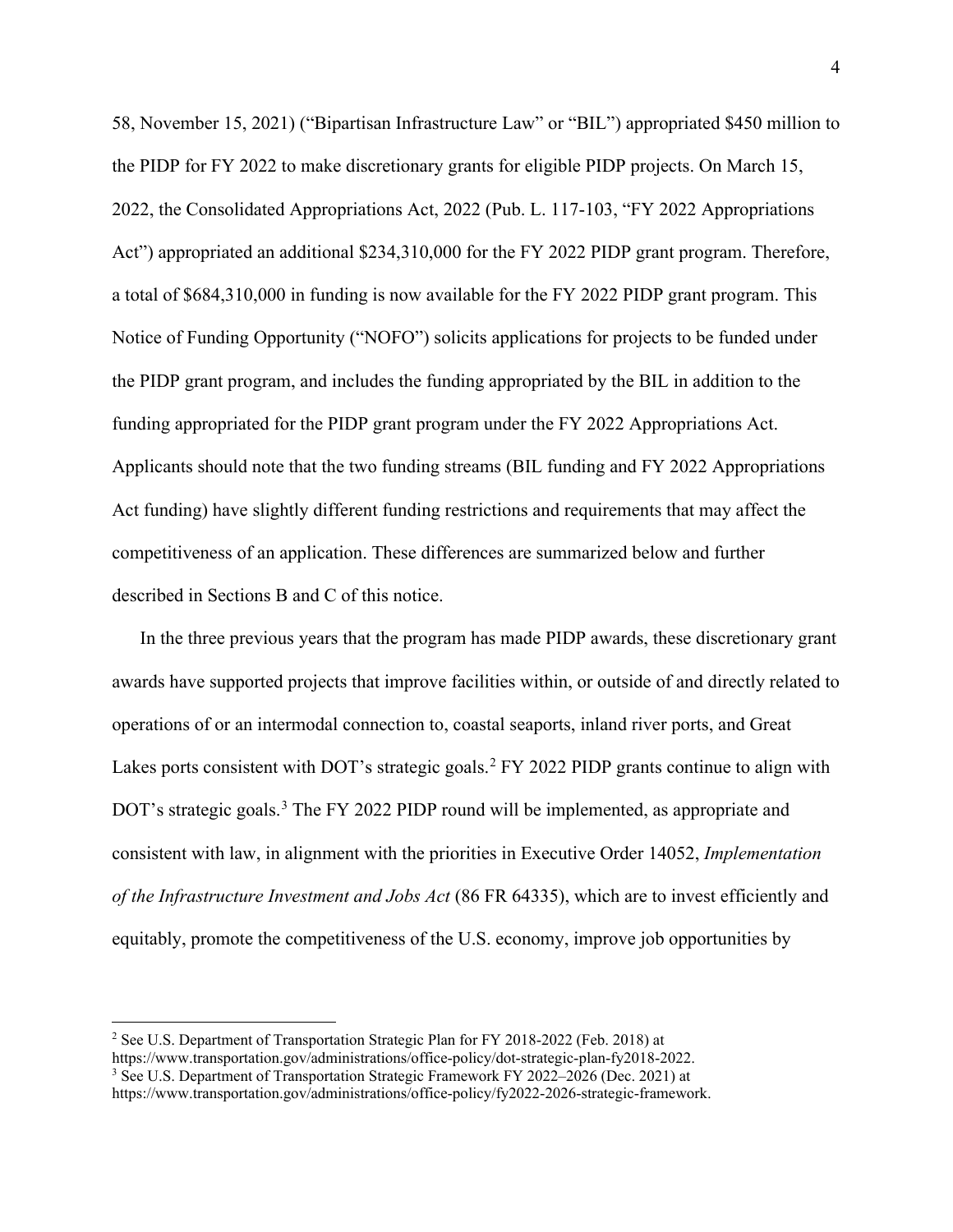focusing on high labor standards, strengthen infrastructure resilience to all hazards including climate change, coordinate effectively with State, local, Tribal, and territorial governments, and support the Administration's Justice40 Initiative goal that 40% of the overall benefits from Federal investments in climate and clean energy flow to disadvantaged communities.

To maximize the value of FY 2022 PIDP funds for all Americans, DOT seeks projects that support the following program objectives: (1) improving the safety, efficiency, or reliability of the loading and unloading of goods, the movement of goods, operational improvements (including projects to improve port resilience), or environmental and emissions mitigation measures; (2) supporting economic vitality at the national and regional levels; (3) addressing climate change and environmental justice impacts; (4) advancing equity and opportunity for all; and (5) leveraging Federal funding to attract non-Federal sources of infrastructure investment. See Section A.4. for definitions of "port resilience" and "equity."

Consistent with these objectives, the Department seeks to fund projects that reduce greenhouse gas emissions and minimize impacts to the climate and surrounding communities from port operations. Specifically, the Department is looking to award funding for projects that align with the President's greenhouse gas reduction goals, incorporate electrification or zero emission infrastructure for vehicles and locomotives that service a port, increase a port's resilience to climate-related hazards, reduce pollution from port operations, and address environmental justice concerns, particularly for communities that disproportionally experience climate change-related consequences. Environmental justice, as defined by the Environmental Protection Agency, is the fair treatment and meaningful involvement of all people regardless of race, color, national origin, or income, with respect to the development, implementation, and enforcement of environmental laws, regulations, and policies. As part of the Department's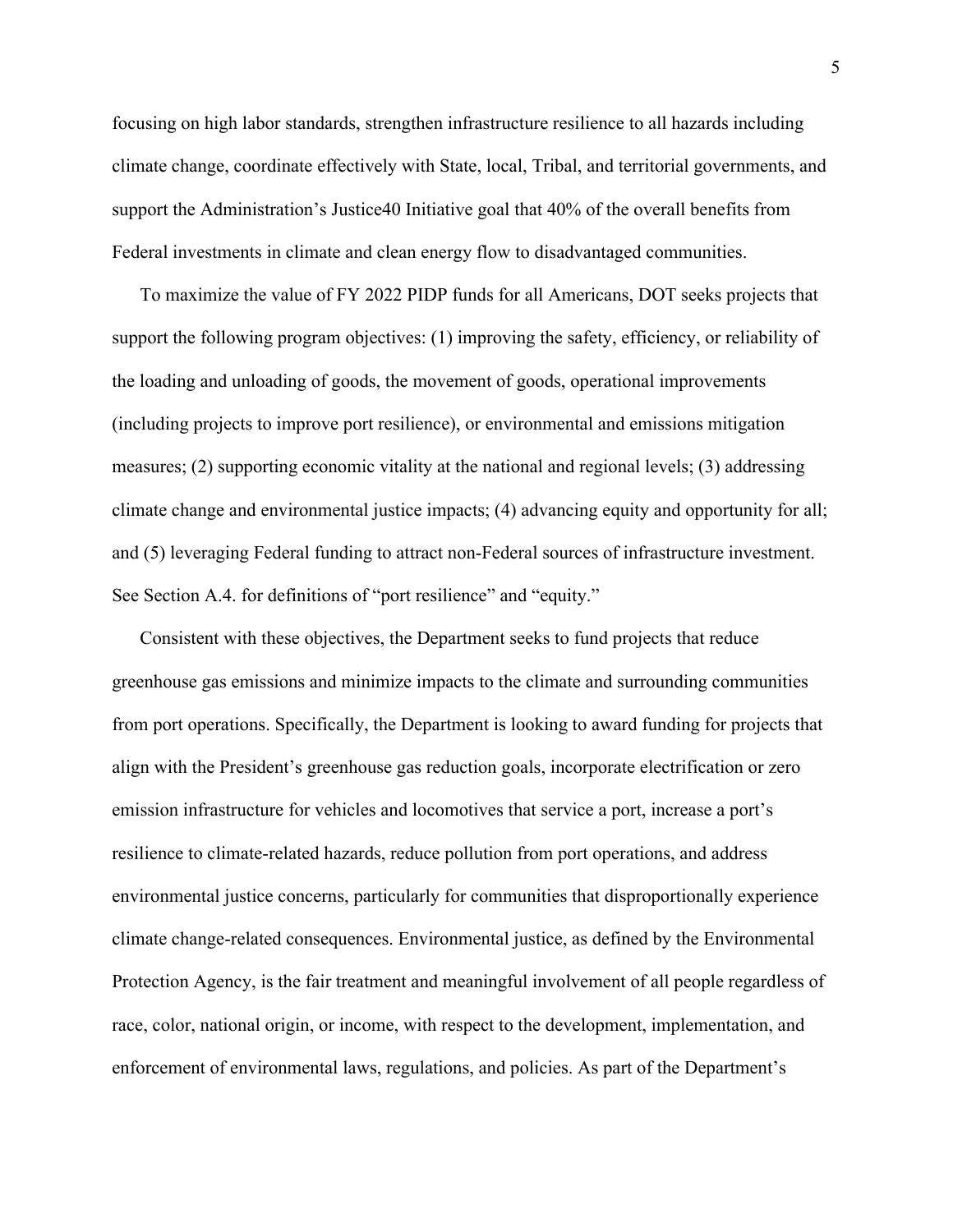implementation of Executive Order 14008, *Tackling the Climate Crisis at Home and Abroad* (86 FR 7619), the Department seeks to fund projects that, to the extent possible, target at least 40% of resources and benefits towards low-income communities, Historically Disadvantaged Communities (as defined in Section A.4. of this NOFO), or overburdened communities.[4](#page-5-0) Projects that have not sufficiently considered climate change and environmental justice in their planning, as determined by the Department, will be required to do so before receiving funds. See Section F.2. of this NOFO for program requirements.

In support of Executive Order 13985, *Advancing Racial Equity and Support for Underserved Communities Through the Federal Government* (86 FR 7009), Executive Order 14025, *Worker Organizing and Empowerment* (86 FR 22829), and Executive Order 14052, *Implementation of the Infrastructure Investment and Jobs Act* (86 FR 64335), the Department also seeks to award projects under the FY 2022 PIDP that proactively address equity for all, including people of color and others who have been historically underserved, marginalized, and adversely affected by persistent poverty, inequality, and barriers to opportunity, as well as to promote workforce opportunities in planning and project delivery. Examples of considerations that an applicant can undertake to address these priorities include incorporating an equity impact analysis into the project, adopting an equity and inclusion program/plan, documenting equity-focused community outreach and public engagement in the project's planning and project elements in underserved communities, supporting the creation of good-paying jobs with the free and fair choice to join a union, incorporating strong labor standards, promoting workforce opportunities in planning and

<span id="page-5-0"></span><sup>4</sup> Overburdened Community is a minority, low-income, tribal, or indigenous populations or geographic locations in the United States that potentially experiences disproportionate environmental harms and risks. This disproportionality can be as a result of greater vulnerability to environmental hazards, lack of opportunity for public participation, or other factors. Increased vulnerability may be attributable to an accumulation of negative or lack of positive environmental, health, economic, or social conditions within these populations or places. The term describes situations where multiple factors, including both environmental and socio-economic stressors, may act cumulatively to affect health and the environment and contribute to persistent environmental health disparities.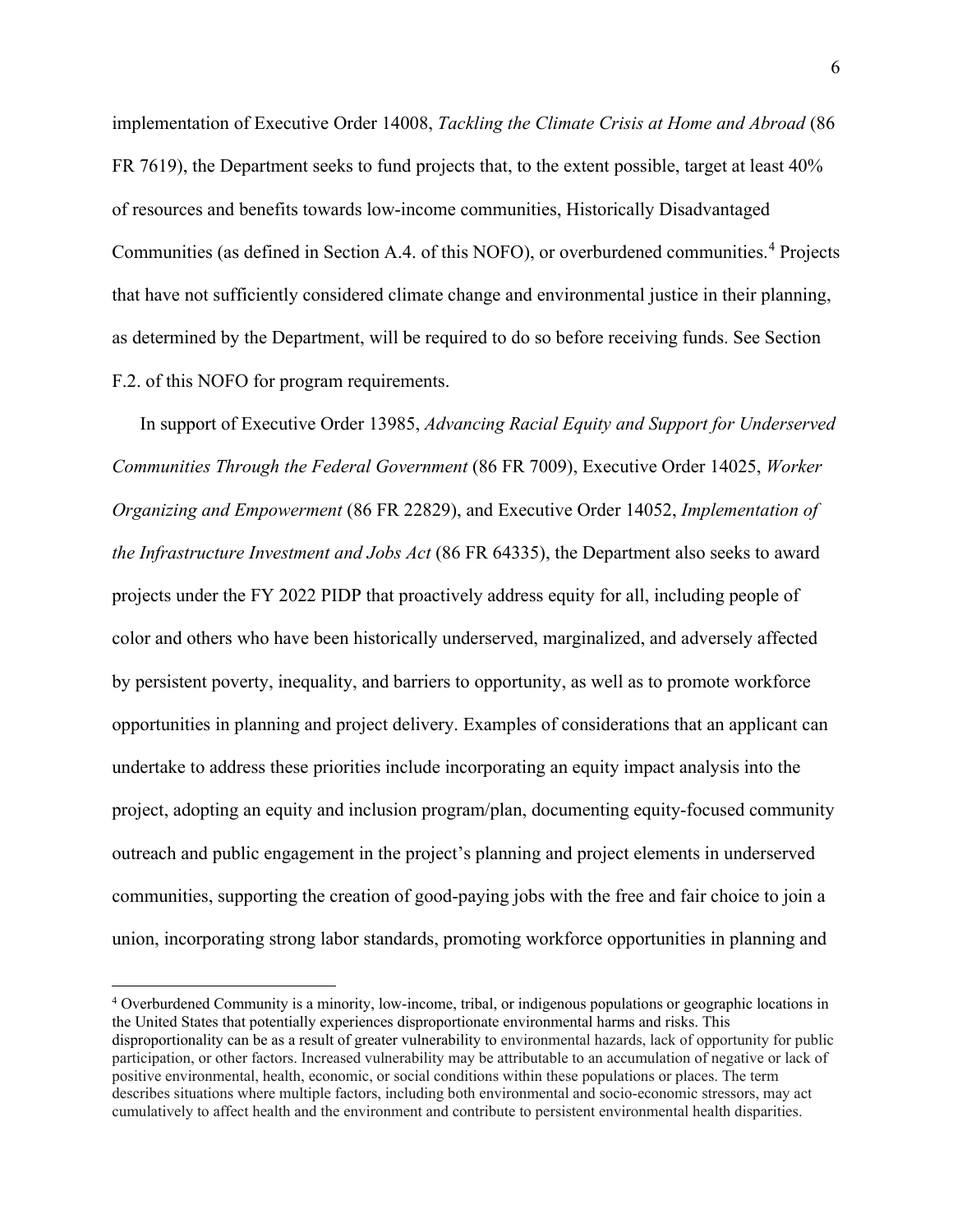project delivery, and partnering with training and placement programs that create opportunities for all workers, including underrepresented workers. Projects that incorporate such considerations are expected to support a strong economy and labor market. Sections D and E describe equity and workforce considerations and initiatives that an applicant can undertake, and that the Department will consider during the review of applications. Projects that have not sufficiently considered promoting equity and workforce opportunities, as determined by the Department, will be required to do so to the full extent possible under the law before receiving funds. See Section F.2. of this NOFO for program requirements.

### 3. Changes from the FY 2021 NOFO

The FY 2022 PIDP NOFO contains new program information and includes new program requirements based on provisions specified in 46 U.S.C. 54301, as amended by the NDAA, the BIL, and the FY 2022 Appropriations Act.

The NOFO includes a new eligibility for projects that improve the safety, efficiency, or reliability of operational improvements, including projects to improve port resilience (as defined in Section A.4. of this notice). This eligibility emphasizes the importance of a port community's ability to prepare for, withstand, and recover from a broad range of external influences that have the potential to delay or disrupt port operations and therefore adversely impact our nation's supply chains. This eligibility also includes projects that improve port resiliency by addressing climate-related hazards such as sea-level rise, flooding, extreme weather events, earthquakes, and tsunami inundation. Moreover, 46 U.S.C. 54301(a)(6)(B), as amended by the NDAA, provides that the Secretary shall give substantial weight to a project's impact on port resilience. See Section D.2.e.(1) and Section E.1.d. of this NOFO for details.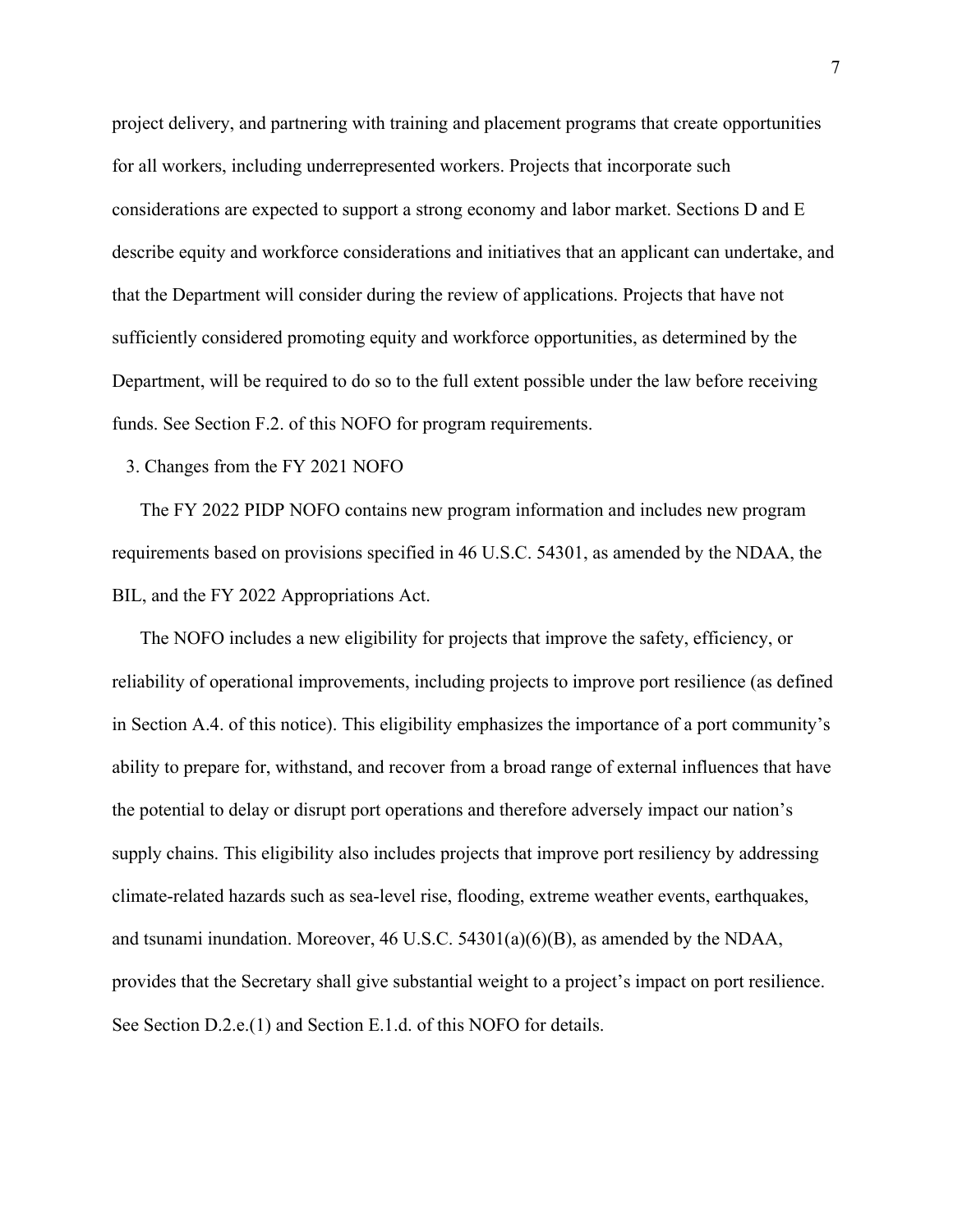The NDAA and the BIL also expanded the list of eligible projects to explicitly include projects that reduce or eliminate port-related criteria pollutant or greenhouse gas emissions. Section 3513(c) of the NDAA also allows the Secretary to make grants in FY 2022 to provide for emissions mitigation measures that provide for the use of shore power for vessels to which sections 3507 and 3508 of title 46 apply, if such grants meet the other requirements set out in this notice. These are discussed in further detail in Section C.3. and Section D.2. of this NOFO.

The FY 2022 PIDP grant application evaluation process consists of an Intake Review Phase, a Technical Review Phase, and a Senior Review Phase. See Section E.2.a. of this NOFO for details.

Applicants who are planning to re-apply using materials prepared for prior competitions should ensure that their FY 2022 application fully addresses the criteria and considerations described in this notice and that all relevant information is up to date. Applicants should carefully consider the differing restrictions for the two different pools of funding, which are further described in Sections B and C.

## 4. Definitions

*Coastal seaport:* A port on navigable waters of the United States or territories that is subject to the U.S. Army Corps of Engineers regulatory jurisdiction for oceanic and coastal waters under 33 CFR 329.12 or that is otherwise capable of receiving oceangoing vessels with a draft of at least 20 feet (other than a Great Lakes port).

*Development phase activities:* Includes planning, feasibility analysis, revenue forecasting, environmental review, permitting, and preliminary engineering and design work. *Equity:* The consistent and systematic fair, just, and impartial treatment of all individuals, including individuals who belong to underserved communities that have been denied such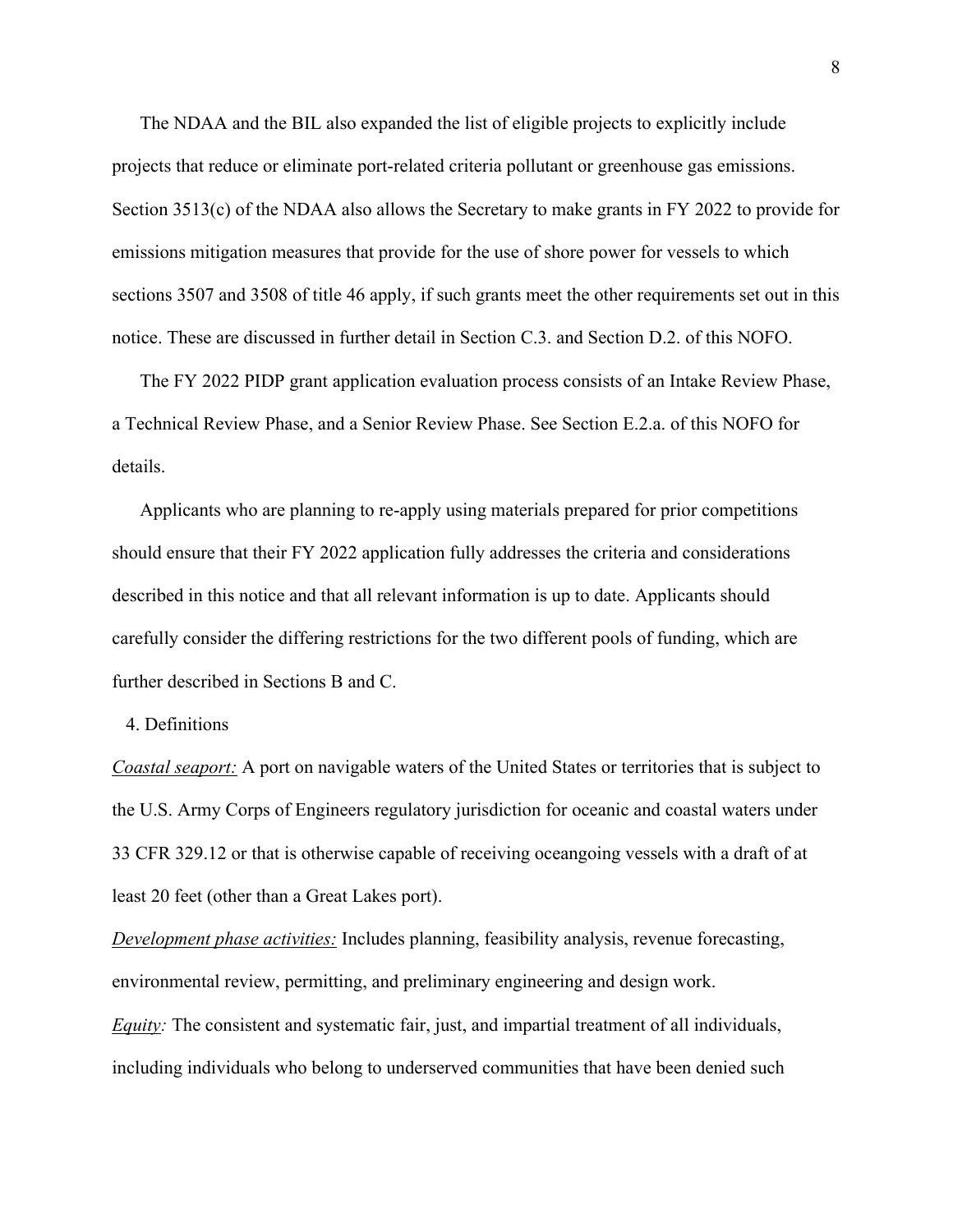treatment, such as Black, Latino, and Indigenous and Native American persons, Asian Americans and Pacific Islanders and other persons of color; members of religious minorities; lesbian, gay, bisexual, transgender, and queer (LGBTQ+) persons; persons with disabilities; persons who live in rural areas; and persons otherwise adversely affected by persistent poverty or inequality.

*Great Lakes port*: A port on the Great Lakes and their connecting and tributary waters as defined under 33 CFR 83.03(o).

*Historically Disadvantaged Communities:* DOT has been developing a definition of Historically Disadvantaged Communities as part of its implementation of the Justice40 Initiative and will use that definition for the purpose of this NOFO. Consistent with OMB's Interim Guidance for the Justice40 Initiative,<sup>[5](#page-8-0)</sup> Historically Disadvantaged Communities include (a) certain qualifying census tracts,<sup>[6](#page-8-1)</sup> (b) any Tribal land, or (c) any territory or possession of the United States. Additionally, DOT is providing a mapping tool to assist applicants in identifying whether a project is located in a Historically Disadvantaged Community (see footnote 20).

*Inland River Port:* A harbor, marine terminal, or other shore side facility used principally for the movement of goods on inland waters.

*Large projects*: A project at a port other than a small port, regardless of the amount of PIDP funding sought in the application; or, a project at a small port for which the amount of PIDP funding sought in the application is greater than \$11.25 million.

*Port Resilience*: The ability to anticipate, prepare for, adapt to, withstand, respond to, and recover from operational disruptions and sustain critical operations at ports, including disruptions

<span id="page-8-0"></span><sup>5</sup> https://www.whitehouse.gov/wp-content/uploads/2021/07/M-21-28.pdf.

<span id="page-8-1"></span><sup>6</sup> DOT is providing a list of census tracts that meet the definition of Historically Disadvantaged Communities, which will be available on the PIDP website: [www.maritime.dot.gov/PIDPgrants.](http://www.maritime.dot.gov/PIDPgrants)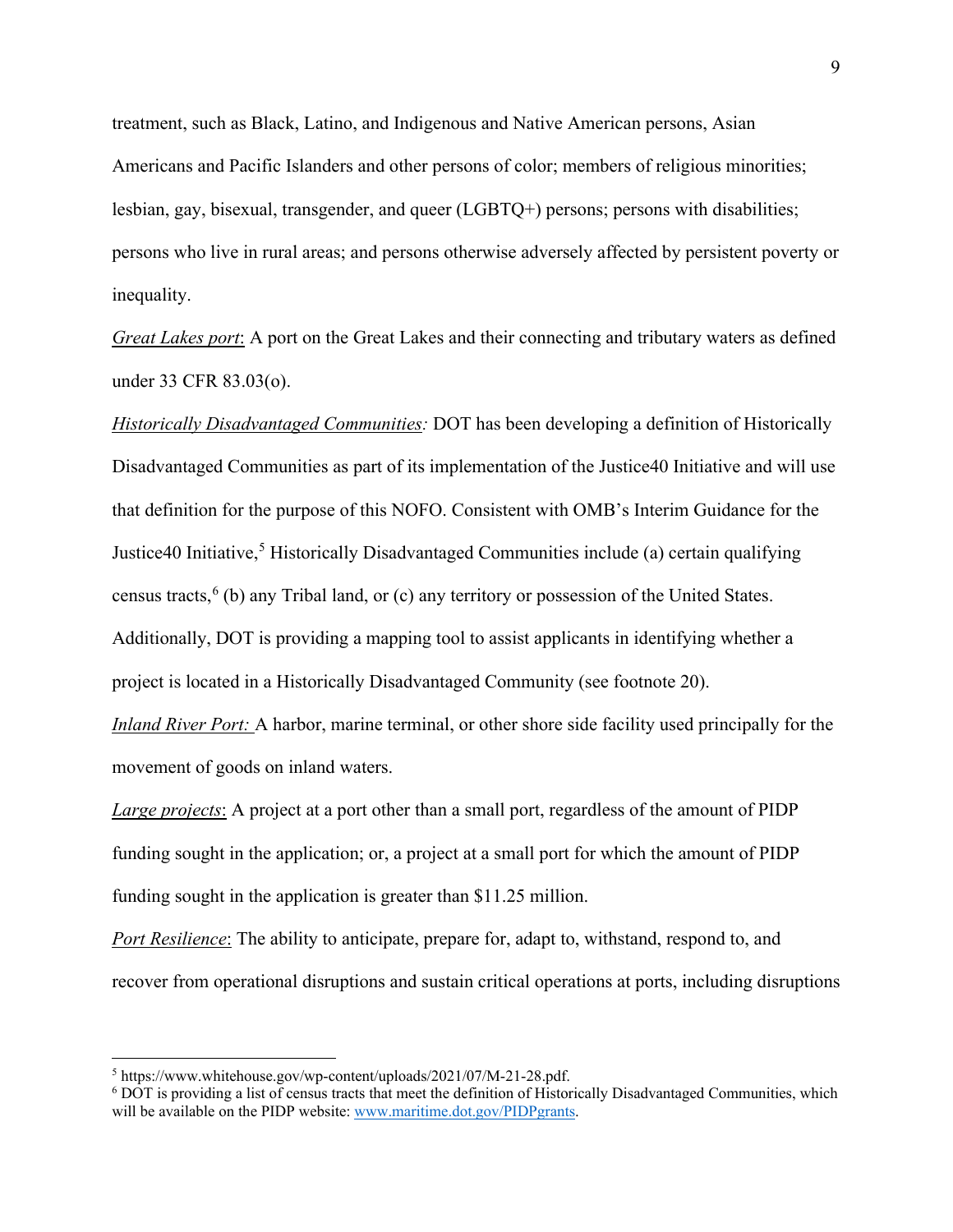caused by natural or climate-related hazards, such as extreme temperatures, sea level rise, flooding, earthquakes, hurricanes, tsunami inundation, wildfire, or other extreme weather events, or human-made disruptions such as terrorism, cyber attacks, public health emergencies, or shortages/bottlenecks at key elements of the supply chain.

*Rural area:* An area located outside a 2010 Census-designated urbanized area.<sup>[7](#page-9-0)</sup>

*Small port:* A coastal seaport, Great Lakes, or inland river port to and from which the average annual tonnage of cargo for the immediately preceding 3 calendar years from the time an application is submitted is less than 8,000,000 short tons, as determined using U.S. Army Corps of Engineers data or data provided by an independent audit the findings of which are acceptable to the Secretary. For joint applications, DOT will use the status of the lead (eligible) applicant when determining whether the project is for a small port.

*Small project at a small port:* A project at a small port seeking less than or equal to \$11.25

million in funding under 46 U.S.C. 54301(b).

*Underserved communities:* Populations sharing a particular characteristic, as well as geographic communities, that have been systematically denied a full opportunity to participate in aspects of economic, social, and civic life, as exemplified by the list in the definition of "equity" above. *Urban area:* An area located within (or on the boundary of) a 2010 Census-designated urbanized area.[8](#page-9-1)

<span id="page-9-0"></span><sup>7</sup> A project located in both an urban and a rural area will be designated as *urban* if the majority of the project's costs will be spent in urban areas. Conversely, a project located in both an urban area and a rural area will be designated as *rural* if the majority of the project's costs will be spent in rural areas. For PIDP planning grants, the location of the project being planned, prepared, or designed will be used for the urban or rural designation.

<span id="page-9-1"></span><sup>8</sup> Lists of 2010 UAs as defined by the Census Bureau are available on the Census Bureau website at https://www.census.gov/geographies/reference-maps/2010/geo/2010-census-urban-areas.html. For the purpose of this NOFO, the definition of urban and rural is based on the 2010 Census-designated urbanized areas since urbanized areas have not been designated for the 2020 Census at the time of this NOFO publication. MARAD will use the following website to determine whether a project is in an urban or rural area: https://tigerweb.geo.census.gov/tigerweb2020/.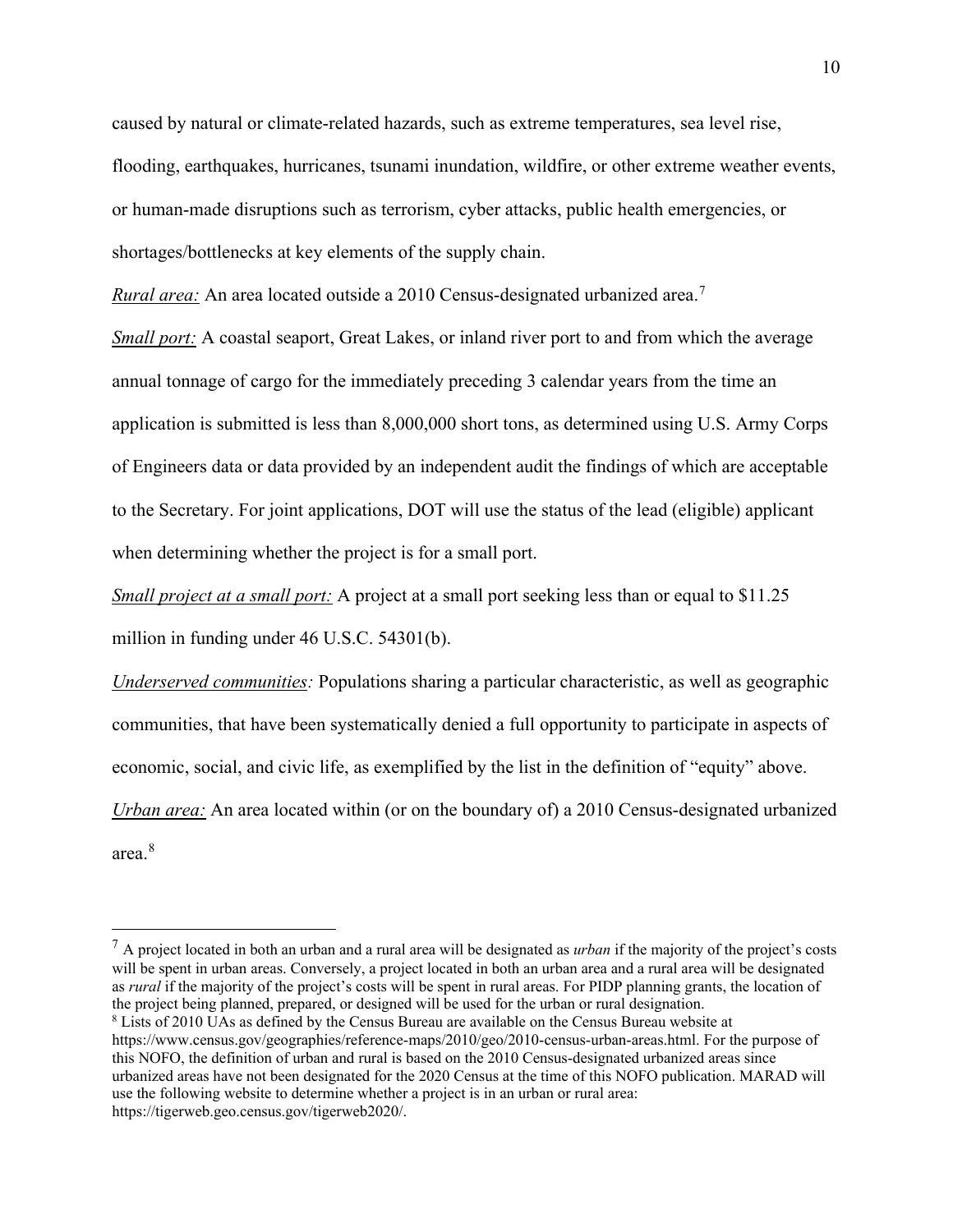# 5. Additional Information

Section E of this notice, which outlines FY 2022 PIDP grant selection criteria, describes the process for selecting projects that further the program's goals. Section F.3. describes progress and performance reporting requirements for selected projects, including the relationship between these reporting requirements and the program's selection criteria.

The PIDP is described in the Federal Assistance Listings under the assistance listing program title "Port Infrastructure Development Program" and assistance listing number 20.823.

## B. Federal Award Information.

#### 1. Amount Available

DOT intends to award up to \$684,310,000 on a competitive basis for projects that improve facilities within, or outside of and directly related to operations of or an intermodal connection to, coastal seaports, inland river ports, and Great Lakes ports. This amount includes up to \$450 million, as provided for in the BIL, and up to \$234,310,000, as provided for in the FY 2022 Appropriations Act. Applicants should note that the two funding streams (BIL and FY 2022 Appropriations Act funding) have slightly different restrictions and requirements that may affect competitiveness of certain funding requests. The Maritime Administration (MARAD) will retain up to two percent (\$13,686,200) of the funds appropriated for necessary costs of grant administration as permitted under 46 U.S.C. 54301(a)(11). If MARAD does not receive sufficient qualified applications, it will award less than the amount available.

In addition to the FY 2022 PIDP funds, unobligated prior year PIDP funds may be made available and awarded under this solicitation to eligible projects. If this solicitation does not result in the award and obligation of all available funds, DOT may publish additional solicitations.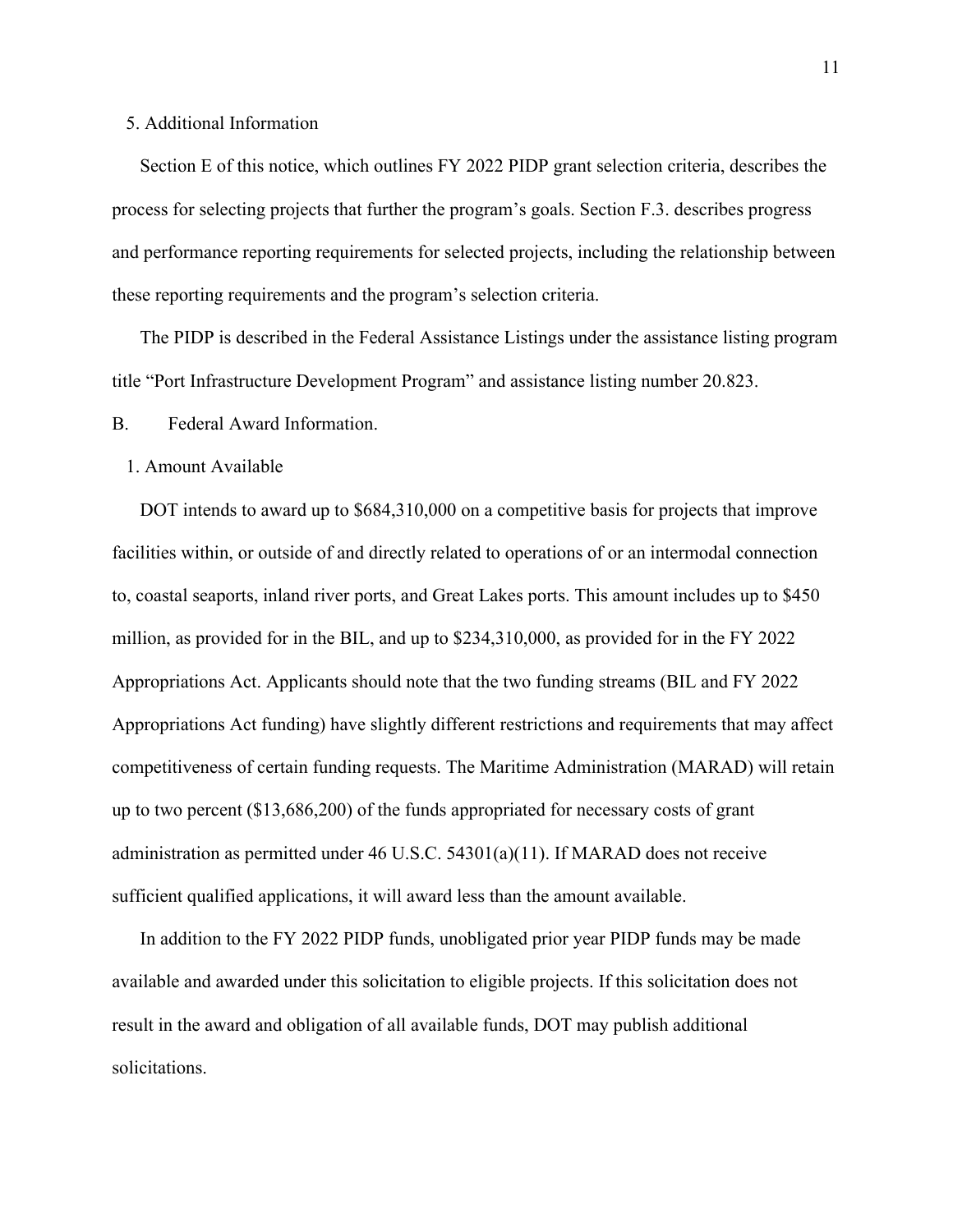2. Award Size

For funding awarded under the BIL, there is no minimum award size. For all projects funded under the FY 2022 Appropriations Act, the minimum PIDP award size is \$1 million. Therefore, funding requests below the FY 2022 Appropriations Act minimum will only be considered for funding from the BIL; they will not be eligible to compete for the full amount of funding available. Except as limited by the amount of available funding and restrictions on funding identified in Section B.3., there is no maximum award size.

3. Restrictions on Funding

The BIL, the FY 2022 Appropriations Act, and 46 U.S.C. 54301 impose several restrictions on awards under this notice:

Not more than 25 percent of the available funds (\$171,077,500) can be awarded for projects in any one State.

• For funding awarded under the FY 2022 Appropriations Act, at least \$209,310,000 is reserved for grants to coastal seaports or Great Lakes ports as defined in Section A.4.

• Twenty-five percent of the available funds (\$171,077,500) is reserved for small projects at small ports awarded under 46 U.S.C. 54301(b), which are defined in Section A.4. of this notice. Of the reserved amount, not more than 10 percent (\$17,107,750 ) may be used to make grants for development phase activities under  $46$  U.S.C.  $54301(b)(3)(A)(ii)(III)$ .

Not more than 10 percent (\$51,323,250) of the funds not reserved for small projects at small ports may be awarded for development phase activities for large projects (as defined in Section A.4. of this notice) that do not result in construction.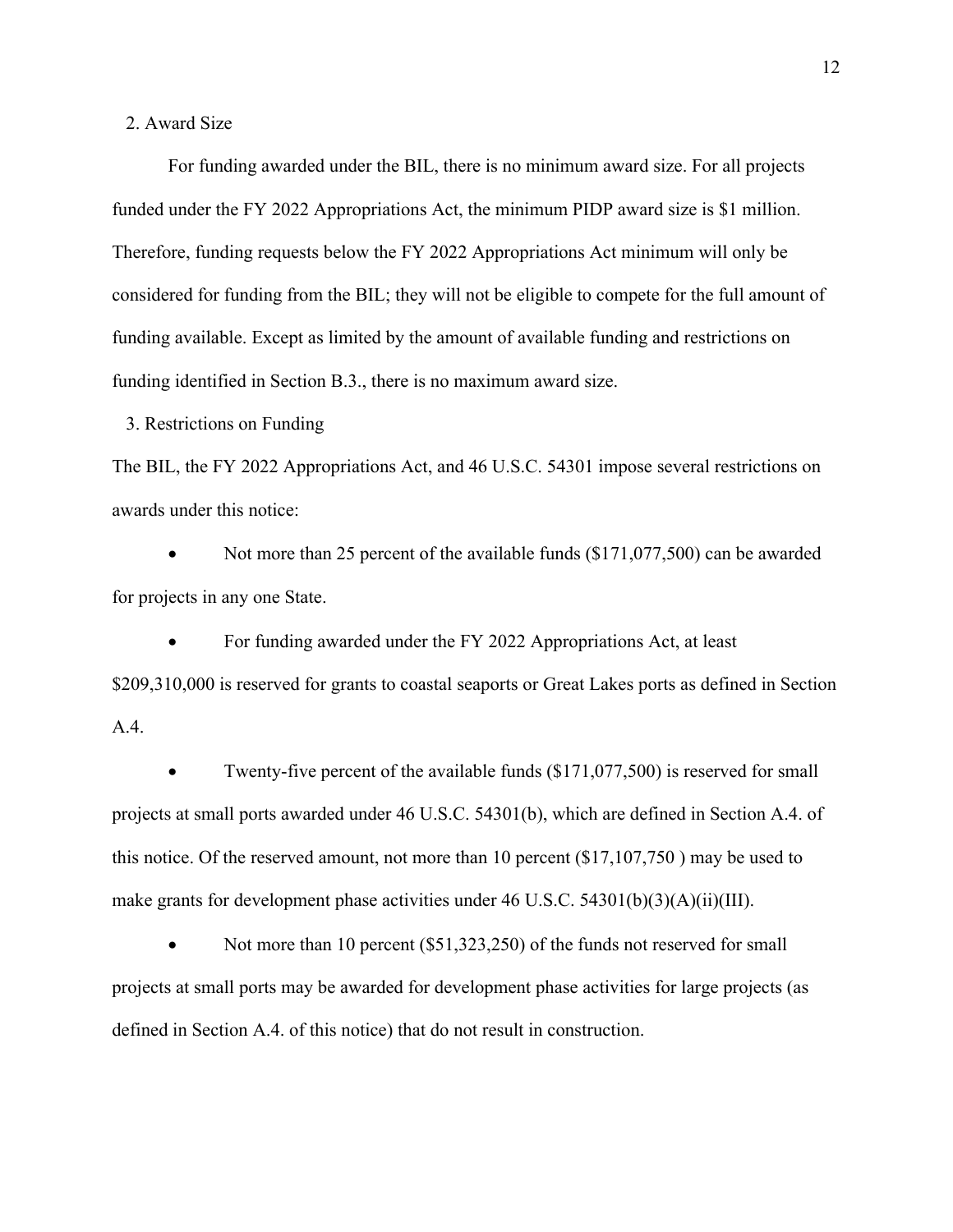Additionally, to maximize flexibility for applicants and optimize the number of grants that can be awarded, MARAD will limit any single award to a small project at a small port to not more than \$11.25 million under both the BIL and the FY 2022 Appropriations Act funding.

# 4. Availability of Funds

DOT seeks to obligate FY 2022 PIDP funds by September 30, 2025. Obligation occurs when a selected applicant and DOT enter into a written grant agreement after the applicant has satisfied applicable administrative requirements, including transportation planning and environmental review requirements, such as those under the National Environmental Policy Act (NEPA). Unless authorized by DOT in writing after DOT's announcement of FY 2022 PIDP awards pursuant to 46 U.S.C. 54301(a)(10)(B) or 2 CFR 200.458, any costs incurred prior to DOT's obligation of funds for a project ("pre-award costs") are ineligible for reimbursement and are ineligible to count as match for cost share requirements.<sup>[9](#page-12-0)</sup> Per 46 U.S.C. 54301(a)(11)(B)(ii), DOT also expects grant recipients to expend funds within five years of obligation. As part of the review and selection process described in Section E.2., DOT will consider a project's likelihood to be ready for obligation of funds by September 30, 2025 and liquidation of these obligations within five years after the date of obligation.

## 5. Previous PIDP Awards

Recipients of prior PIDP grants may apply for funding to support additional phases of a project previously awarded funds in the PIDP program; however, to be competitive, the applicant should demonstrate the extent to which the previously funded project phase has met estimated

<span id="page-12-0"></span><sup>9</sup> Pre-award costs are only costs incurred directly pursuant to the negotiation and anticipation of the PIDP award where such costs are necessary for efficient and timely performance of the scope of work, as determined and preapproved in writing by DOT.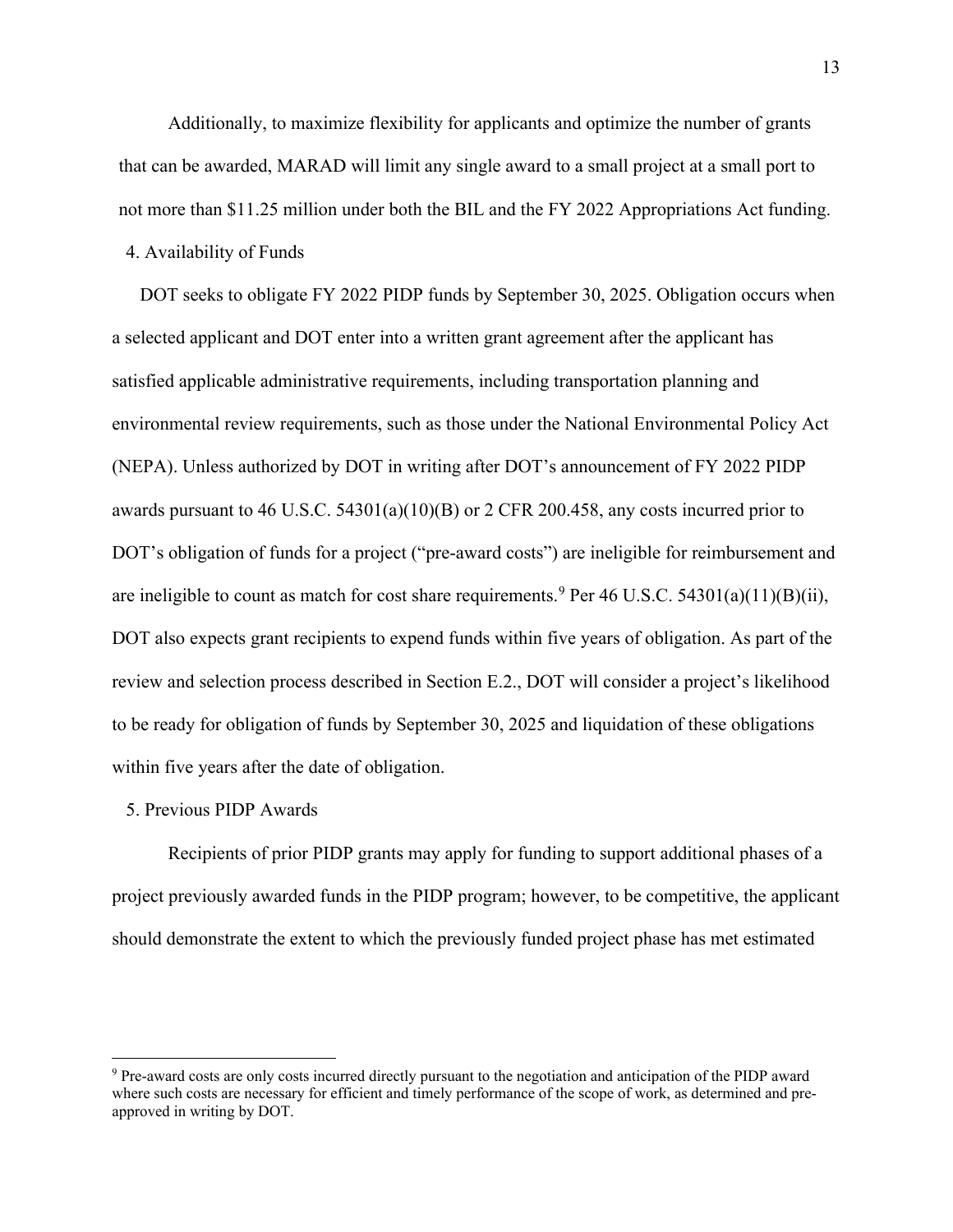project scope, schedule, and budget milestones, as well as how the new phase will impact project benefits.

## C. Eligibility Information

To be selected for a FY 2022 PIDP discretionary grant, an applicant must be an eligible applicant and the project must be an eligible project.

# 1. Eligible Applicants

An eligible applicant for a FY 2022 PIDP discretionary grant is a port authority, a commission or its subdivision or agent under existing authority, a State or political subdivision of a State or local government,<sup>[10](#page-13-0)</sup> an Indian Tribe,<sup>[11](#page-13-1)</sup> a public agency or publicly chartered authority established by one or more States, a special purpose district with a transportation function, a multistate or multijurisdictional group of entities, or a lead entity described above jointly with a private entity or group of private entities (including the owners or operators of a facility, or collection of facilities, at a port). Federal agencies are not eligible applicants for the FY 2022 PIDP.

If submitting a joint application, applicants must identify in the application the eligible lead entity as the primary point of contact and identify the primary recipient of the award. The applicant that will be responsible for financial administration of the project must be an eligible lead entity described above (i.e., not a private entity). Joint applications must include a memorandum of understanding as an attachment signed by all the entities that includes a description of the roles and responsibilities of each entity.

<span id="page-13-0"></span><sup>&</sup>lt;sup>10</sup> State means any state of the United States, the District of Columbia, the Commonwealth of Puerto Rico, the U.S. Virgin Islands, Guam, American Samoa, the Commonwealth of the Northern Mariana Islands, and any other territory or possession of the United States.

<span id="page-13-1"></span><sup>&</sup>lt;sup>11</sup> An Indian Tribe (as defined in section 4 of the Indian Self-Determination and Education Assistance Act (25 U.S.C. 5304), without regard to capitalization), or a consortium of Indian Tribes.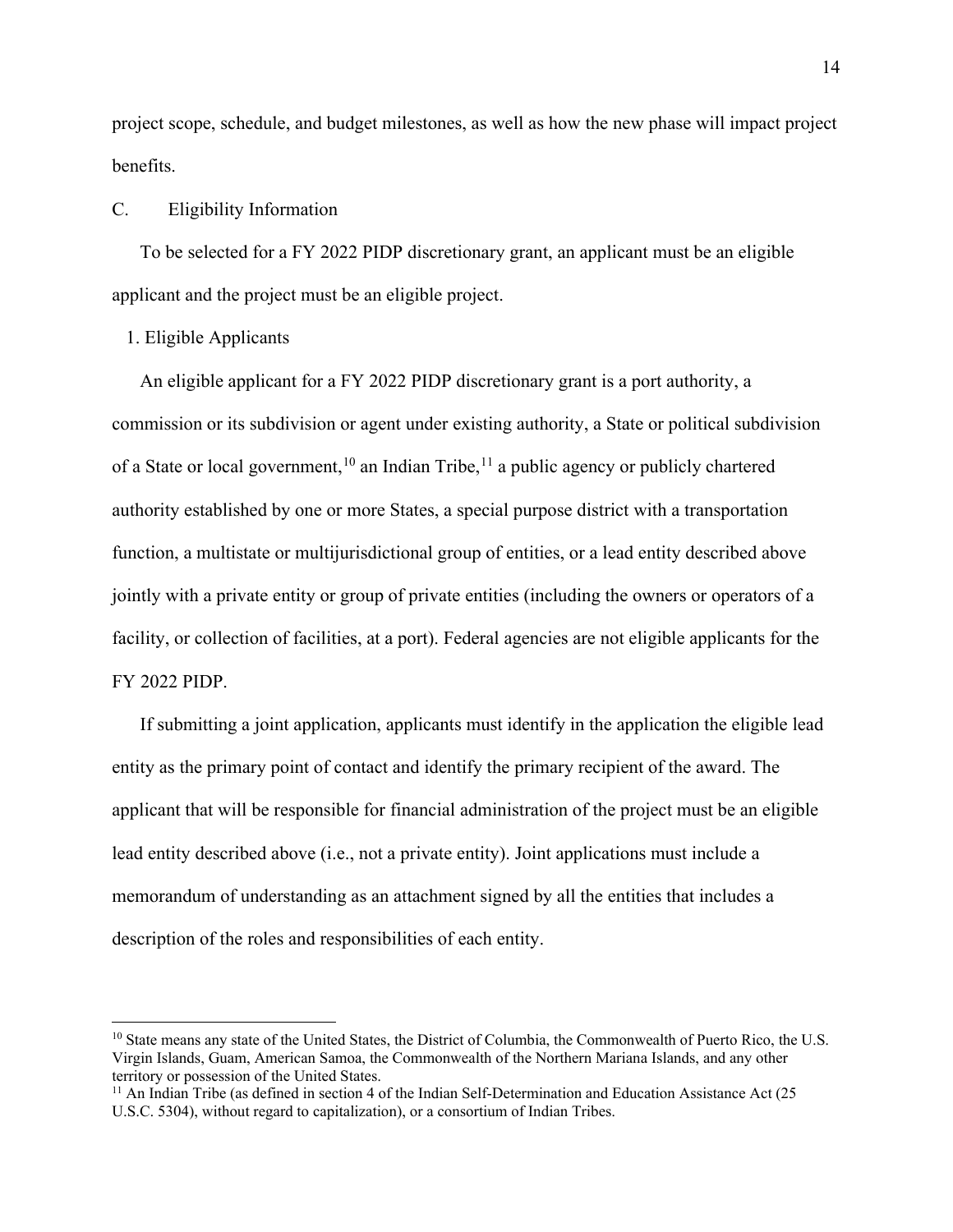Applicants must demonstrate that they have the authority to carry out the project and must submit information related to an assertion with citation of authority with their application. In the case of joint applications, at least one of the eligible applicants must demonstrate this authority. See Section D.2.h. for more information.

#### 2. Cost Sharing or Matching

This section of the notice describes cost share requirements for a FY 2022 PIDP grant award. Per 46 U.S.C. 54301(a)(8), the Federal share of the costs for which an expenditure is made under a PIDP grant may not exceed 80 percent; however, the Secretary may increase the Federal share of costs above 80 percent for: (1) a grant for a project that is located in a rural area; or (2) a grant awarded to a small project at a small port under 46 U.S.C. 54301(b). "Rural area" and a "small project at a small port" are defined in Section A.4. of this notice.

Non-Federal sources include State funds originating from programs funded by State revenue, local funds originating from State or local revenue-funded programs, or private funds. The application must demonstrate, such as through a commitment letter or other documentation, the sources of the non-Federal funds. Unless otherwise authorized by statute, State or local costshare may not be counted as the non-Federal share for both the FY 2022 PIDP grant award and another Federal grant program.

Unless first approved by DOT in writing after award announcement, DOT will not consider previously incurred costs or previously expended or encumbered funds towards the matching requirement, except for awards made under 46 U.S.C. 54301(b) (small projects at small ports). For awards made under 46 U.S.C. 54301(b), DOT may consider certain eligible pre-construction costs towards the matching requirement if incurred after the date of application submittal but before award announcement, and if the costs are clearly indicated in the budget included in the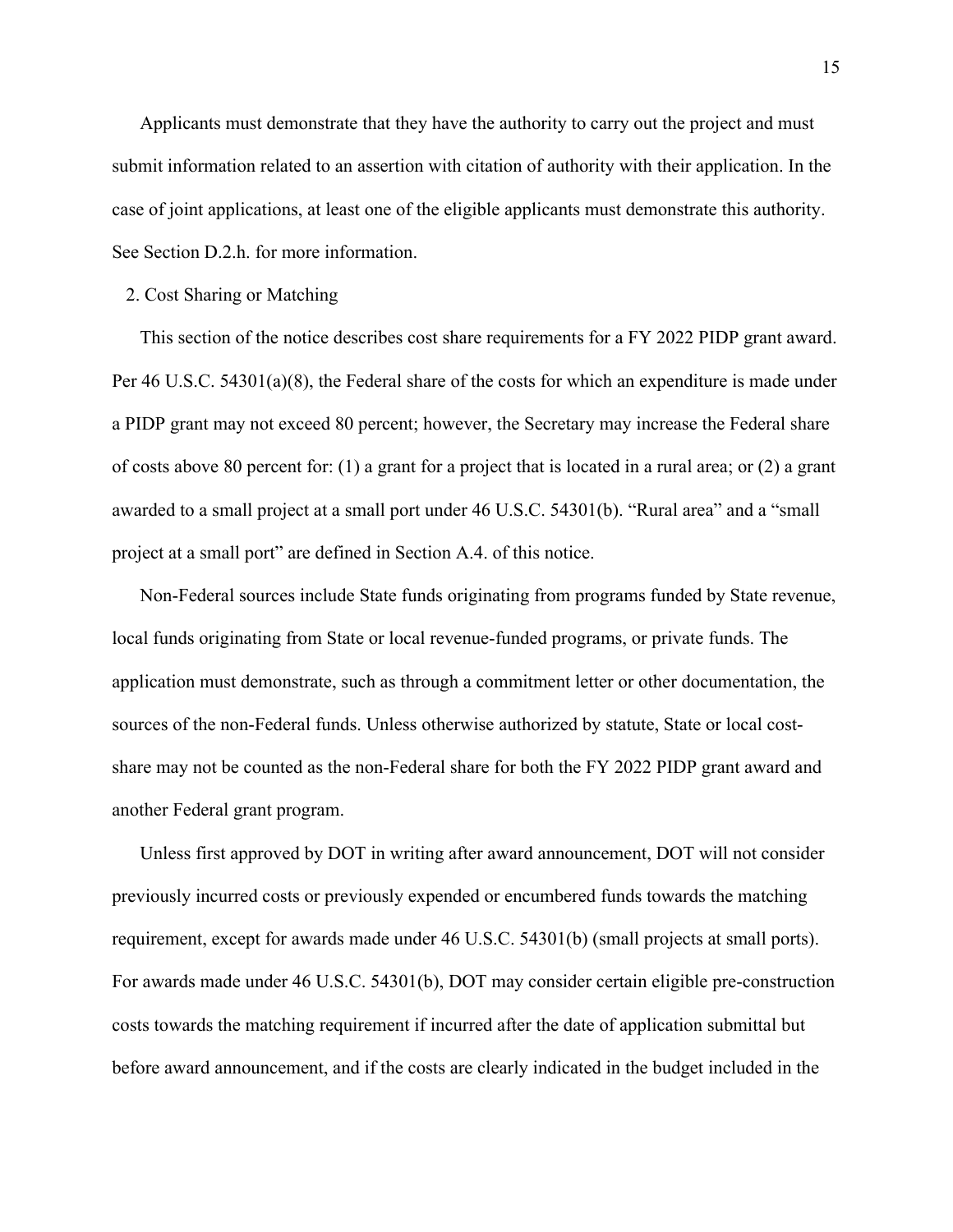application and comply with all applicable Federal requirements. Matching funds are subject to the same Federal requirements described in Section F.2. as awarded funds.

For the purpose of eligibility, the proceeds of Federal assistance under chapter 6 of Title 23, United States Code or sections 501 through 504 of the Railroad and Revitalization and Regulatory Reform Act of 1976 (Public Law 94-210), as amended, shall be considered to be part of the non-Federal share of project costs if the loan is repayable from non-Federal funds, unless otherwise requested by the project sponsor.

In addition to these cost share requirements, cost share will be evaluated according to the "Leveraging Federal Funding" criterion described in Section E. Preference will be given to those projects that require a lower percentage Federal share of costs. See Section E.1.a.(3) for information on how DOT will evaluate leverage. That section explains that DOT seeks applications for projects that maximize the non-Federal share. See Section D.2.d. for information about documenting cost sharing in the application.

For each project that receives a PIDP grant award, the terms of the award will require the recipient to complete the project using at least the level of non-Federal funding that was specified in the application. If the actual costs of the project are greater than the costs estimated in the application, the recipient will be responsible for increasing the non-Federal contribution. If the actual costs of the project are less than the costs estimated in the application, DOT will generally reduce the Federal contribution.

3. Other

# a. Eligible Projects

Eligible projects for FY 2022 PIDP grants shall be located either within the boundary of a port, or outside the boundary of a port and directly related to port operations or to an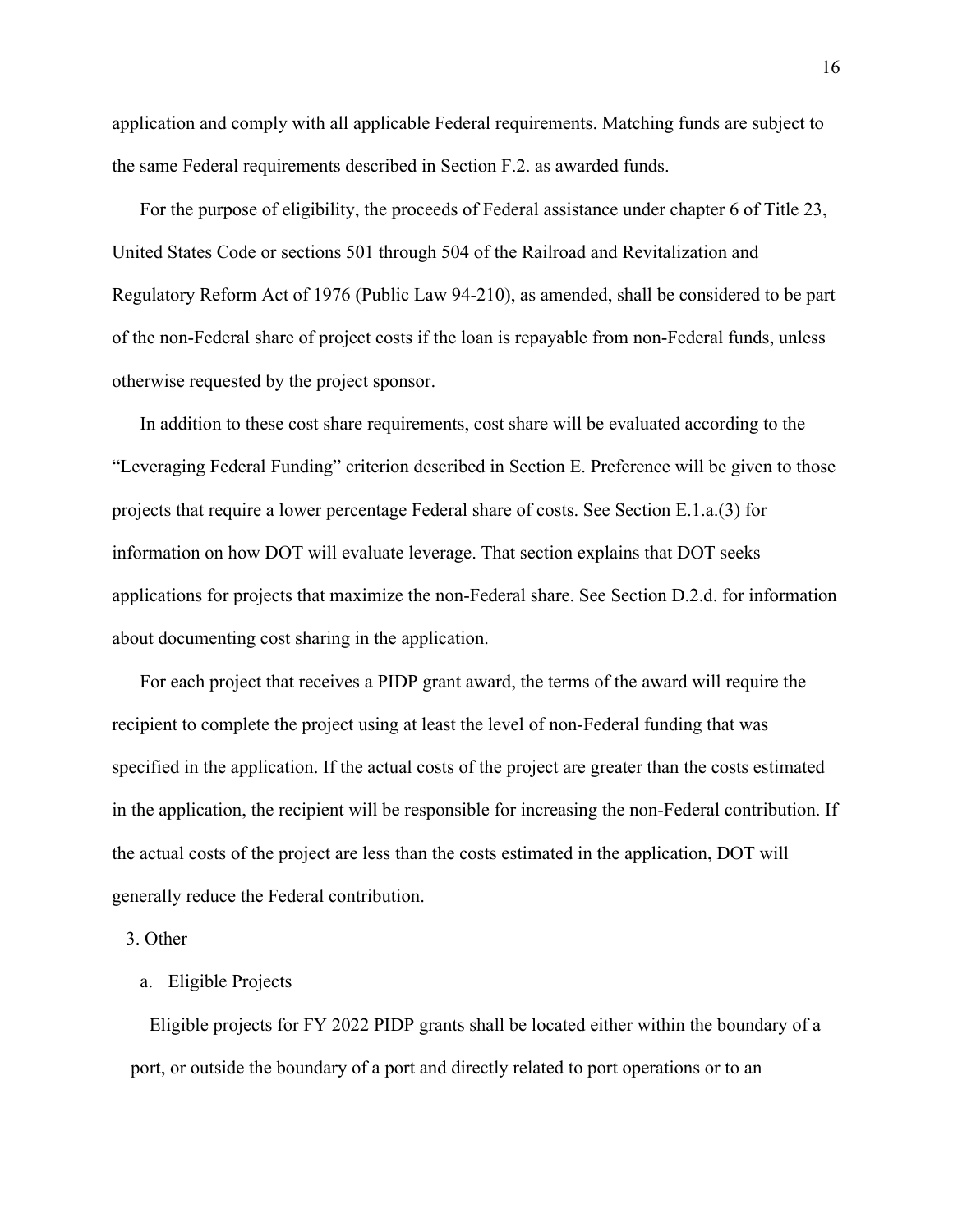intermodal connection to a port. Grants may be made for capital projects that will be used to improve the safety, efficiency, or reliability of:

(I) the loading and unloading of goods at the port, such as for marine terminal equipment;

(II) the movement of goods into, out of, around, or within a port, such as for highway or rail infrastructure, intermodal facilities, freight intelligent transportation systems, and digital infrastructure systems;

(III) operational improvements, including projects to improve port resilience; or

(IV) environmental and emissions mitigation measures, including projects for—

(a) port electrification or electrification master planning;

(b) harbor craft or equipment replacements or retrofits;

(c) development of port or terminal microgrids;

(d) provision of idling reduction infrastructure;

(e) purchase of cargo handling equipment and related infrastructure;

(f) worker training to support electrification technology;

(g) installation of port bunkering facilities from ocean-going vessels for fuels;

(h) electric vehicle charging or hydrogen refueling infrastructure for drayage and medium or heavy-duty trucks and locomotives that service the port and related grid upgrades; or

(i) other related port activities, including charging infrastructure, electric rubbertired gantry cranes, and anti-idling technologies.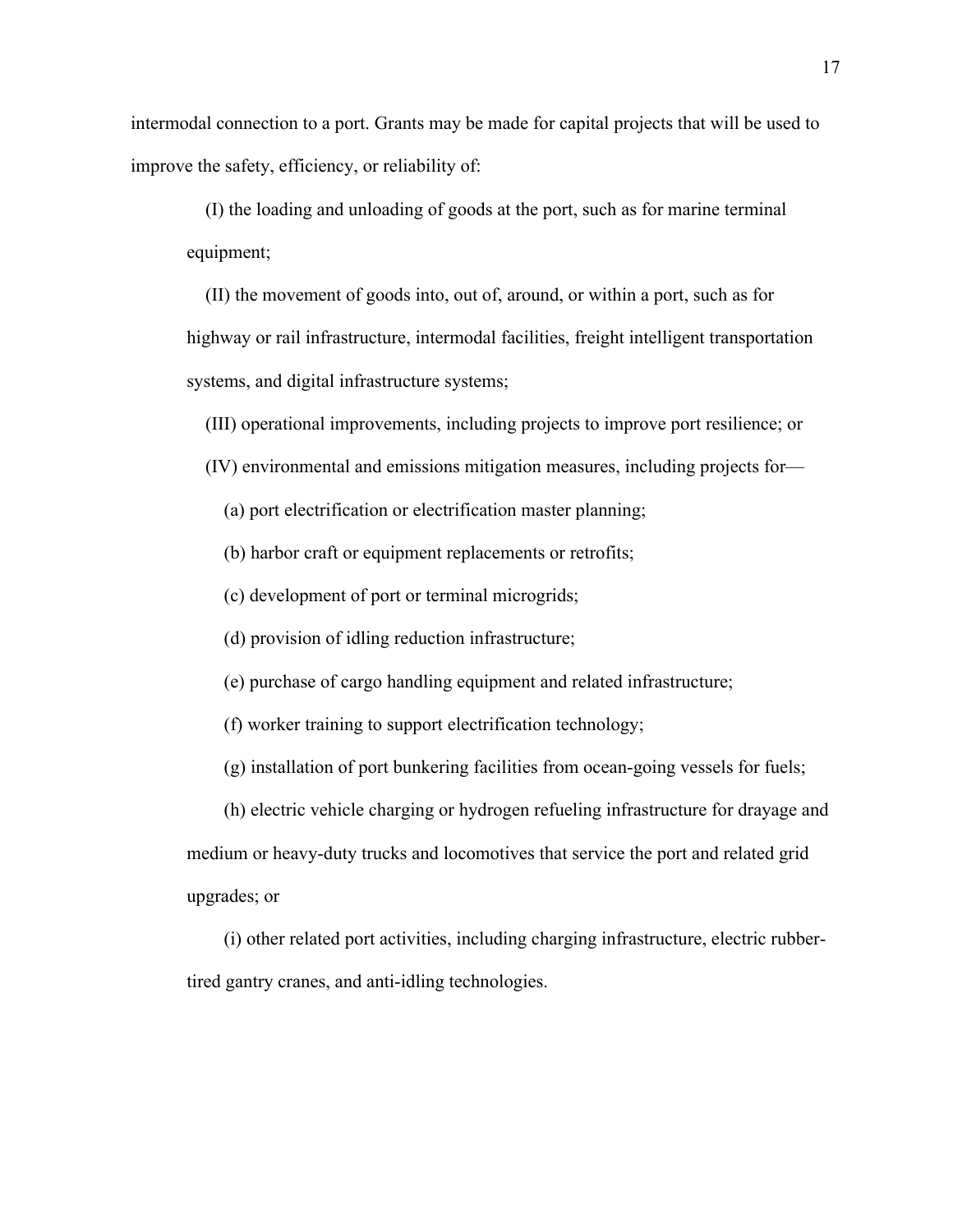For FY 2022, the Secretary may also make grants for emission mitigation measures that provide for the use of shore power for vessels to which sections 3507 and 3508 of title 46 apply, if such grants meet the other requirements set out in this notice.

This program will not fund construction, reconstruction, reconditioning, or purchase of a vessel, unless the Secretary determines such vessel is necessary for a project under Section C.3.a.(IV), above, and is not already receiving assistance under 46 U.S.C. chapter 537. In addition, this program will not fund any project within a small shipyard (as defined in 46 U.S.C. 54101).

Improvements to Federally owned facilities are ineligible under the FY 2022 PIDP.

As required by Section 3501 of the NDAA, this program will not fund the purchase or installation of fully automated cargo handling equipment or the installation of terminal infrastructure that is designed for fully automated cargo handling equipment, if the Secretary determines such equipment would result in a net loss of good jobs or reduction in the quality of jobs within the port or port terminal. In general, fully automated cargo handling systems transfer materials without the need, or a significantly reduced need, for human assistance. Such systems may be remotely operated or monitored, with or without the exercise of human intervention or control. Applicants that propose projects that include the acquisition of eligible cargo handling equipment or terminal infrastructure for cargo handling equipment must indicate in their application whether or not the equipment is fully automated (or whether the terminal infrastructure is designed for fully automated equipment). If fully automated equipment is proposed to be acquired or terminal infrastructure for such equipment is proposed to be created, the applicant must provide information describing the job changes that will result from the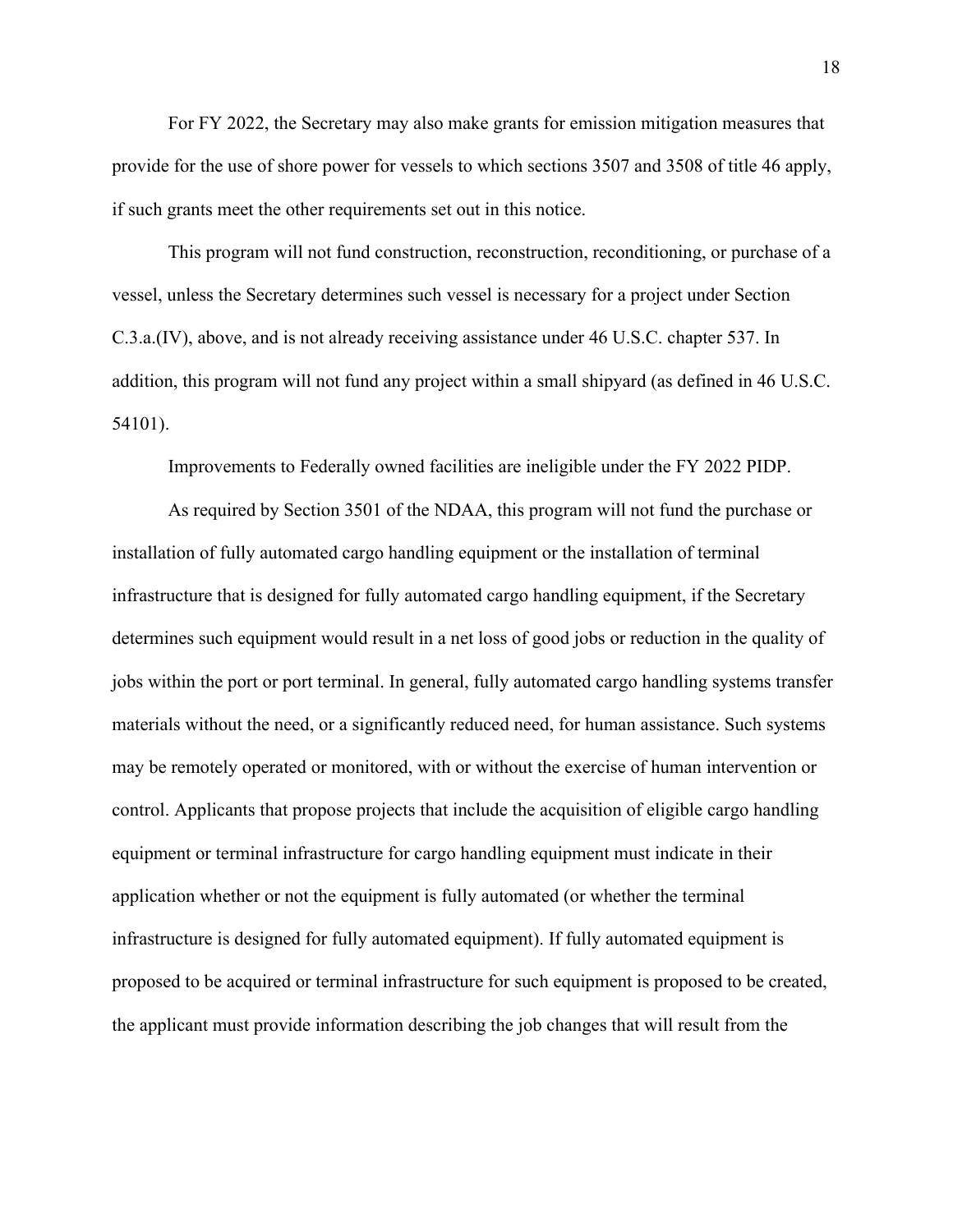project, including supporting evidence demonstrating that the project will not directly result in a net loss of good jobs or degradation of job quality.

Activities eligible for funding under PIDP planning grants include development phase activities (such as planning, feasibility analysis, revenue forecasting, environmental review, permitting, and preliminary engineering and design work), in addition to port planning activities such as development of master plans, electrification master planning, and planning to address a port's ability to withstand probable occurrence or recurrence of an emergency or major disaster; however, DOT seeks projects that propose to move into the construction phase within the grant's period of performance. Accordingly, applications for only development phase activities will be less competitive than applications for capital grants.

Under the FY 2022 PIDP program, if an application includes right-of-way acquisition, the project will be considered a capital project. Projects that include right-of-way acquisition should include a timeline for construction.

Refer to Section D.5, *Funding Restrictions*, for more information when determining eligibility.

### b. Determinations

DOT must make the following determinations under 46 U.S.C. 54301(a)(6)(A) before selecting a project for award. Evidence that a project meets these determinations should be clearly indicated in the Project Narrative as outlined in Section D.2.h.

(1) The project improves the safety, efficiency, or reliability of the movement of goods through a port or intermodal connection to the port. Refer to Section D.2.h. for what to include in the application, and to Section E.1.a. for how DOT will make this determination.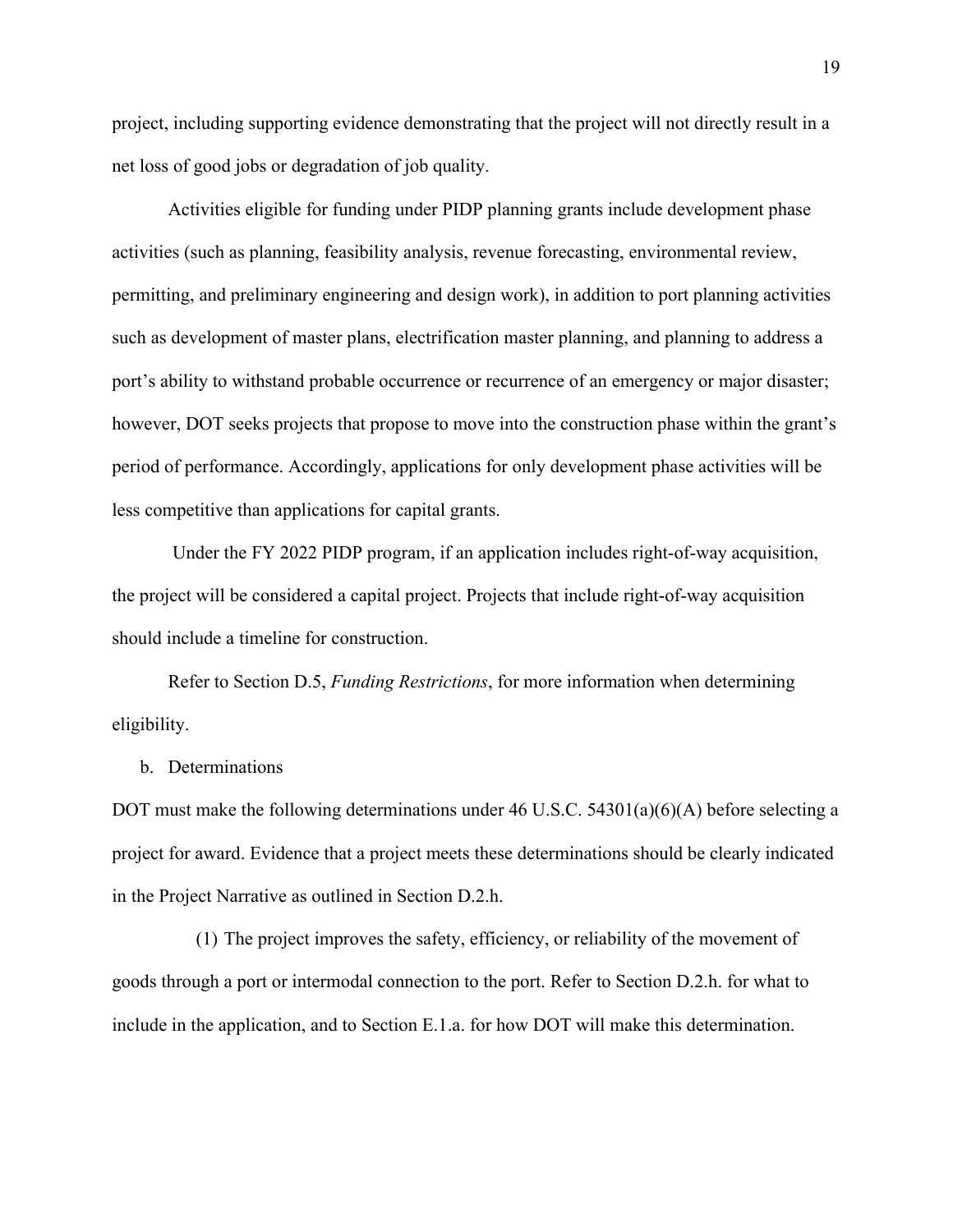(2) The project is cost effective. DOT will determine a project is cost effective if it finds that the project's benefit-cost ratio is equal to or greater than one. Refer to Section D.2.h. for what to include in the application and to Section E.1.a. for how DOT will make this determination. This requirement does not apply to awards for small projects at small ports (i.e., awards made under 46 U.S.C. 54301(b)). This requirement also does not apply to projects located in noncontiguous States or U.S. territories awarded funding under the FY 2022 Appropriations Act.

(3) The eligible applicant has the authority to carry out the project. Refer to Section D.2.h. for what to include in the application, and to Section E.2.b. for how DOT will make this determination.

(4) The eligible applicant has sufficient funding available to meet the matching requirements. DOT's determination of sufficient and available non-Federal matching funds will be based on the information provided in the project's Grant Funds, Sources, and Uses of Project Funds section of the application (see Section D.2.d.). Refer to Section D.2.h. for what to include in the application, and to Section E.2.b. for how DOT will make this determination.

(5) The project will be completed without unreasonable delay. The application must demonstrate that the project will meet the timeline outlined in Section B.4. This eligibility requirement is separate from the Project Readiness selection criterion rating described in Section E.1.b. Refer to Section D.2.h. for what to include in the application, and to Section E.2.b. for how DOT will make this determination.

(6) The project cannot be easily and efficiently completed without Federal funding or financial assistance available to the project sponsor. DOT's determination will be based on the impacts to the project if Federal funding or financial assistance is unavailable for the project.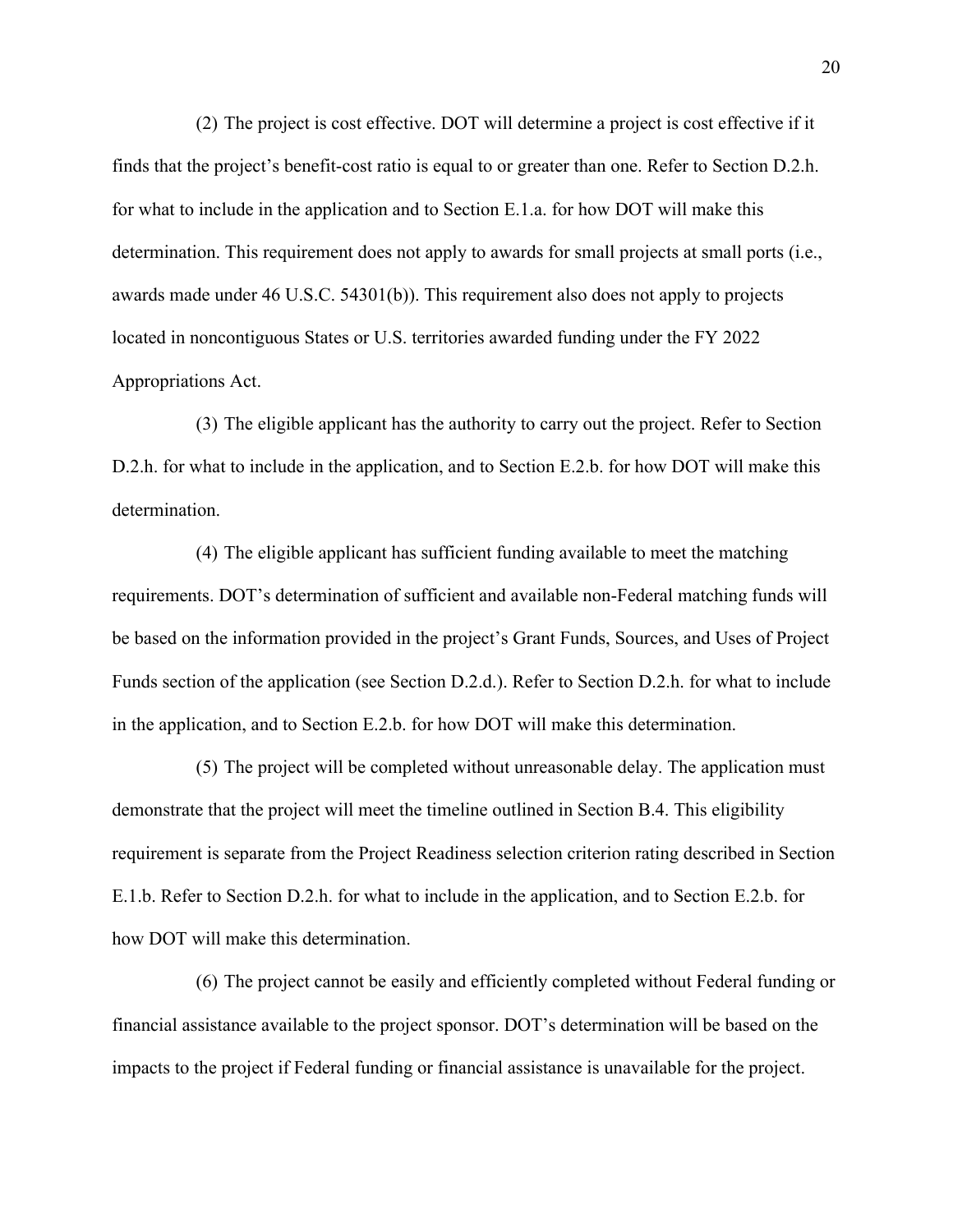Refer to Section D.2.h. for what to include in the application, and to Section E.2.b. for how DOT will make this determination.

#### c. Project Components

An application may describe a project that contains more than one component and may describe components that may be carried out by parties other than the applicant. DOT expects, and will impose requirements on fund recipients to ensure, that all components included in an application will be delivered as part of the PIDP project, regardless of whether a component includes Federal funding. The status of each component should be clearly described (for example, in the project schedule). DOT may award funds for a component, instead of the larger project, if that component: (1) independently meets minimum award amounts described in Section B and all eligibility requirements described in Section C; (2) independently aligns well with the merit criteria specified in Section E; and (3) meets NEPA requirements with respect to independent utility. Independent utility means that the component will represent a transportation improvement that is usable even if no other improvement is made in the area and will be ready for intended use upon completion of that component's construction. All project components that are presented together in a single application must demonstrate a relationship or connection among them.

Applicants should be aware that, depending upon the relationship between project components and applicable Federal law, Federal funding of some project components may make other project components that have not received Federal funding subject to Federal requirements as described in Section F.2.

DOT strongly encourages applicants to identify in their applications the project components that have independent utility and separately detail costs and requested PIDP funding for those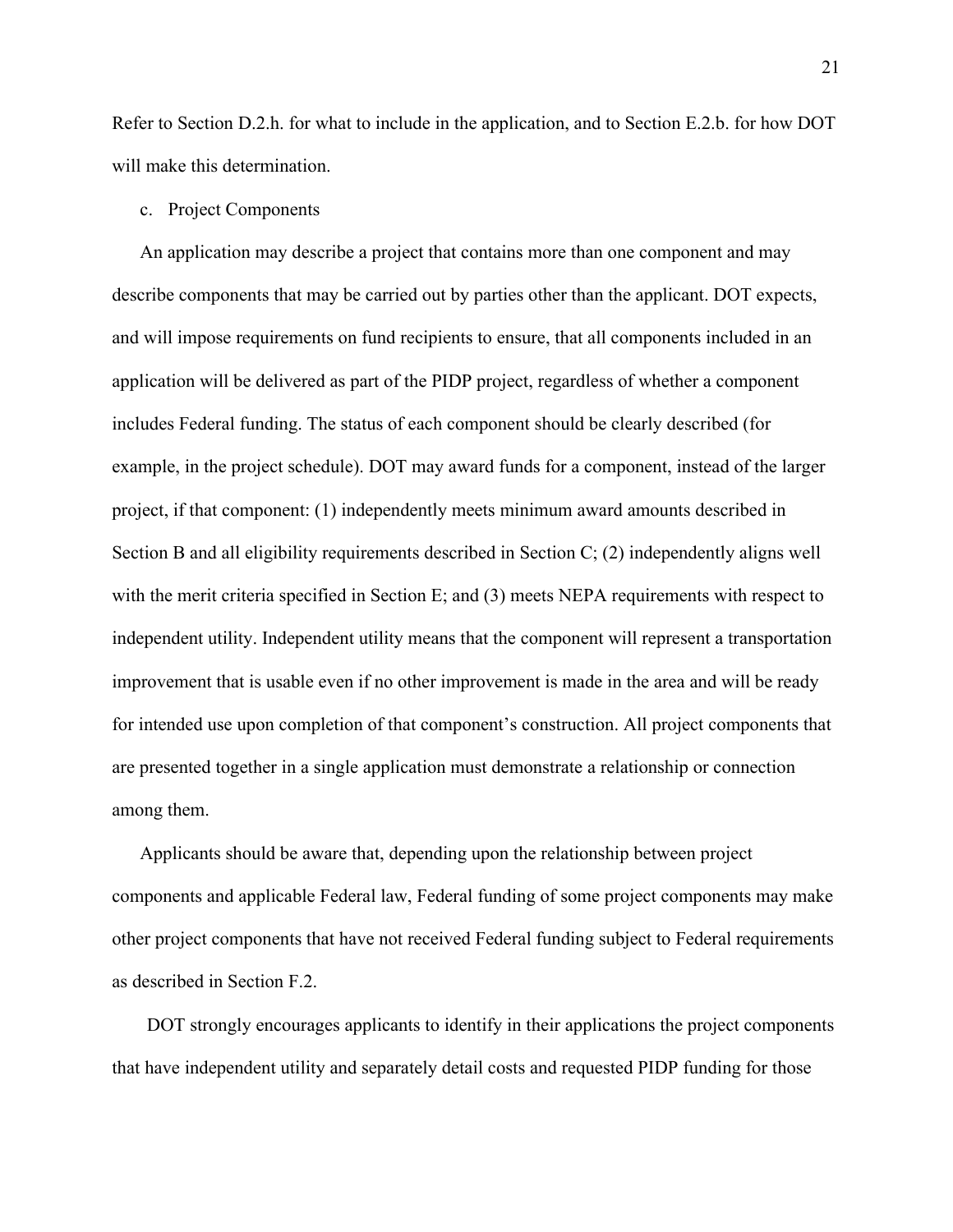components. If the application identifies one or more independent project components, the application should clearly identify how each independent component addresses the selection criteria and produces benefits on its own, in addition to describing how the full proposal of which the independent component is a part addresses the selection criteria described in Section E.

# d. Application Limit

Each eligible applicant may submit no more than one application. If an applicant submits multiple applications, only the last one received by DOT will be considered. Unrelated project components should not be bundled in a single application for the purpose of adhering to the limit.

# D. Application and Submission Information

1. Address to Request Application Package

Applications must be submitted to Grants.gov. Instructions for submitting applications can be found at [https://www.maritime.dot.gov/office-port-infrastructure-development/port-and](https://www.maritime.dot.gov/office-port-infrastructure-development/port-and-terminal-infrastructure-development/how-apply-port)[terminal-infrastructure-development/how-apply-port](https://www.maritime.dot.gov/office-port-infrastructure-development/port-and-terminal-infrastructure-development/how-apply-port) along with specific instructions for the forms and attachments required for submission.

2. Content and Format of Application Submission

The application must include the Standard Form 424 (Application for Federal Assistance) and the Project Narrative. More detailed information about the Project Narrative follows. Applicants are encouraged to also complete the SF-424C (Budget Information – Construction Programs). These forms may be found on Grants.gov and are also available at [www.maritime.dot.gov/PIDPgrants.](http://www.maritime.dot.gov/PIDPgrants)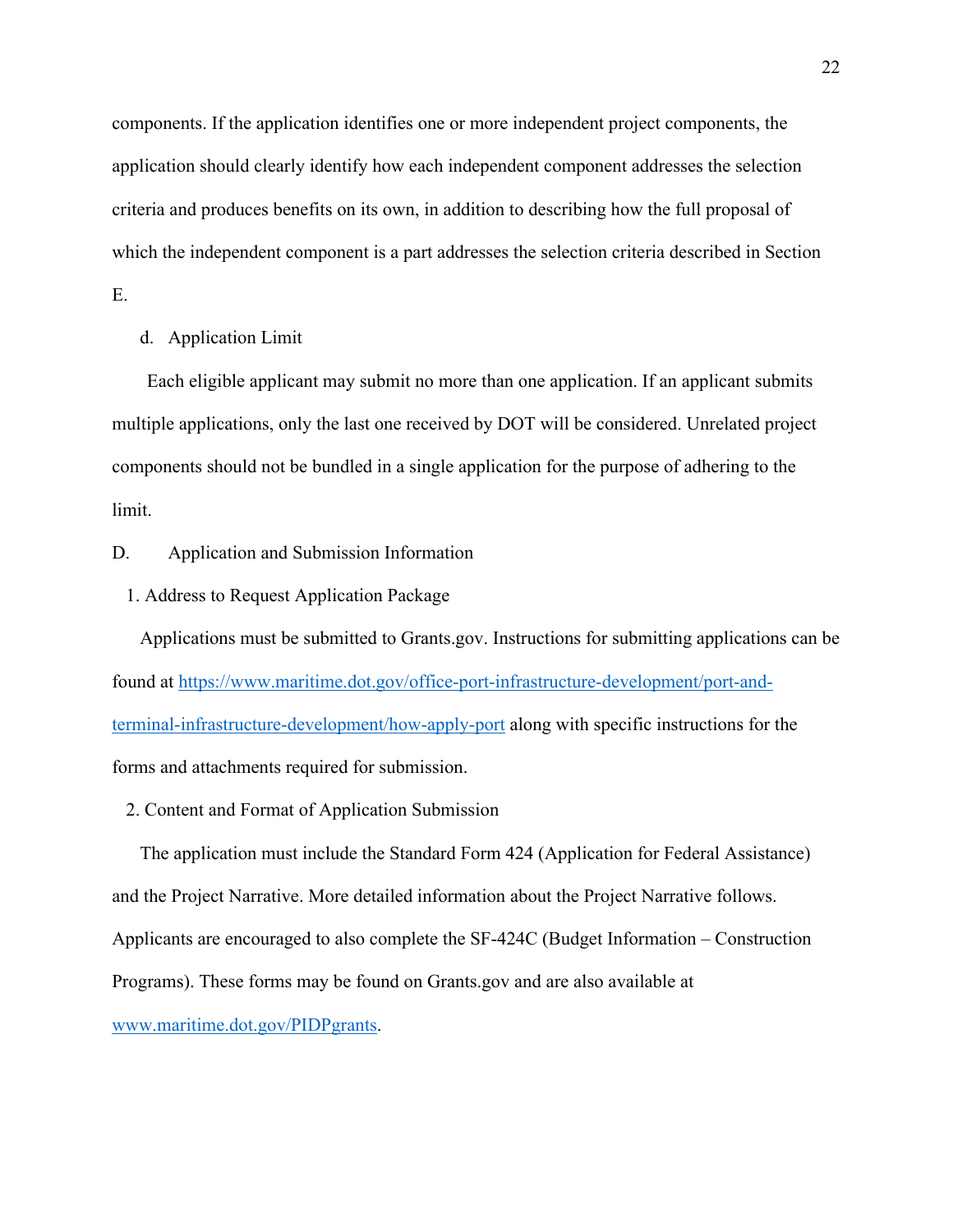DOT recommends that the Project Narrative be prepared with standard formatting preferences (a single-spaced document, using a standard 12-point font such as Times New Roman, with 1-inch margins, and the narrative text in one column only). The Project Narrative may not exceed 30 pages in length, excluding cover pages and table of contents. The only substantive portions that may exceed the 30-page limit are documents supporting assertions or conclusions made in the 30-page Project Narrative and documentation related to the required determinations. Except for the benefit-cost analysis, evaluators are not required to review supporting documents as part of the merit criteria review described in Section E. Supporting documentation should be dated, and DOT recommends using appropriately descriptive file names (e.g., "Project Narrative," "Maps," "Memoranda of Understanding and Letters of Support") for all attachments. If supporting documents are submitted, applicants should clearly identify within the Project Narrative the relevant portion of the Project Narrative that each supporting document supports.<sup>[12](#page-22-0)</sup>

DOT recommends that the Project Narrative follow the basic outline below to ensure applications address all applicable requirements and assist evaluators in locating relevant information.

| Section III: Grant Funds, Sources, and Uses of Project Funds  See D.2.d. |  |
|--------------------------------------------------------------------------|--|

<span id="page-22-0"></span> $12$  Although they are not required to do so, applicants are strongly encouraged to include a list of their supporting documents on the last page of their Project Narrative and to attach the documents to their application package in the following order: Project Narrative; Attachments Form; BCA narrative; BCA spreadsheet (in an unprotected format); project schedule; funding commitment letter(s); MOUs; project engineering drawings; project planning documents; SF-424 C, Budget Information for Construction Programs; project cost estimate information; letters of support; other documentation. There is no expectation that every application will include any or all of these documents and omission of any or all of these documents will not affect a project's rating.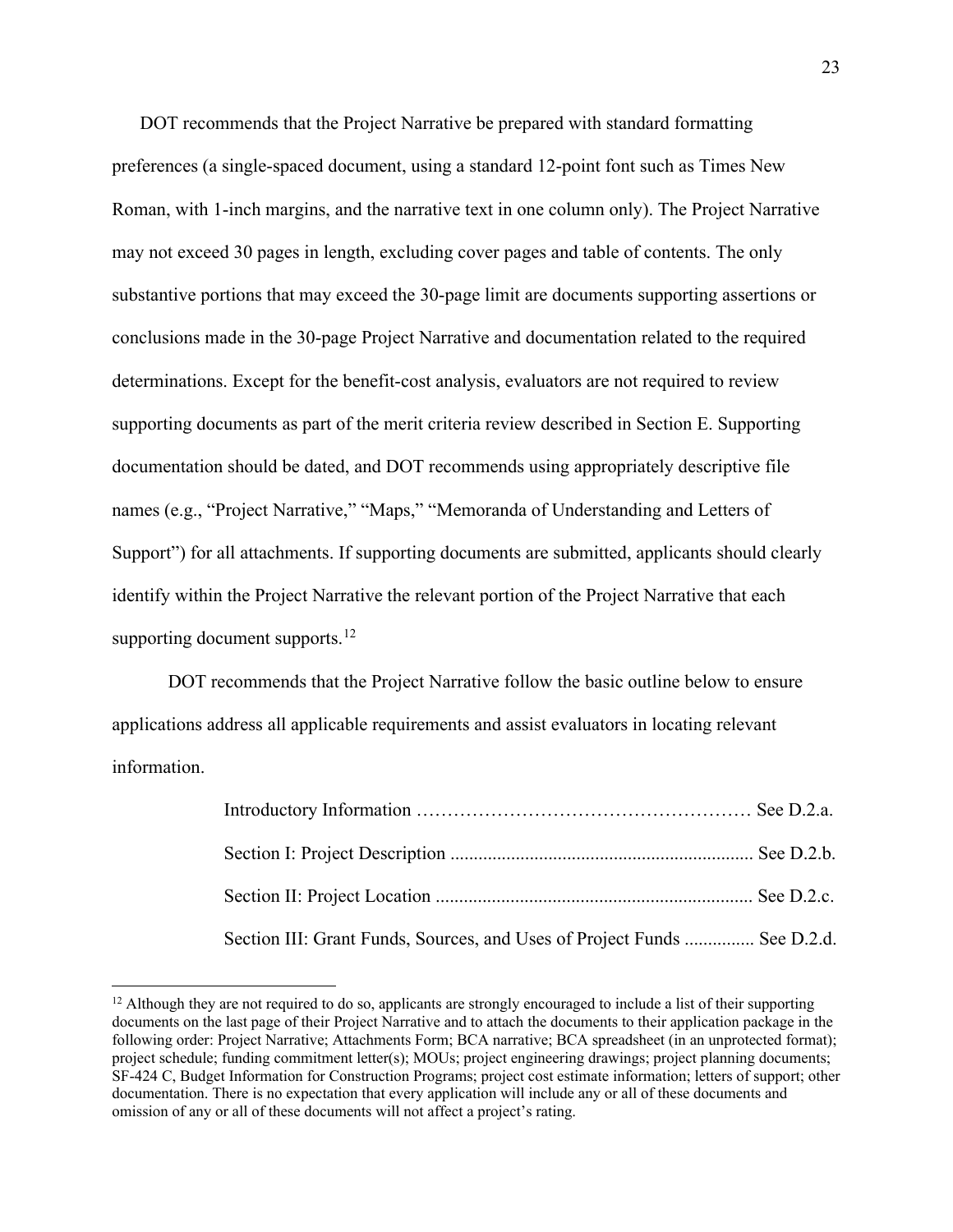The Project Narrative should include the information necessary for DOT to determine that the project satisfies project requirements described in Sections B and C and to assess the criteria specified in Section E.1. In addition to a detailed statement of work, detailed project schedule, and detailed project budget, the Project Narrative should include a table of contents, maps, and graphics, as appropriate, to make the information easier to review. To the extent practicable, applicants should provide supporting data and documentation in a form that is directly verifiable by DOT. DOT expects applications to be complete upon submission and will evaluate the application based on the information submitted. DOT may ask any applicant to supplement data in its application but is not required to do so. Lack of supporting information provided with the application negatively affects competitiveness of the application, as described in Section E.2. DOT recommends applications include the following content:

a. Introductory Information

Each application should include a cover page with information about the project included in the following chart:

| <b>Field Name</b>                                                                                                                   | Guidance                                                                                                                                                                  |
|-------------------------------------------------------------------------------------------------------------------------------------|---------------------------------------------------------------------------------------------------------------------------------------------------------------------------|
| Name of applicant                                                                                                                   |                                                                                                                                                                           |
| Is the applicant applying as a lead applicant with any<br>private entity partners or joint applicants?<br>What is the project name? | If yes, identify by name each of the private entities or<br>joint applicants providing funding for the project.                                                           |
|                                                                                                                                     |                                                                                                                                                                           |
| Project description                                                                                                                 | Provide a brief (no more than 100 words) description<br>of the project that focuses on what the project consists<br>of. For example: "This project will fund construction |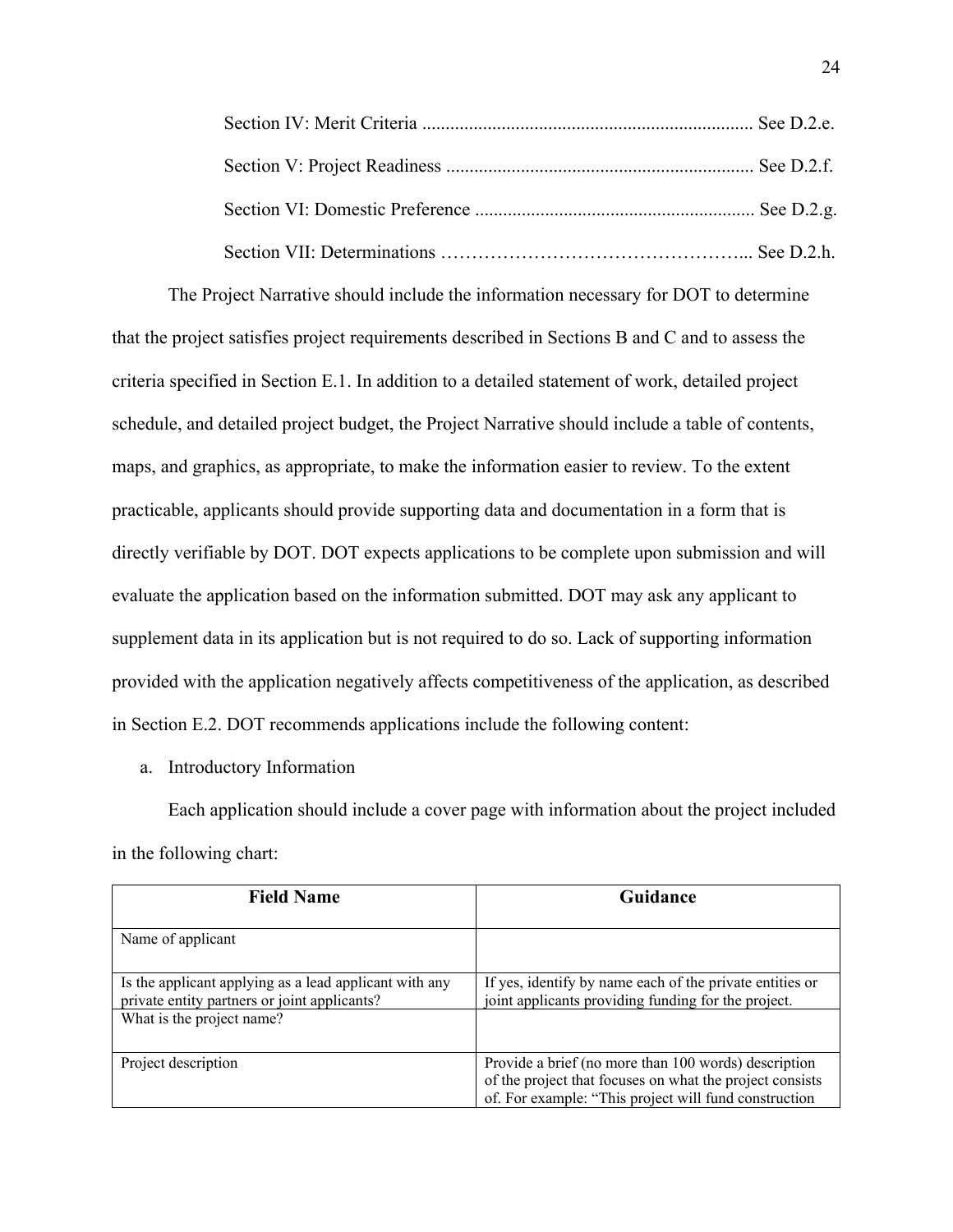| <b>Field Name</b>                                                                                                                                                                                 | Guidance                                                                                                                                                                                                                                                               |
|---------------------------------------------------------------------------------------------------------------------------------------------------------------------------------------------------|------------------------------------------------------------------------------------------------------------------------------------------------------------------------------------------------------------------------------------------------------------------------|
|                                                                                                                                                                                                   | of a new wharf at the X Terminal, renovate the uplands<br>adjacent to the wharf, construct a 100,000 SF-<br>refrigerated warehouse, and install approximately<br>20,000 LF of track to connect the new facilities to the<br>port's rail switch yard."                  |
| Is this a planning project?                                                                                                                                                                       | Yes or No.                                                                                                                                                                                                                                                             |
| Is this a project at a coastal, Great Lakes, or inland<br>river port?                                                                                                                             | Specify coastal, Great Lakes, or inland river port.                                                                                                                                                                                                                    |
| Is this application for a small project at a small port?                                                                                                                                          | Yes or No. See the definition of a small project at a<br>small port in Section A.4. of the NOFO.                                                                                                                                                                       |
| Is this project located in a noncontiguous State or U.S.<br>territory?                                                                                                                            | Yes or No. If yes, name the State or U.S. territory.                                                                                                                                                                                                                   |
| GIS Coordinates (in Latitude and Longitude format)                                                                                                                                                | Provide the GIS coordinates of the approximate<br>geographic center of the project.                                                                                                                                                                                    |
| Is this project in an urban or rural area?                                                                                                                                                        | Use the guidance in Section A.4. of the NOFO to<br>answer this question.                                                                                                                                                                                               |
| Project Zip Code                                                                                                                                                                                  | Identify the zip code that corresponds to the GIS<br>coordinates identified above.                                                                                                                                                                                     |
| Is the project located in a Historically Disadvantaged<br>Community or a Community Development Zone? (A<br>CDZ is a Choice Neighborhood, Empowerment Zone,<br>Opportunity Zone, or Promise Zone.) | Answer yes only if the project is wholly or partially in<br>a zone. Identify the type of zone in which the project<br>is located.                                                                                                                                      |
| Has the same project been previously submitted for<br>PIDP funding?                                                                                                                               | Identify the program and year of the prior submission<br>(such as "PIDP FY 2021").                                                                                                                                                                                     |
| Is the applicant applying for other discretionary grant<br>programs in 2022 for the same work or related scopes<br>of work?                                                                       | If so, identify the program, amount of funding<br>requested and scope (such as RAISE FY 2022, \$25<br>million, components 1 and 2 of this PIDP project).                                                                                                               |
| Has the applicant previously received TIGER, BUILD,<br>RAISE, FASTLANE, INFRA or PIDP funding?                                                                                                    | Identify the program and year of the prior submission<br>(such as "INFRA FY 2021").                                                                                                                                                                                    |
| PIDP Grant Amount Requested                                                                                                                                                                       | Enter the total amount of PIDP grant funds requested.                                                                                                                                                                                                                  |
| Total Future Eligible Project costs                                                                                                                                                               | Enter the total amount of Future Eligible Project costs.<br>This amount excludes previously incurred expenses.<br>See Section C of the NOFO.                                                                                                                           |
| <b>Total Project Cost</b>                                                                                                                                                                         | In general, Total Project Cost will be equal to the Total<br>Future Eligible Project Cost. (If there are previously<br>incurred expenses, Total Project Cost should be the<br>sum of the previously incurred expenses and the Total<br>Future Eligible Project Costs). |
| <b>Total Federal Funding</b>                                                                                                                                                                      | Enter the amount of Federal funding from ALL sources<br>that will be used for this project. (Include the amount<br>of PIDP grant funding requested).                                                                                                                   |
| Total Non-Federal Funding                                                                                                                                                                         | Enter the amount of funds committed to the project<br>from non-Federal sources.                                                                                                                                                                                        |
| Will RRIF or TIFIA funds be used as part of the<br>project financing?                                                                                                                             | Indicate whether RRIF or TIFIA funding will be used<br>for the project. If so, indicate the amount of funds that<br>will be used.                                                                                                                                      |

b. Section I: Project Description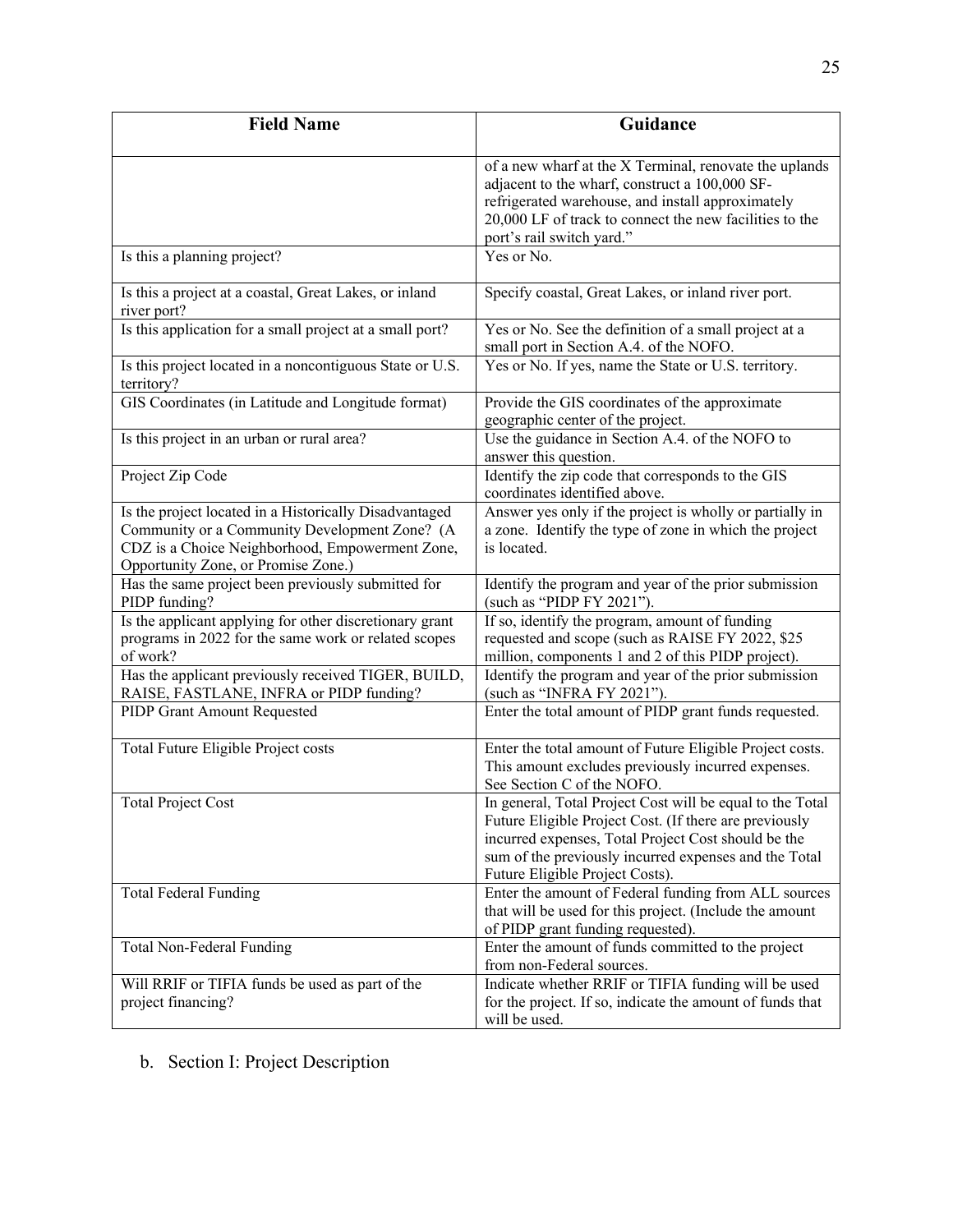The first section of the application should provide a concise description of the project, the challenges that it is intended to address, and how it will address those challenges. If submitting a joint application, applicants should identify in this section the lead recipient of the award, who will also be responsible for financial administration of the project. Joint applications must include a description of the roles and responsibilities of each applicant and include a memorandum of understanding signed by all of the entities as an attachment.

The project description should also provide both a high-level overview of the overall project and a clear itemization of its major components. This section may discuss the project's history, including a description of any previously completed components. The applicant may use this section to place the project into a broader context of other transportation infrastructure investments being pursued by the project sponsor. Applicants should include a detailed statement of work that focuses on the technical and engineering aspects of the project, the current design status of the project, and describes in detail the project to be constructed. The project description should be sufficiently detailed so that the NEPA class of action can be determined without additional requests for information. This section should also focus on eligibility and technical aspects of the project but should not directly address the selection criteria described in Section D.2.e. below.

#### c. Section II: Project Location

This section of the application should describe the project location, including a detailed geographical description of the proposed project, a map of the project's location and connections to existing transportation infrastructure, and geospatial data describing the project location. This section should also clearly identify whether the project is: located in a rural or urban area (as defined in Section A.4.); a project at a coastal, Great Lakes, or inland river port (as defined in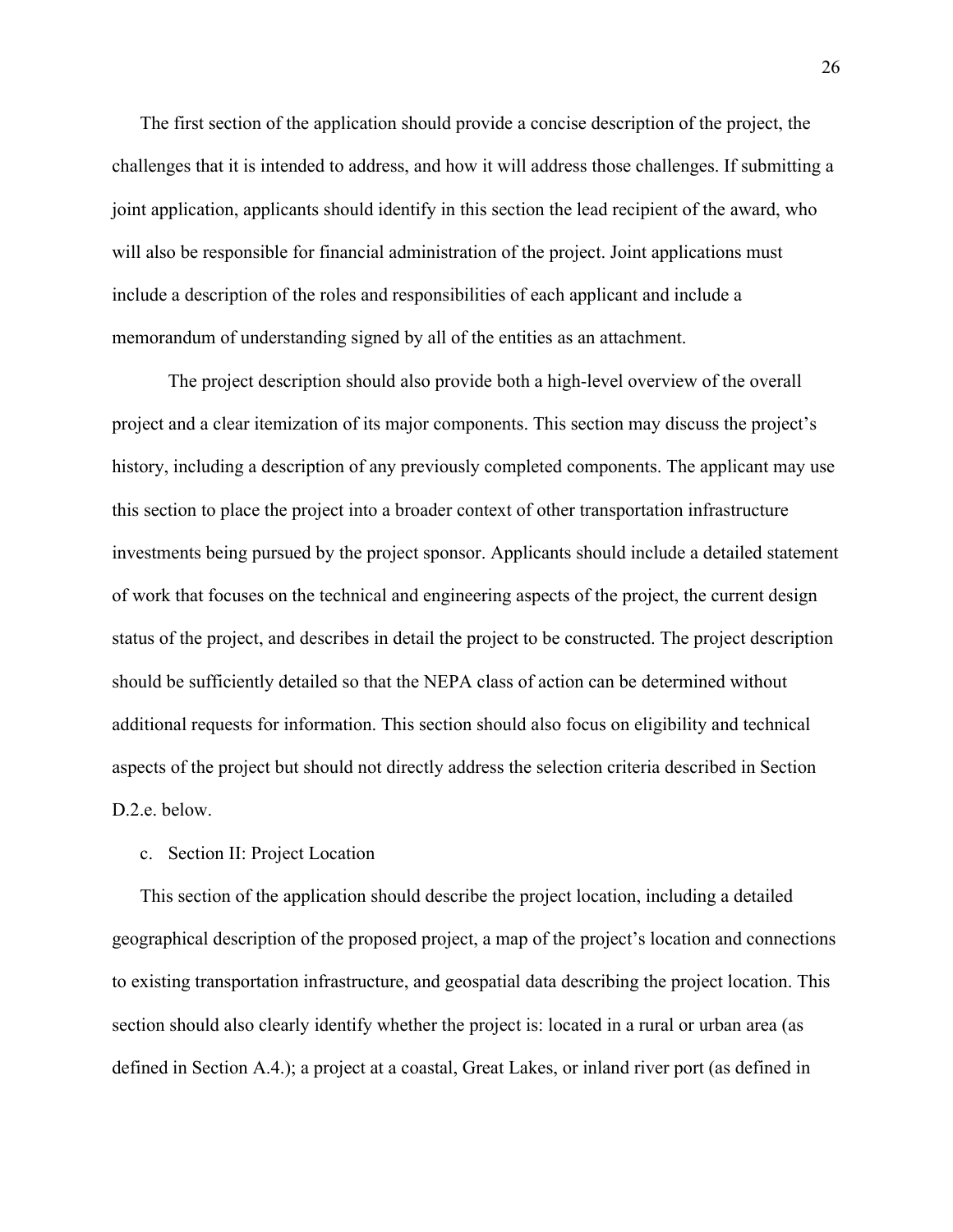Section A.4.); a small project at a small port (as defined in Section A.4.) seeking funding under 46 U.S.C. 54301(b); whether the project is located in a Historically Disadvantaged Community (as defined in Section A.4.), including the relevant census tract(s); and whether the project is located in a Federally-designated community development zone such as a qualified Opportunity Zone,<sup>[13](#page-26-0)</sup> Empowerment Zone,<sup>[14](#page-26-1)</sup> Promise Zone,<sup>[15](#page-26-2)</sup> or Choice Neighborhood.<sup>[16](#page-26-3)</sup> For projects that are located in a Federally-designated community development zone, the applicant must identify the zone and provide related identifying data (such as the Opportunity Zone number).

d. Section III: Grant Funds, Sources, and Uses of Project Funds

This section of the application should include a table with the PIDP project budget and a corresponding description of the budget so that reviewers can understand how grant funds and non-Federal funds are being used to complete the project. The budget should also include information about the degree of design completion on which the cost was estimated. The discussion should also indicate when the cost data in the budget was compiled and how it was sourced. Applicants should carefully consider the differing funding restrictions for the BIL funding and the FY 2022 Appropriations Act funding, which could affect competitiveness and are further described in Sections B and C. If the budget presented in the application shows a grant request less than \$1 million, the application will be competing for only the BIL funding. Except for a project seeking funding under 46 U.S.C. 54301(b), the budget should not include

<span id="page-26-0"></span><sup>13</sup> See https://opportunityzones.hud.gov/.

<span id="page-26-1"></span><sup>&</sup>lt;sup>14</sup> See https://www.hud.gov/hudprograms/empowerment\_zones.

<span id="page-26-2"></span><sup>&</sup>lt;sup>15</sup> See https://www.hud.gov/program\_offices/field\_policy\_mgt/fieldpolicymgtpz.

<span id="page-26-3"></span><sup>&</sup>lt;sup>16</sup> See https://www.hud.gov/program\_offices/public\_indian\_housing/programs/ph/cn.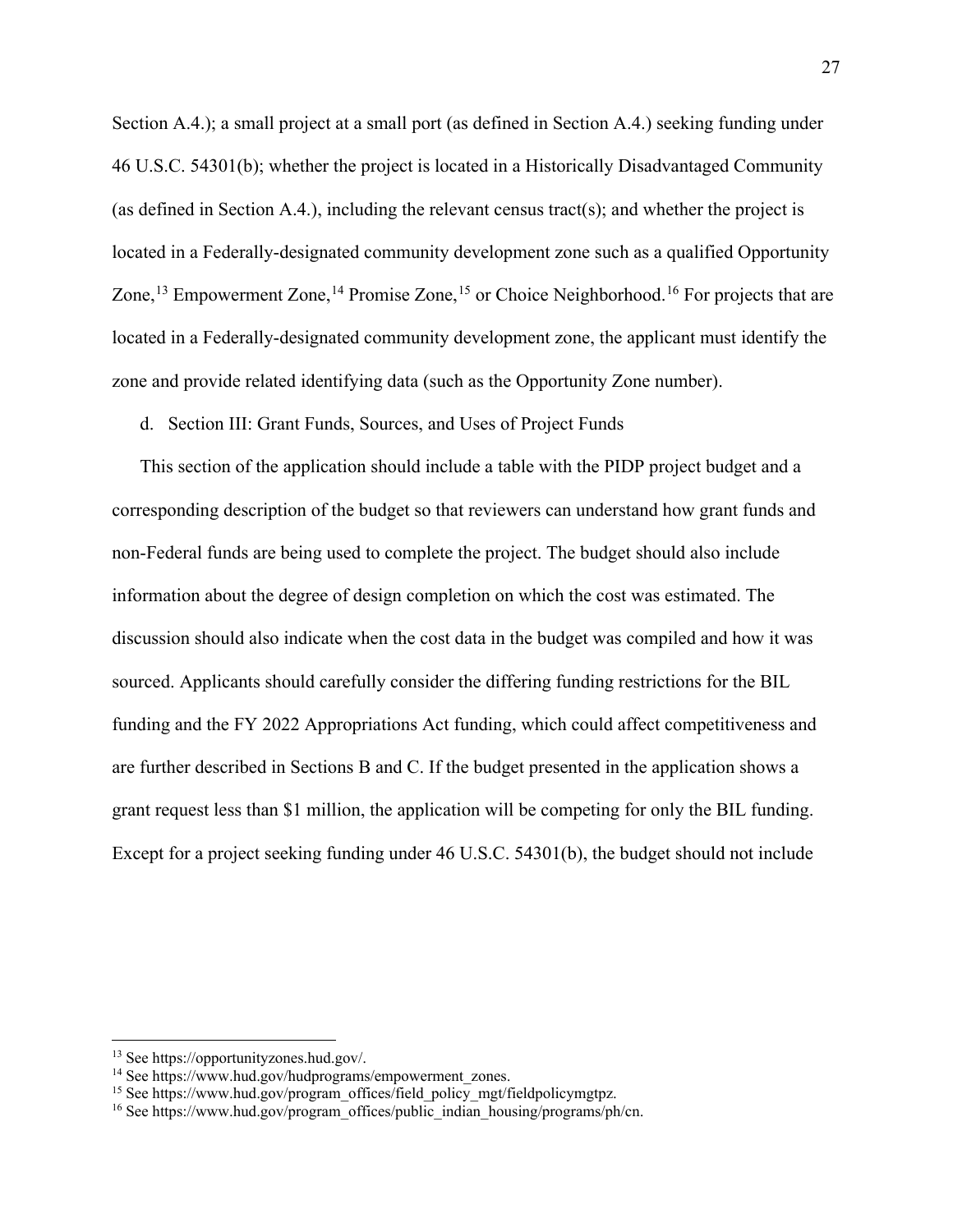any previously incurred expenses that have or will be incurred prior to grant award announcement.[17](#page-27-0)

At a minimum, this section should include a budget showing each source of funds and how each will be spent. The budget should show how each funding source will share in each major construction activity and present that data in dollars and percentages. Funding sources should be grouped into three categories: non-Federal; PIDP; and other Federal. If the project contains individual components, the budget should separate the costs of each project component. If the project will be completed in phases, the budget should separate the costs of each phase. The budget detail should sufficiently demonstrate that the project satisfies the statutory cost-sharing requirements described in Section C.2. In preparing this section, applicants should also refer to the "Leveraging Federal Funding" merit criterion in Section D.2.e.(5). The budget should clearly identify any project expenses between the time of grant award announcement and obligation that the project sponsor intends to request approval from DOT to expend pursuant to 46 U.S.C.  $54301(a)(10)(B)$  to count toward the non-Federal cost share, if its application is selected for award.<sup>[18](#page-27-1)</sup> These pre-obligation costs must still comply with all Federal requirements, including NEPA. This section should also discuss the documentation of funding commitments for non-Federal funds to be used for eligible project costs. The discussion should reference (and

<span id="page-27-0"></span> $17$  For a project seeking funding under 46 U.S.C. 54301(b), the project costs may include eligible costs incurred by the applicant between the date of application submittal and the date of award announcement as long as these costs are clearly indicated in the budget included in the application, comply with the PIDP administrative and national policy requirements described in Section F.2., and are for pre-construction activities. Costs incurred after award announcement but prior to the execution of a grant agreement will not be reimbursed or used to satisfy cost share requirements unless authorized in writing by DOT. See Section F.1.

<span id="page-27-1"></span><sup>&</sup>lt;sup>18</sup> Selection for a FY 2022 PIDP grant award does not constitute DOT approval of these costs. A recipient must apply to DOT after award announcement in order to incur and expend these costs pursuant to the process described in 46 U.S.C. 54301(a)(10)(B) and applicable MARAD requirements. DOT approval of these costs is not guaranteed; therefore, an applicant should not rely on receiving this approval and should be prepared to only begin incurring costs once a grant agreement is executed and funds are obligated.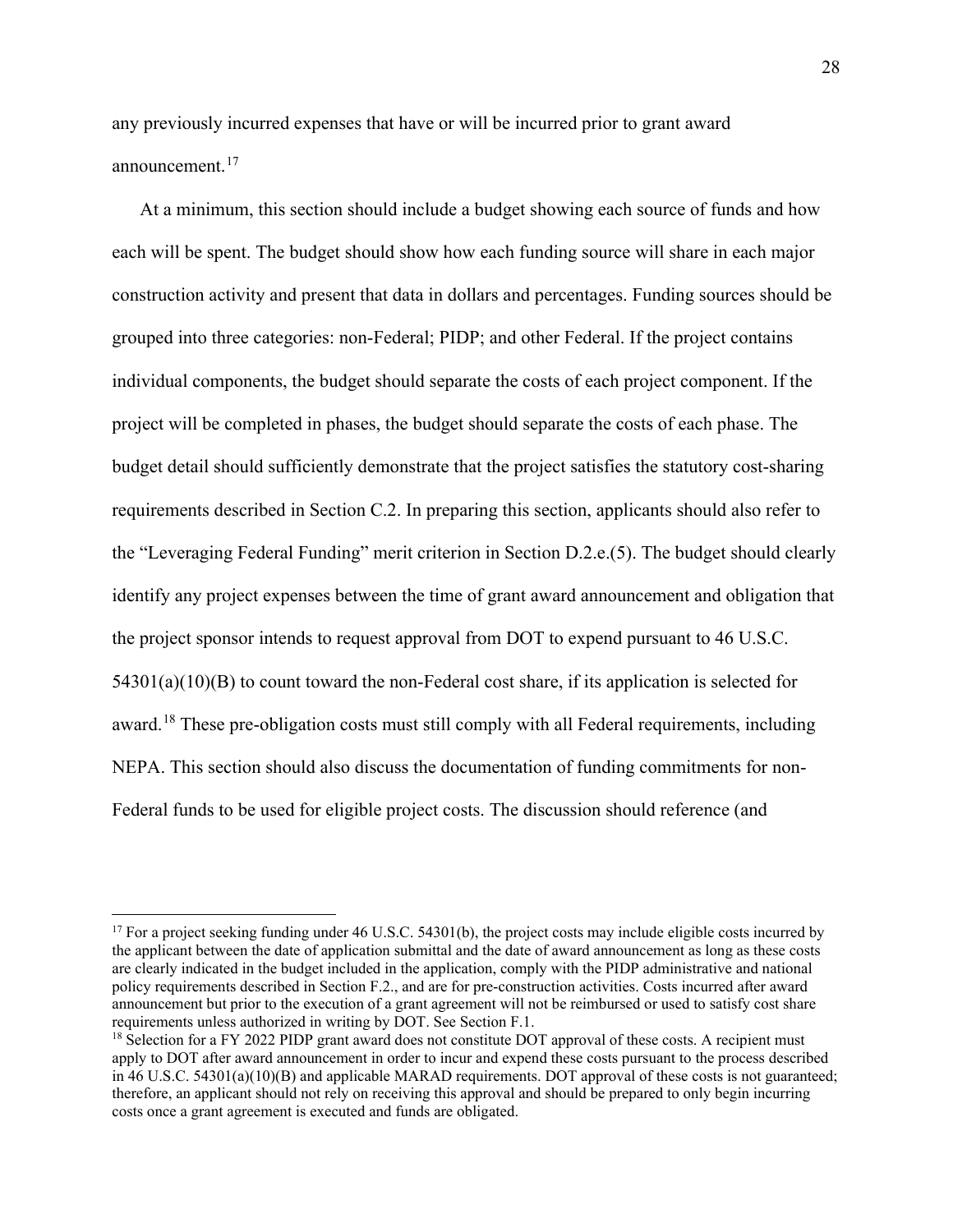summarize) supporting documentation. Supporting documentation must be submitted as an appendix and clearly marked.

In addition to the information enumerated above, this section should provide complete information on how all project funds may be used. For example, if a particular source of funds is available only after a condition is satisfied, the application should identify that condition and describe the applicant's control over whether it is satisfied. Similarly, if a particular source of funds is available for expenditure only during a fixed time, the application should describe that restriction. Complete information about project funds will ensure that DOT's expectations for award execution align with any funding restrictions unrelated to DOT, even if an award differs from the applicant's request. If a funding source is uncertain, the applicant should state that it is uncertain and describe the source of the uncertainty. Failure to document funding sources, as described above, or failure to address funding uncertainty may prevent DOT from making the determination at Section C.3.b.(4) necessary to select the project for an award.

e. Section IV: Merit Criteria

This section of the application should demonstrate how the project aligns with the criteria described in Section E.1 of this notice. DOT encourages applicants to address each criterion. The merit criteria include statutory criteria: achieving safety, efficiency, or reliability improvements; supporting economic vitality; and leveraging Federal funding, and merit criteria based on other DOT priorities: addressing climate change and environmental justice; advancing equity and opportunity for all.

Applicants are not required to follow a specific format, but the outline suggested addresses each criterion separately and promotes a clear discussion that assists project evaluators. To minimize redundant information in the application, DOT encourages applicants to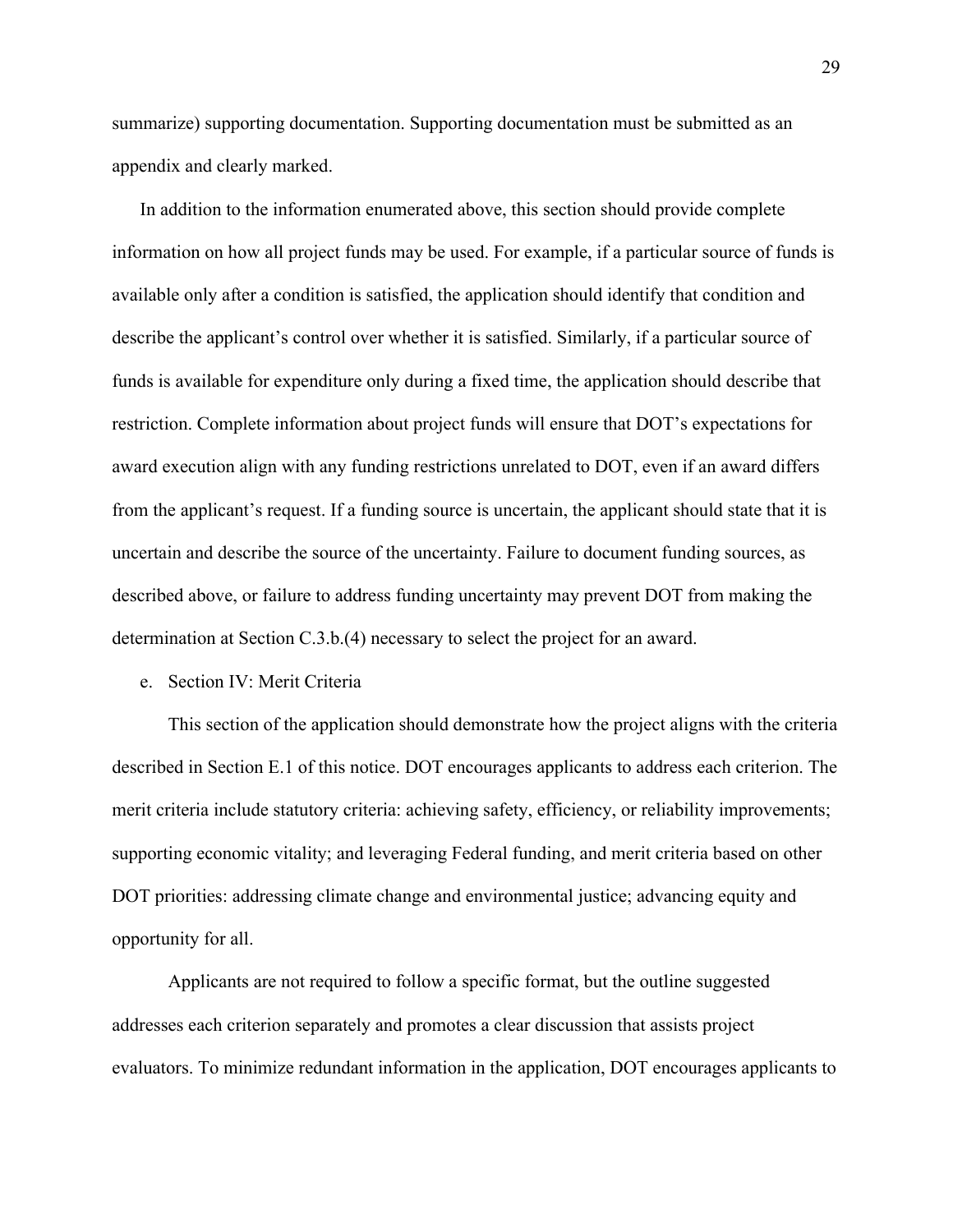cross-reference from this section of their application to relevant substantive information in other sections of the application. The guidance in this section is about how the applicant should organize their application. Guidance describing how DOT will evaluate projects against the Selection Criteria is in Section E.1 of this notice. Applicants also should review that section before considering how to organize their application.

(1) Section A: Achieving Safety, Efficiency, or Reliability Improvements

As discussed further below, all applications must clearly demonstrate how a proposed project would improve the safety, efficiency, or reliability of the movement of goods through a port. Providing this information will enable reviewers to make the statutory determination at 46 U.S.C.  $54301(a)(6)(A)(i)$ .

As a result of amendments to 46 U.S.C. 54301, eligible projects under this notice include those related to freight transportation that will be used to improve the safety, efficiency, or reliability of: the loading and unloading of goods at a port; the movement of goods into, out of, around, or within a port; operational improvements, including projects to improve port resilience; or, environmental or emissions mitigation measures. A project will be evaluated based on the extent to which it improves the safety, efficiency, or reliability of one or more of the project categories.

(a) Loading and unloading of goods at a port.

Projects focused on the loading and unloading of goods should improve capacity for freight movements at a port facility. Projects can include the purchase of permanently stationed marine terminal equipment, but the applicant should provide information explaining how this equipment will be used and why it should be considered permanent and stationary in nature. Examples of stationary infrastructure could include items such as conveyors, crane rail, dockside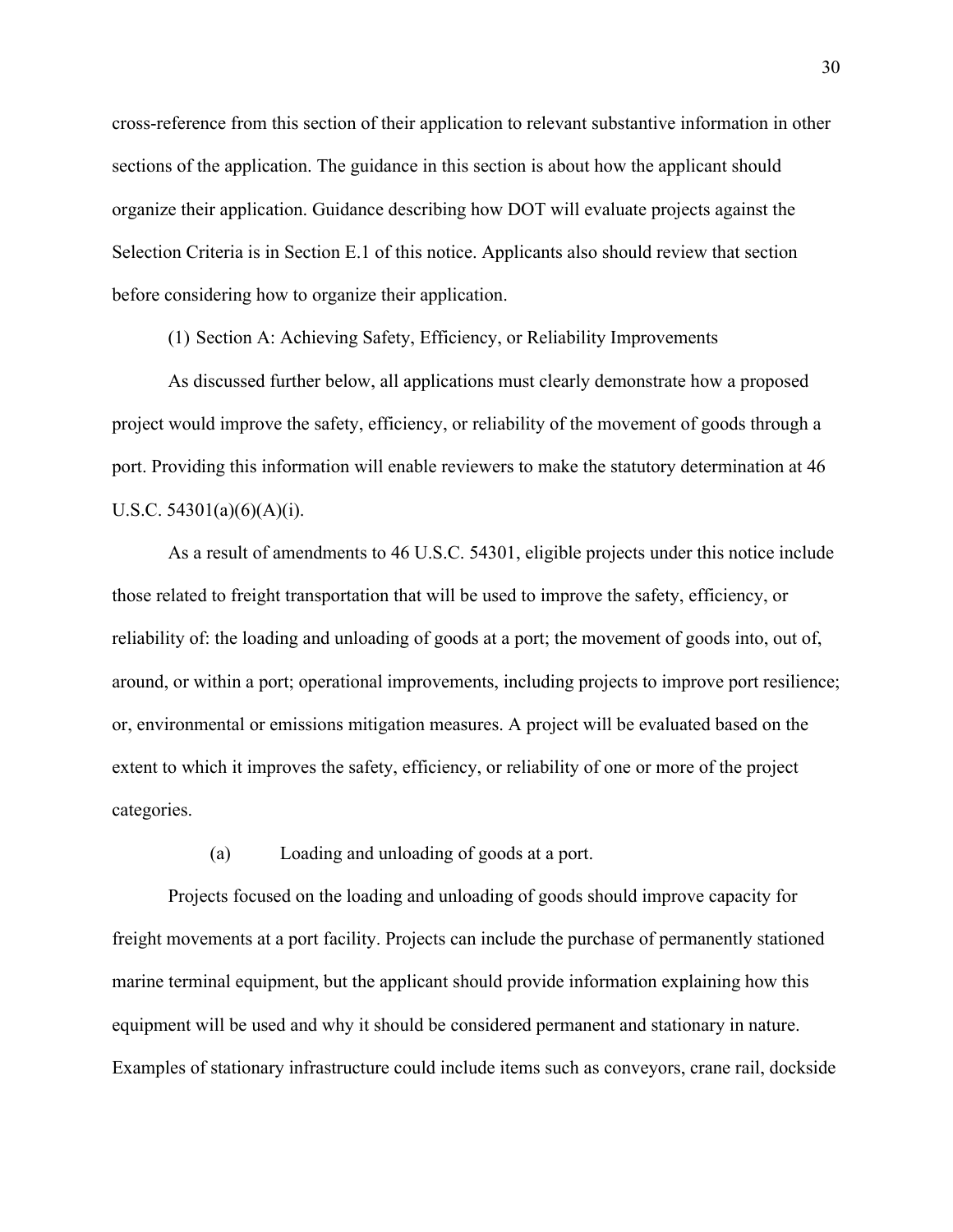lighting improvements, terminal expansions, crane automation infrastructure, and gate optimization equipment.

Applicants should provide a detailed summary of project components and describe how they will enhance the loading and unloading of goods. For a project to receive a high rating under this criterion, applicants should identify existing inefficiencies and desired improvements in the loading and unloading of goods. The application should include metrics to support expected improvements in the loading or offloading of goods, such as the volume of goods moved per hour or the number of vessels served per day. The narrative should also demonstrate how the proposed improvement will strengthen supply chains, including those at the regional or national level.

(b) Movement of goods into, out of, around, or within a port.

Movement of goods involves a project's demonstrated ability to enhance the efficiency, capacity, and reliability of systems used to transport freight. This project eligibility focuses on how goods are moved and differs from the statutory determination that assesses whether a project improves the movement of goods through a port or intermodal connection to a port. A wide range of potential projects could satisfy the required outcomes for movement of goods, such as projects that improve the speed, safety, or throughput of cargo movements at a port. For example, representative projects could include road or rail infrastructure, intermodal facilities, freight intelligent transportation systems, and digital infrastructure systems. A project that enhances the movement of goods will demonstrate how the proposed improvements would benefit the daily operations of the port and strengthen the facility's role within the larger regional or national supply chains and improves coordination across the entire goods movement chain.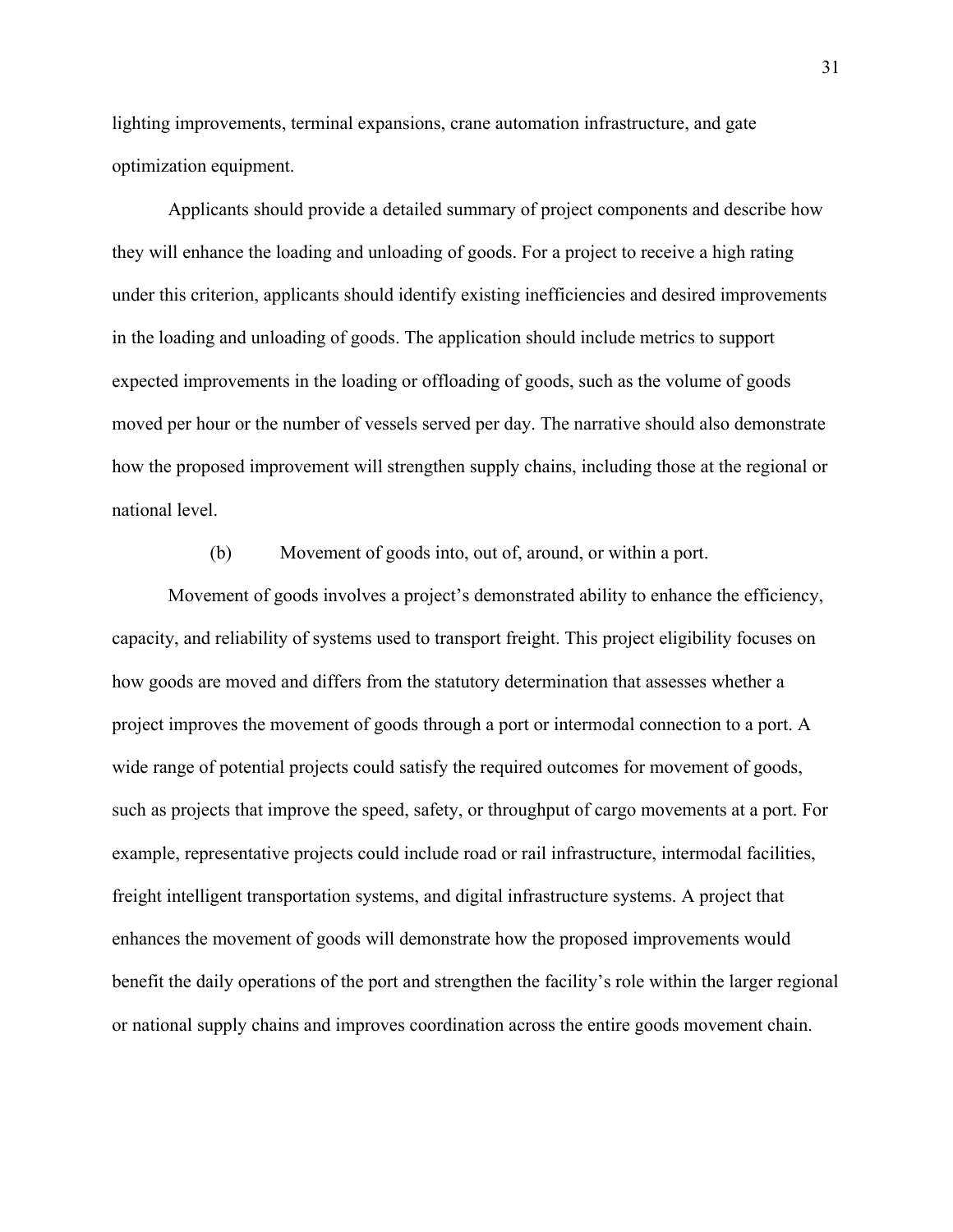To document a project's impact on the movement of goods, the applicant should provide valid and relevant metrics that demonstrate improvements that the proposed project would generate. For example, when documenting improvements in system capacity, an applicant might include metrics such as the area or capacity of a cargo laydown facility to be improved as the result of a proposed project. Similarly, improvements in operational efficiency might be documented through metrics such as a reduction in vessel or vehicle dwell or idling times, which may also have environmental benefits. Metrics related to cargo throughput could also be included, such as information that documents how the project supports the deployment of wind energy components or metrics on the project's impact on agricultural exports.

(c) Operational improvements, including projects to improve port resilience. The United States needs resilient, diverse, and secure supply chains to ensure our economic prosperity and national security. Ports are key components of our national supply chains. Consistent with Executive Order 14017, *America's Supply Chains* (86 FR 11849), the Department seeks to fund projects that improve the resilience of port operations to enable ports to better anticipate, prepare for, withstand, respond to, and recover from natural or human-made disruptions. Operational improvements are projects that address freight-related aspects of activity at a port but do not necessarily involve the handling or movement of cargoes. Operational improvements include warehouses, silos, cargo laydown areas, loading dock structures, and other infrastructure that support freight operations. They also include projects related to port resilience, including projects that will enable a port to adapt to unexpected events such as sudden changes in capacity or throughput requirements caused by natural or human-made hazards, such as sea level rise, flooding, earthquakes, hurricanes, tsunami inundation or other extreme weather events, as well as supply chain bottlenecks/shortages, cyber attacks, terrorist attacks, or public health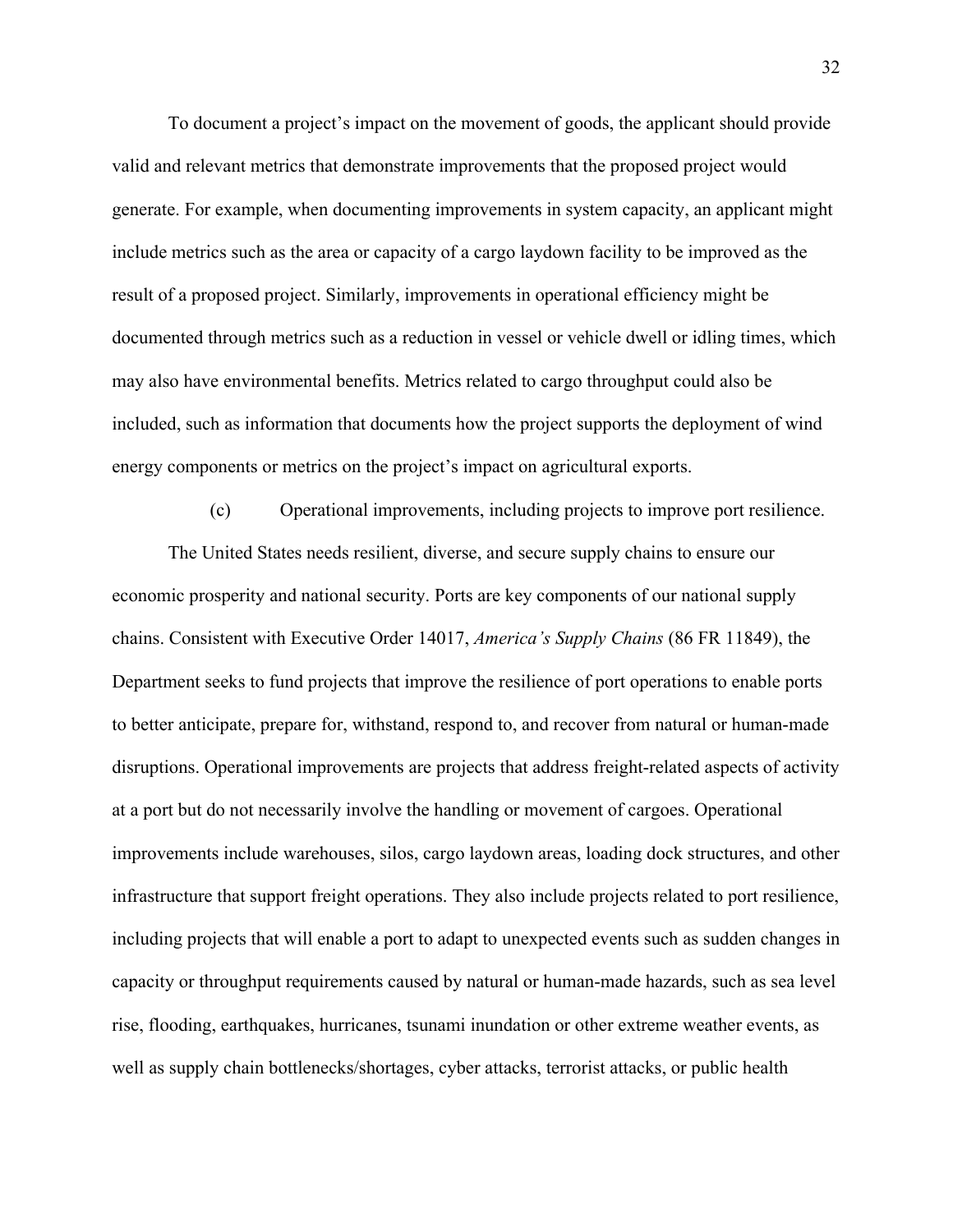emergencies. Examples of such projects can include, but are not limited to, projects that elevate critical port infrastructure, increase the capability of the port to withstand increasing precipitation (such as stormwater management projects), and enhance natural infrastructure to help manage climate change hazards. Since port resilience consists of two components – human-made hazard resilience and climate-related/natural hazard resilience – projects that facilitate cybersecurity, emergency response and recovery, data and information exchange across the goods movement chain also potentially improve the resilience of port operations. Freight data exchange projects should focus on key coordination points and consider leveraging existing data standards. They should also include the development of mutually beneficial data products to be openly shared with a wide range of supply chain stakeholders while protecting participants' confidentiality.

Applications seeking funding for these types of projects must include a specific description of the operational improvements and how, specifically, they will improve freightrelated resilience and the ability to operationally plan and coordinate across the goods movement chain. The application must identify the critical goods and materials the project will benefit, what measures the port currently uses to measure port resilience, and how specifically the project will improve the state of resiliency of port operations, including the types of events and operational disruptions that the port could be prepared to meet following implementation of a project. General statements without supporting documentation or analysis will result in a lower rating (see Section E of this notice). The application should, as part of this discussion, identify features the applicant will incorporate into the project and highlight specific benefits of the project (such as indicators of improved efficiency and reliability like reduced vessel and truck turn times; enhancements to or increases in system capacity; improved connectivity; decreases in the number, rate, and consequences of transportation-related accidents, serious injuries, and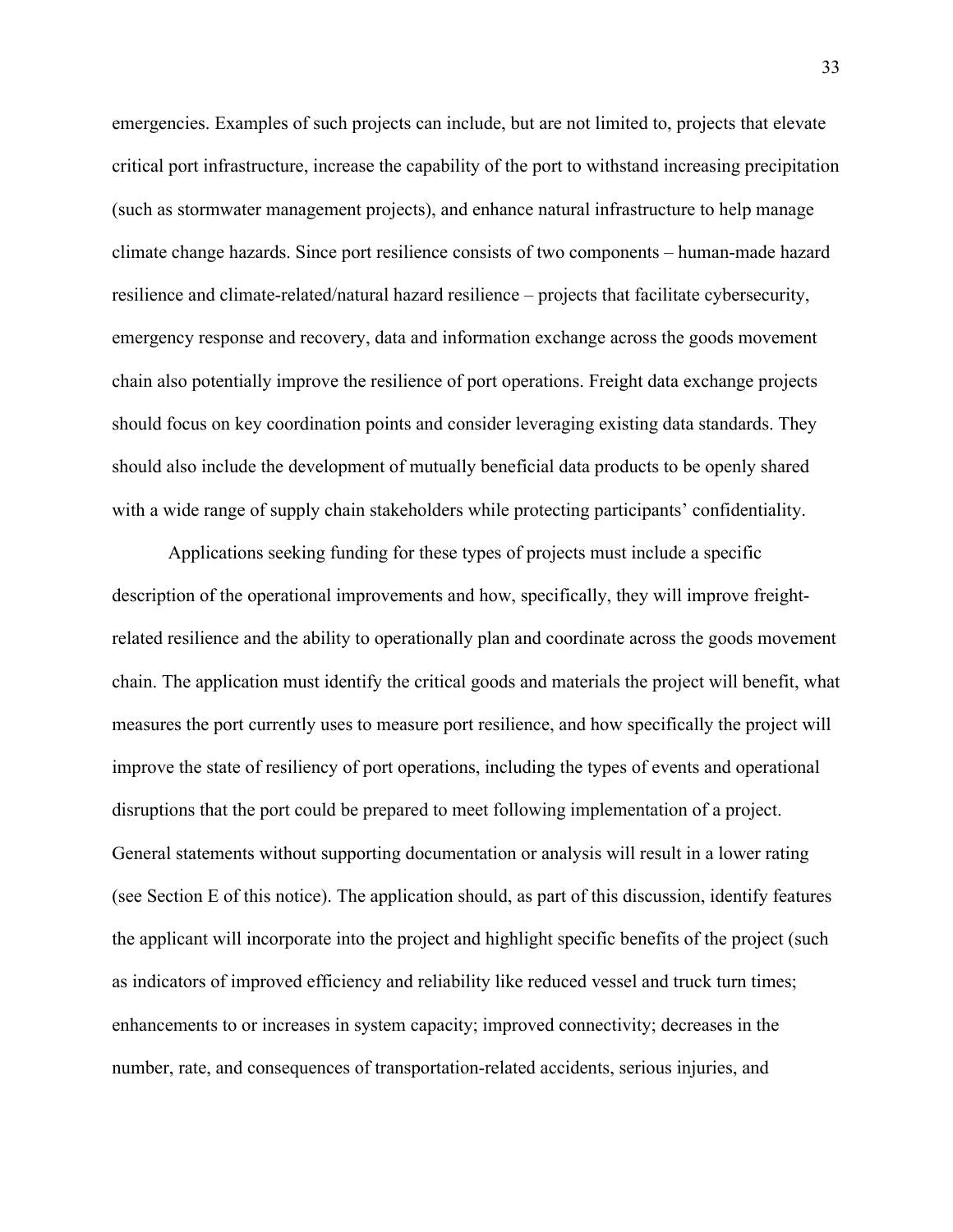fatalities; or impacts on supply chains, including metrics that demonstrate how the project will strengthen resiliency).

(d) Environmental and emissions mitigation measures.

The BIL provides that projects that reduce or eliminate port-related criteria pollutant or greenhouse gas emissions are eligible for funding such as those discussed in Section C.3.a.(IV) above. These include infrastructure, training, and equipment replacement projects.

Applications seeking funding for these types of projects must include a specific description of the project components and how the components advance the goal of reducing or eliminating port-related pollutants. The application must include specific benefits of the project, including quantifiable impacts on emissions or environmental conditions (such as how the project reduces impacts on overburdened communities). General statements without supporting documentation or analysis will result in a lower rating (see section E of this notice).

(2) Section B: Supporting Economic Vitality at the Regional or National Level

(a) Large Projects. For large projects (as defined in Section A.4.), this criterion will measure the quantified benefits against the costs of the project. Among otherwise comparable applications, DOT will prioritize projects that maximize net benefits. This section does not apply to projects located in noncontiguous States or U.S. territories awarded funding under the FY 2022 Appropriations Act. However, to be eligible to compete for the full amount of funding available under both BIL and the FY 2022 Appropriations Act, an applicant with a project in a noncontiguous State or U.S. territory must submit information as required under this section.

This portion of the application should describe the anticipated benefits of the project. The applicant should summarize the conclusions of the benefit-cost analysis, including estimates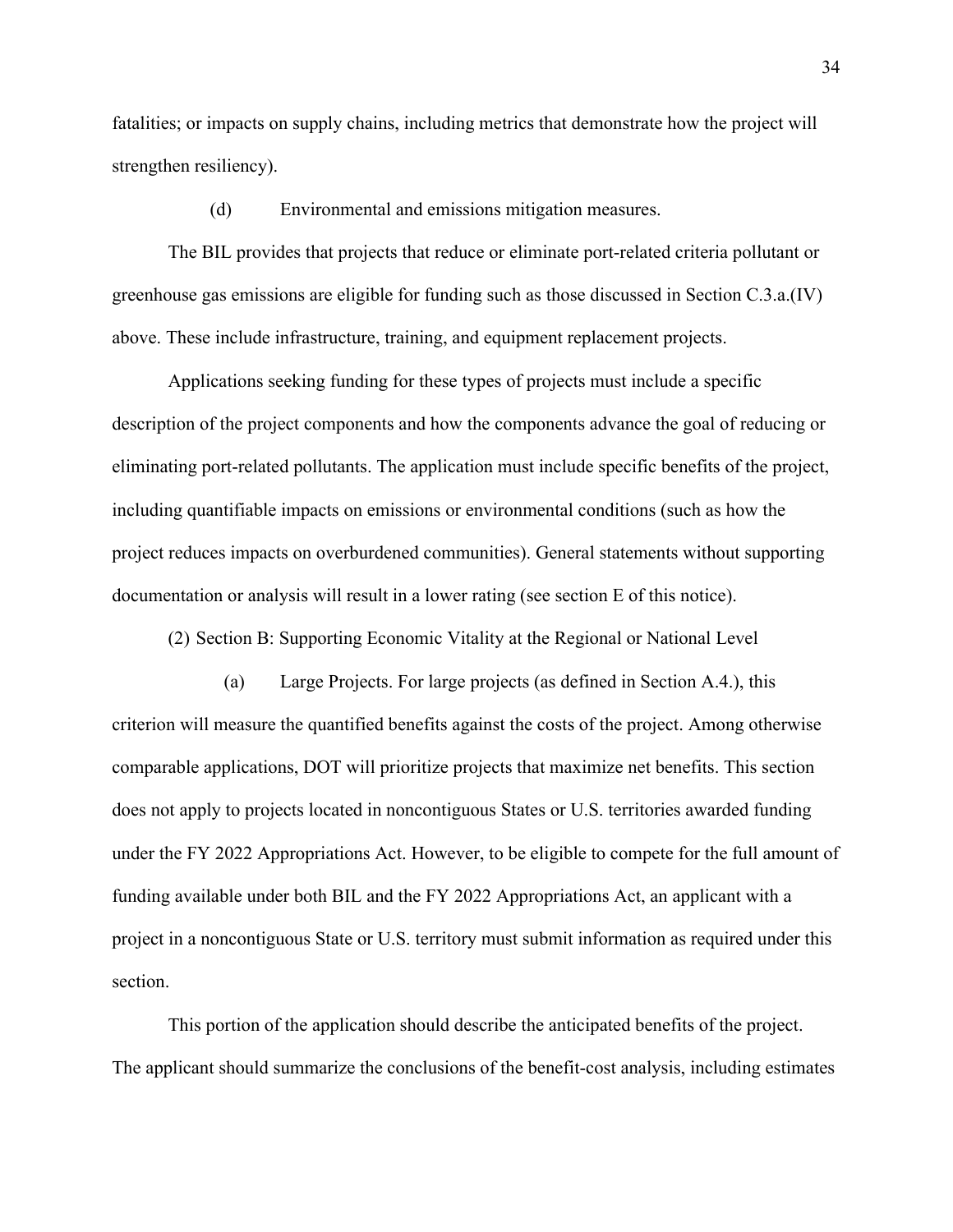of the project's benefit-cost ratio and net benefits. The applicant should also describe economic impacts and other data-supported benefits that are not included in the benefit-cost analysis, such as the impact of the project on users of the transportation system; how the project supports American industry; and how the project impacts port resilience, including how the project addresses identified gaps in capabilities and reduces or eliminates points of failure.

This paragraph describes the recommended approach for the completion and submission of a benefit-cost analysis (BCA) as an appendix to the Project Narrative. The BCA itself should be provided as an appendix to the Project Narrative, but the results of the analysis should also be summarized in the Project Narrative directly.

The appendix should provide present value estimates of a project's benefits and costs relative to a no-build baseline. To calculate present values, applicants should apply a real discount rate (i.e., the discount rate net of the inflation rate) of 7 percent per year to the project's streams of benefits and costs. The purpose of the BCA is to enable DOT to evaluate the project's cost-effectiveness by estimating a benefit-cost ratio and calculating the magnitude of net benefits for the project. The primary economic benefits from projects eligible for PIDP grants are likely to relate to the value of travel time savings, vehicle and port operating cost savings, and safety considerations for both existing users of the improved facility and new users who may be attracted to it because of the project. Savings in infrastructure maintenance costs may also be quantified. Applicants may describe other categories of benefits in the BCA that are more difficult to quantify and value in economic terms, such as improving the reliability of travel times, while also providing numerical estimates of the magnitude and timing of each of these additional impacts wherever possible. Any benefits claimed for the project, both quantified and unquantified, should be clearly tied to the expected outcomes of the project.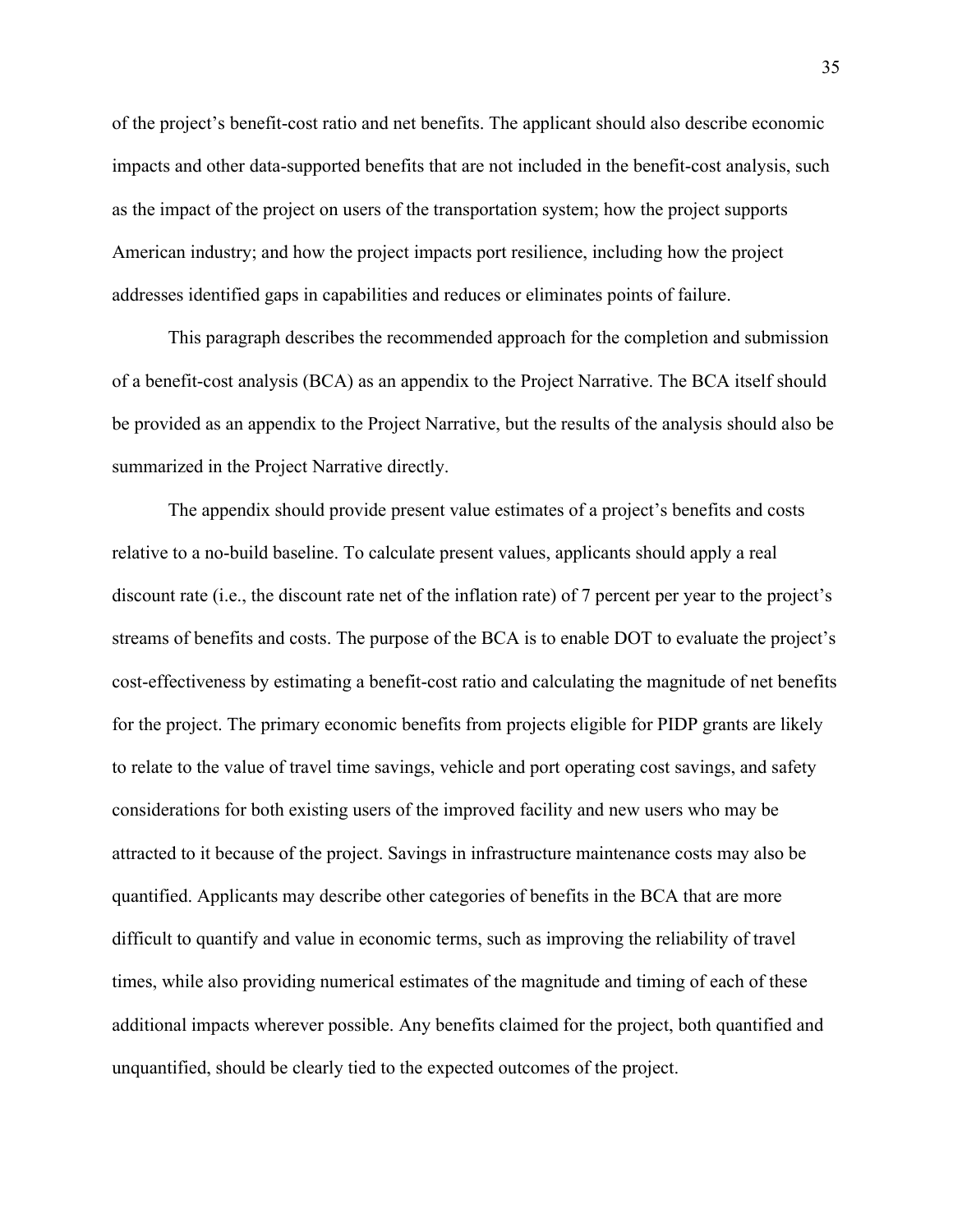The BCA should include the full costs of developing, constructing, operating, and maintaining the proposed project, as well as the expected timing or schedule for costs in each of these categories. The BCA may also consider the present discounted value of any remaining service life of the asset at the end of the analysis period. The costs and benefits that are compared in the BCA should also cover the same project scope, including the costs of other related projects on which the benefits of the PIDP project depend.

The BCA should carefully document the assumptions and methodology used to produce the analysis, including a description of the baseline, the sources of data used to project the outcomes of the project, and the values of key input parameters. Applicants should provide all relevant files used for their BCA, including any spreadsheet files (in their original format such as Excel) and technical memos describing the analysis (whether created in-house or by a contractor). The spreadsheets and technical memos should present the calculations in sufficient detail and transparency to allow the analysis to be reproduced by DOT evaluators.

Detailed guidance for estimating some types of quantitative benefits and costs, together with recommended economic values for converting them to dollar terms and discounting to their present values, are available in DOT's guidance for conducting BCAs for projects seeking funding under the PIDP. A link to DOT's guidance will be available on the PIDP website.

(b) Small Projects at Small Ports. For small projects at small ports (as defined in Section A.4.), this criterion will assess the project's impact on (1) the economic advantage of the port, (2) the contribution to freight transportation at, around, and through the port, and (3) overcoming the competitive disadvantage of the port. Applications for funding for small projects at small ports are not required to submit a benefit-cost analysis. This section applies to projects located in noncontiguous States or U.S. territories that meet the definition of a small project at a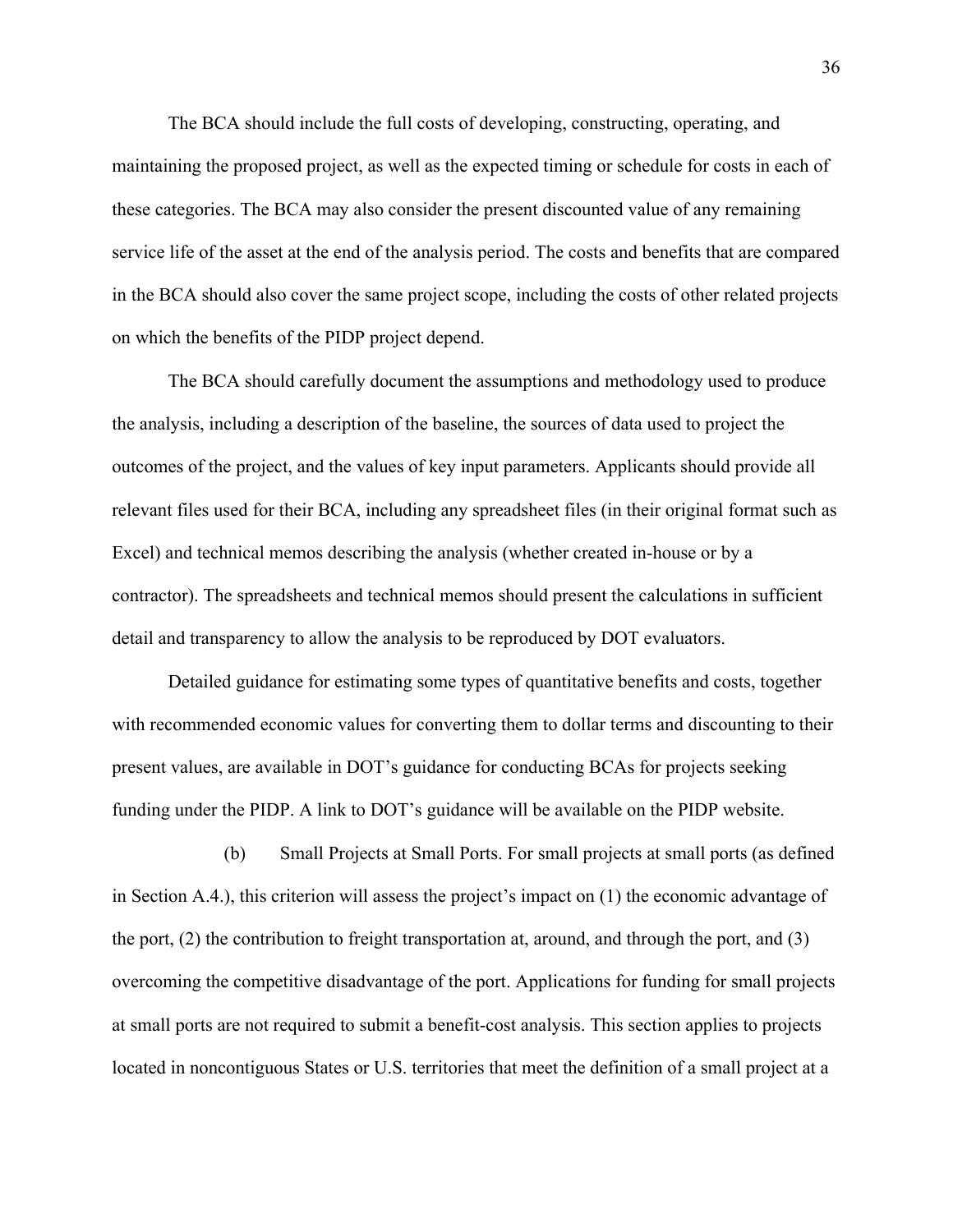small port, regardless of whether the project is funded under the BIL or FY 2022 Appropriations Act.

The economic advantage of a port includes factors such as superior logistics, the availability of large spaces or capacity, proximity to rail and highways, ample truck parking, decreased traffic congestion, and economic incentives. Information related to a project's impact on economic advantage must include evidence of improvements the project will generate as reflected in commitments, plans, or other documentation. It should also include analysis and documentation related to how the project will enhance the elements of economic advantage, such as by creating economies of scale, overcoming barriers to entry, or creating more efficient access for labor, resources, and customers. Regarding economies of scale, the applicant must show, by providing valid and relevant metrics or analysis, that the average, or per unit, cost of the project's component(s) subject to an increase in scale will decrease (or at least not increase). Examples of projects, or project components, in support of an increase in a port's economies of scale include, but are not limited to, land expansion, new or larger warehouses, and longer or wider berths. Barriers to entry consist of economic and geographic barriers, such as an incumbent or adjacent port having an absolute cost advantage due to port location, a large minimum scale of operation, or switching costs; or the applicant's port having natural constraints to its capacity. The applicant could show how the project intends to overcome those barriers, by enhancing the appeal of the port's location, broadening narrow channels or lengthening short ones, offering bundled services, or investing in spatial and functional networks. Regarding the increased efficient access of labor, resources, and customers, the applicant must show, where applicable, that the project will improve the physical access for employees, customers, and resources to and around the port; will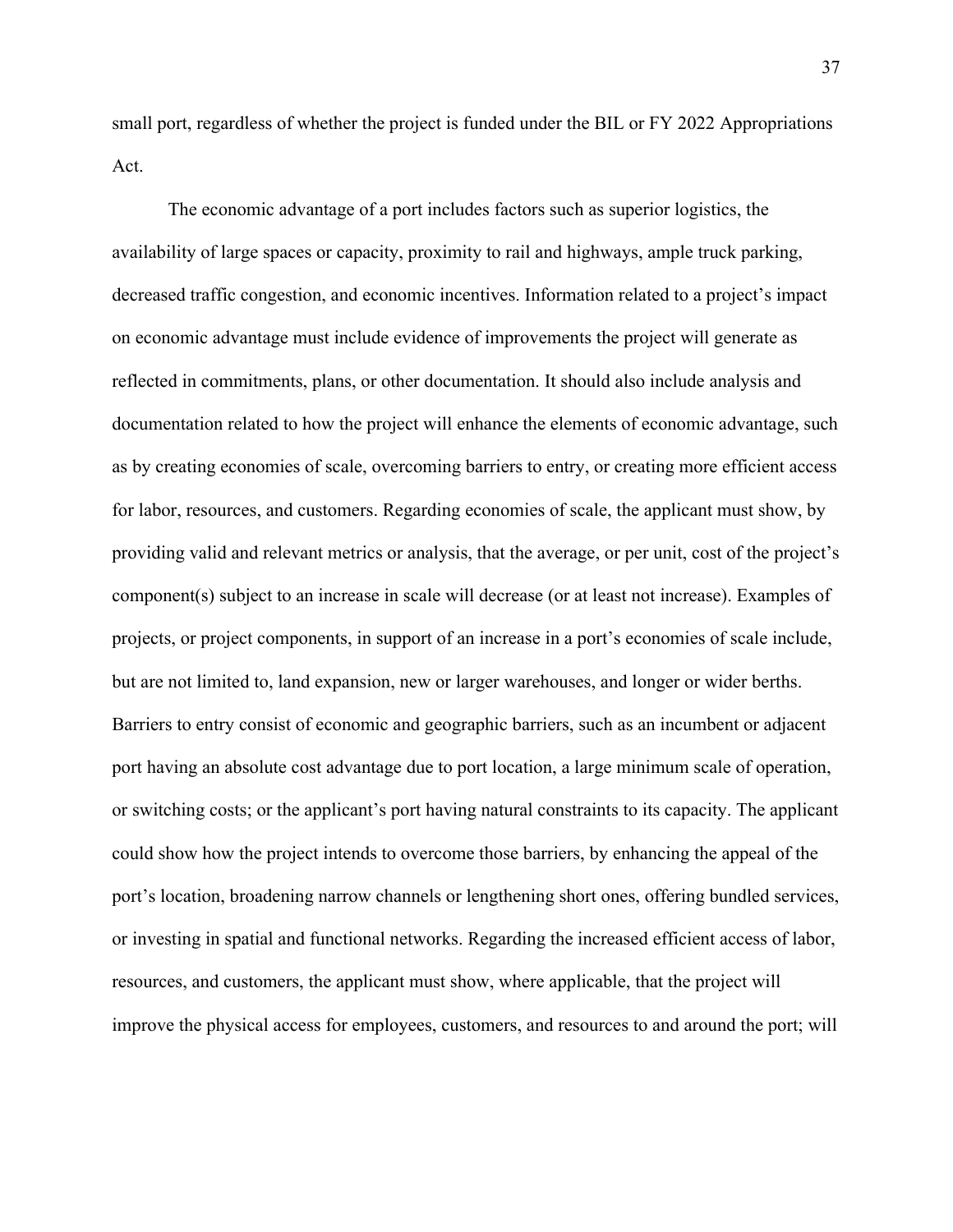create larger pools of potential employees; and will address equitable opportunities for hiring and promotion within the port.

The narrative's discussion of the project's contribution to freight transportation should address how the project will improve the physical process of transporting goods and commodities. It should also address how the project will improve port resilience, including the critical goods and materials impacted by the project and how the project reduces or eliminates potential points of failure. Applicants should consider that the concept of "resilience" is broader than cargo throughput. Therefore, narratives should address how projects will positively impact, or correct, systemic issues, including making improvements to security and expanding diversity in ways that, without the proposed project investments, would not be possible. Increasing cargo throughput does not necessarily mean that it also impacts resilience. Thus, applicants should demonstrate in their project narratives that they understand that improving resilience requires more than simply improving the economic advantage of a port. Resilience is the mechanism that allows a port to adapt and recover from disruptions while maintaining operations. Resilience applies to physical, social (e.g., pandemic), environmental, and economic shocks. Examples of adaptive resilience include, but are not limited to, traffic diversion strategies, enhanced enforcement of hazardous material handling, investment in information technologies, and relocation of terminal facilities to lower-risk areas.

The consideration of sustainable development strategies in project development and execution should also be addressed, if applicable. Examples of sustainable development strategies include, but are not limited to, a climate action plan or an energy baseline study. Port sustainability consists of business strategies and activities that meet the current and future needs of the port and stakeholders while protecting and sustaining human and natural activities.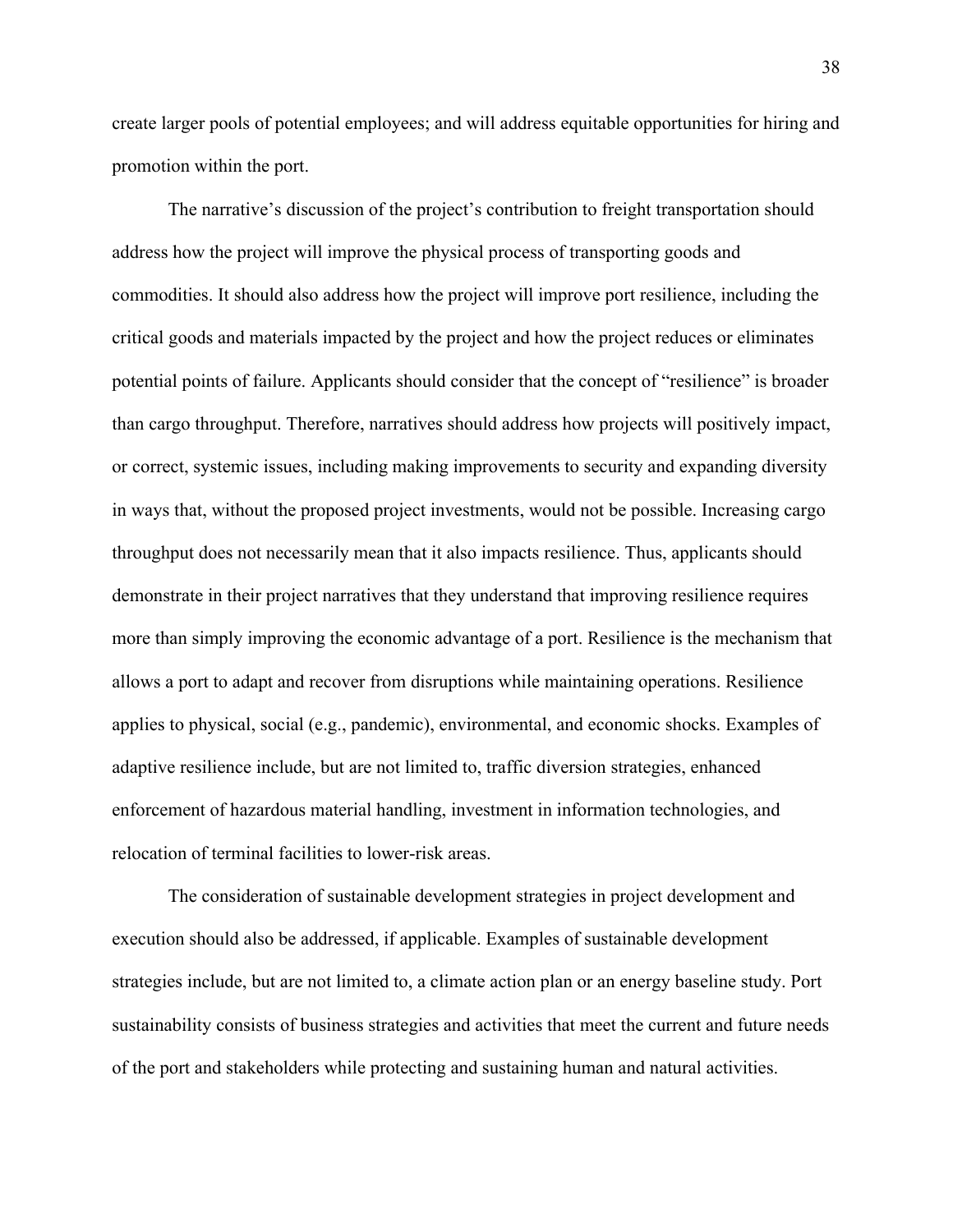Examples of projects that promote sustainability include, but are not limited to, projects promoting energy efficiency and serving the renewable energy supply chain.

Applicants should also include information that will help reviewers understand the competitive disadvantage of the port and, as appropriate, how the project will improve the port's competitive position. For example, the application could provide information on elements of competitive disadvantage specific to the port (such as technology limitations or a port's geography) and explain how PIDP funding will help reduce or ameliorate those elements (such as by correcting the element resulting in the competitive disadvantage). The application could also identify how a PIDP-funded project's values-based approach (such as an emphasis on respect for people and the environment or commitment to expanding individual economic opportunities) will address the competitive disadvantage of the port. Applicants should include data and/or well-reasoned analyses when providing inputs on the economic vitality of a proposed project. Economic vitality supports the development of transportation systems that stimulate, support, and enhance the movement of goods to ensure a prosperous community and economy. When preparing the Project Narrative, applicants should consider that the concept of economic vitality includes recognizing a full range of multimodal and intermodal freight needs, publicprivate partnerships, sustainability, and institutional linkages within the community. Examples include, but are not limited to, developing and supporting land use and infrastructure policies that promote a robust and diverse employment base, acquiring and/or developing real estate to support marine trade activity of the port and region, or creating a partnership with regional organizations, local educational institutions, vocational schools, or universities to facilitate career development and business growth.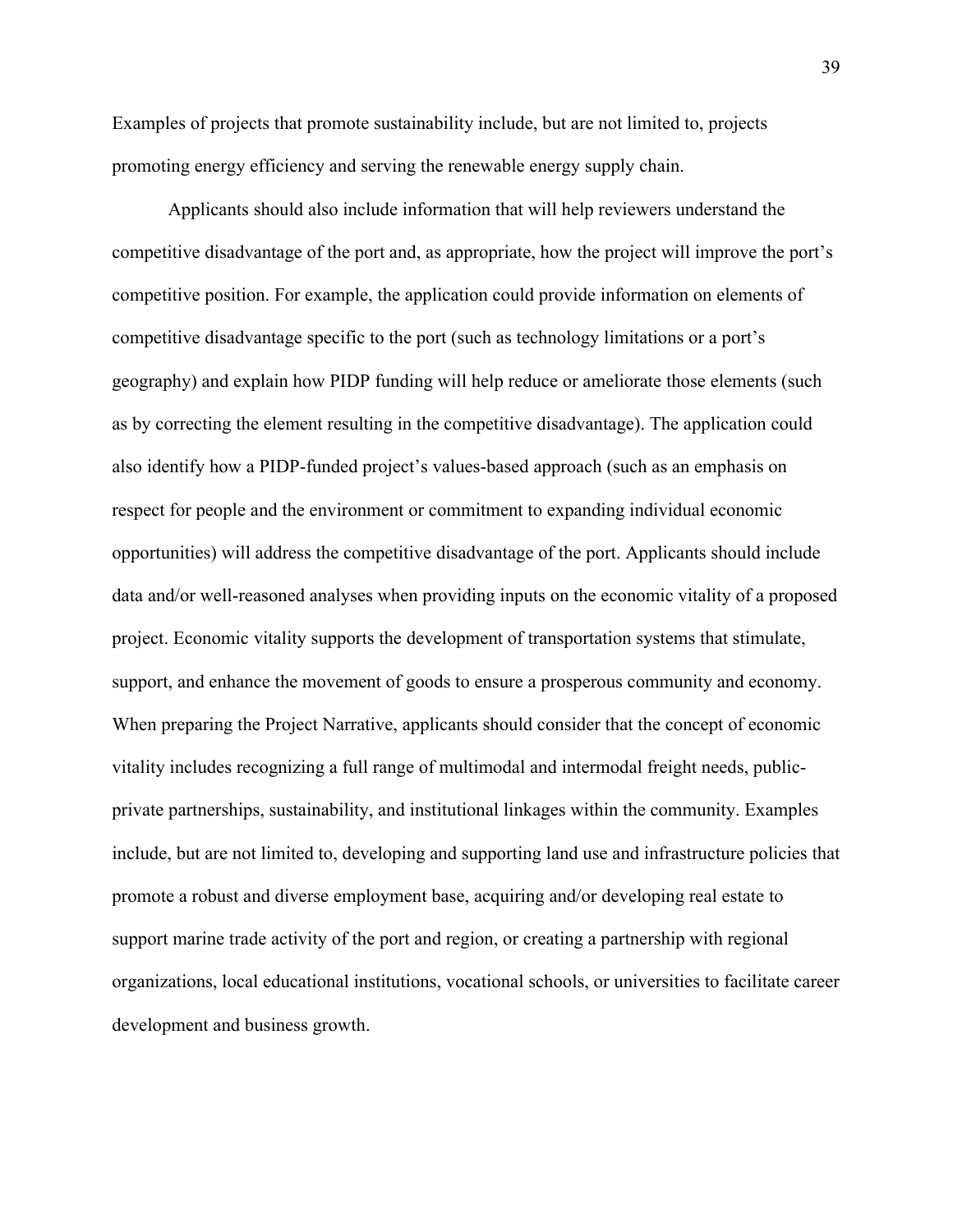The applicant should also describe economic impacts and other data-supported benefits, such as how the project creates good-paying jobs that provide the free and fair choice to join a union, how the project will support American industry, and how the project will benefit local and regional economies such as through the use of project labor agreements and project-related initiatives that reduce disparities in economic opportunities.

The applicant should also consider that some members of society, other than direct stakeholders (such as shippers, carriers, and consignees), may be impacted by a port infrastructure development or planning project. The applicant must particularly consider where negative externalities disproportionally impact low-income communities, Historically Disadvantaged Communities, or overburdened communities. The applicant must therefore address, where applicable, the impact(s) of the negative and positive externalities of the project. The applicant's narrative must explain how the project intends to remedy negative externalities, such as by eliminating or minimizing air, noise, and water pollution and destruction to vegetation and wildlife caused by port operation and freight transportation, or eliminating displacement of existing housing and businesses; and also, where applicable, how a project will promote positive externalities through activities an applicant is undertaking outside of the grant project, such as by constructing or renovating promenades and waterfront recreational areas.

(3) Section C: Addressing Climate Change and Environmental Justice Impacts

The Department seeks to fund projects under PIDP that proactively consider climate change and align with the President's greenhouse gas reduction goals, promote energy efficiency, and increase the climate resilience of port infrastructure. As part of the Department's implementation of Executive Order 14008, *Tackling the Climate Crisis at Home and Abroad* (86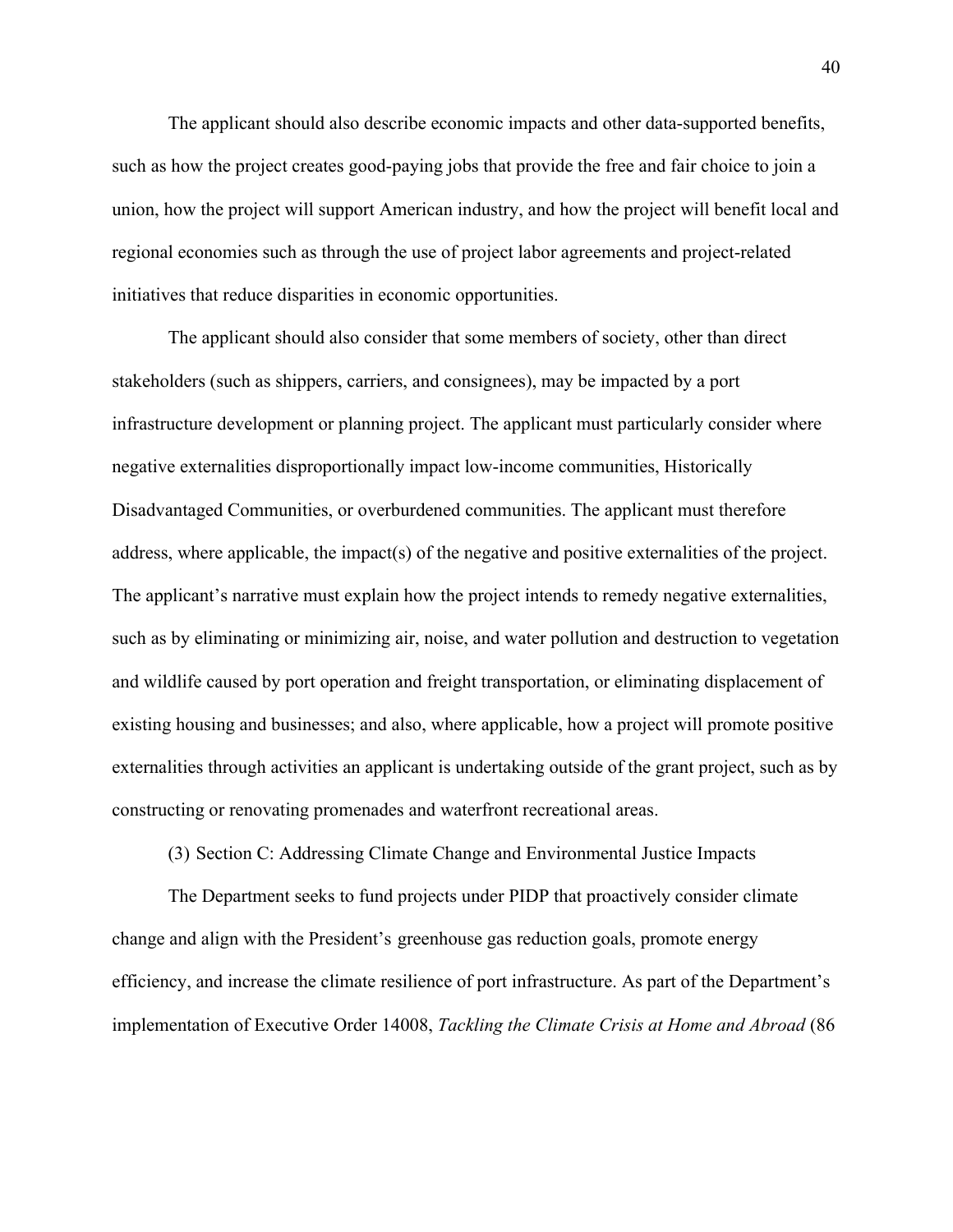FR 7619), DOT also seeks to fund projects that address environmental justice, particularly for communities that disproportionally experience climate change-related consequences.

This section of the application should demonstrate whether (and how) the project has incorporated climate change and environmental justice in planning and policy and/or project design components. To address the planning and policies element of this criterion, the application should describe what specific climate change or environmental justice activities have been completed for the project. The application should indicate whether a project is incorporated in a climate action plan, whether an equitable development plan has been prepared, and whether (and how) the results of planning tools such as DOT's Disadvantaged Census Tract tool or EPA's EJSCREEN have been incorporated into the project.<sup>[19](#page-40-0)</sup> The applicant should also provide a public involvement plan demonstrating meaningful engagement of the community affected by the project, to include environmental justice communities or disadvantaged communities, where applicable.

To address the design component element of this criterion, the application should describe specific and direct ways that the project will mitigate or reduce climate change impacts. This may include a description of how the project incorporates multimodal infrastructure to reduce climate impacts (such as by ensuring that cargo is moved by the most climateefficient/friendly mode of transportation). This section may also describe ways that the project reduces emissions or uses technology to increase energy efficiency, incorporates resiliency measures for disaster preparedness and mitigation; or how it will be constructed consistent with

<span id="page-40-0"></span><sup>&</sup>lt;sup>19</sup> Information on DOT's Disadvantaged Census Tract tool (Transportation Disadvantaged Census Tracts) can be found at: [https://usdot.maps.arcgis.com/apps/dashboards/d6f90dfcc8b44525b04c7ce748a3674a.](https://usdot.maps.arcgis.com/apps/dashboards/d6f90dfcc8b44525b04c7ce748a3674a) The EJSCREEN tool can be found on the EPA site: [https://ejscreen.epa.gov/mapper/.](https://ejscreen.epa.gov/mapper/)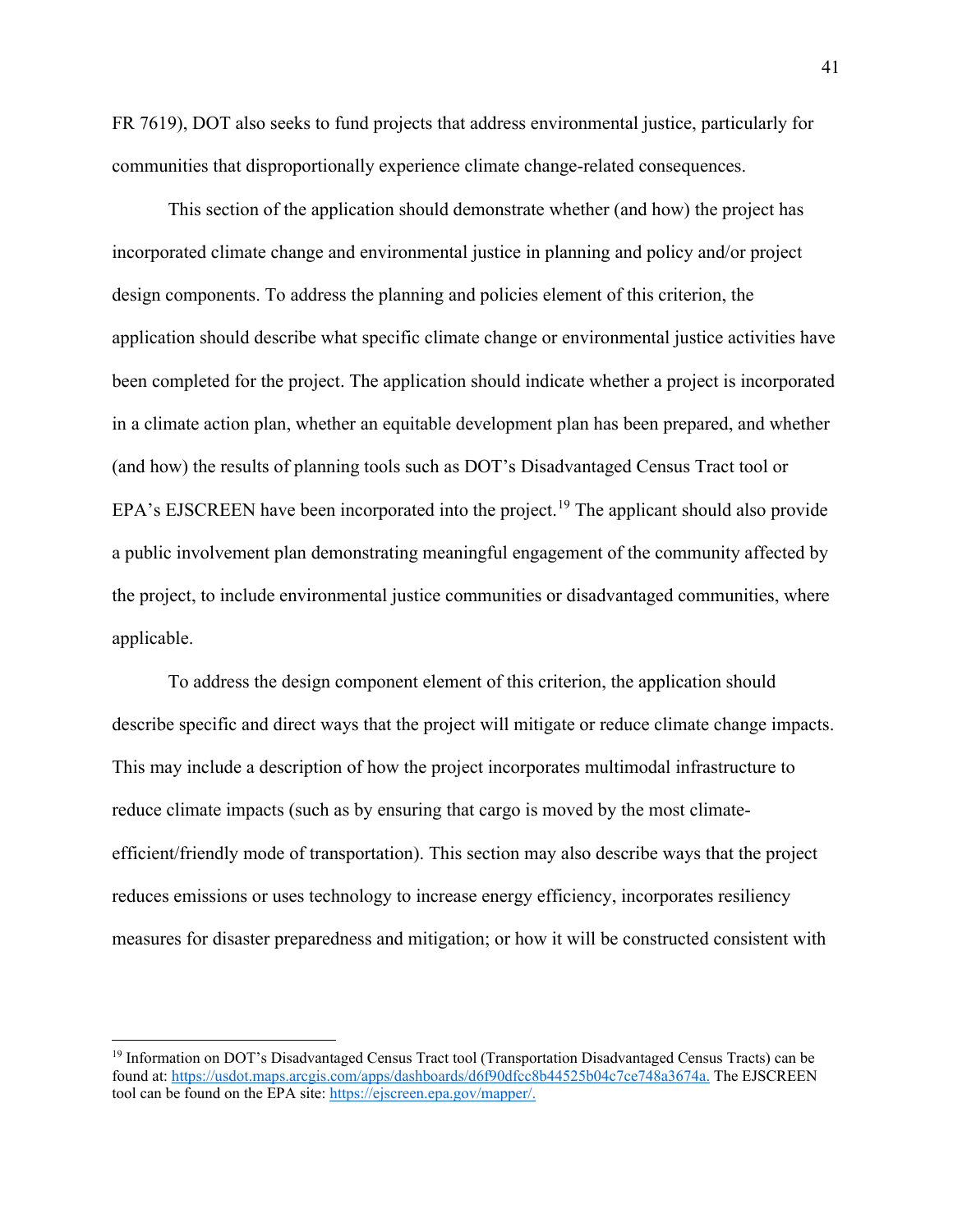the Federal Flood Risk Management Standard, to the extent consistent with current law. See Section E.1.a.(4) for additional information related to evaluation of this criterion.

### (4) Section D: Advancing Equity and Opportunity for All

This section of the application should include sufficient information to evaluate how the project will (1) advance equity and (2) promote workforce opportunities. The applicant should indicate which (if any) planning and policies related to equity and workforce opportunities they are implementing or have implemented along with the specific project investment details. For example, the applicant should describe: how the project incorporates an equity impact analysis; how the project adopts an equity and inclusion program/plan or implements equity-focused policies related to project procurement, material sourcing, construction, inspection, or other activities designed to ensure rapid equity in the overall project delivery and implementation; documentation of equity-focused community outreach and public engagement in the project's planning and project elements, particularly for underserved communities; how the project creates good-paying jobs that offer the free and fair choice to join a union to the greatest extent possible; the applicant's use of demonstrated strong labor standards, practices, and policies (including for direct employees, contractors, and sub-contractors); the use of project labor agreements; the use of registered apprenticeships; the distribution of workplace rights notices; or, the use of other similar strong labor standards or practices. The applicant should also address any worker training initiatives, the purpose and scope of the training, whether it is being conducted in partnership with labor organizations, how it will benefit workers that are currently underrepresented in relevant jobs, including women, people of color, people with disabilities, people with criminal records, and other groups that face systemic barriers to employment, and the anticipated socioeconomic benefits of the initiative. For example, training initiatives could be addressed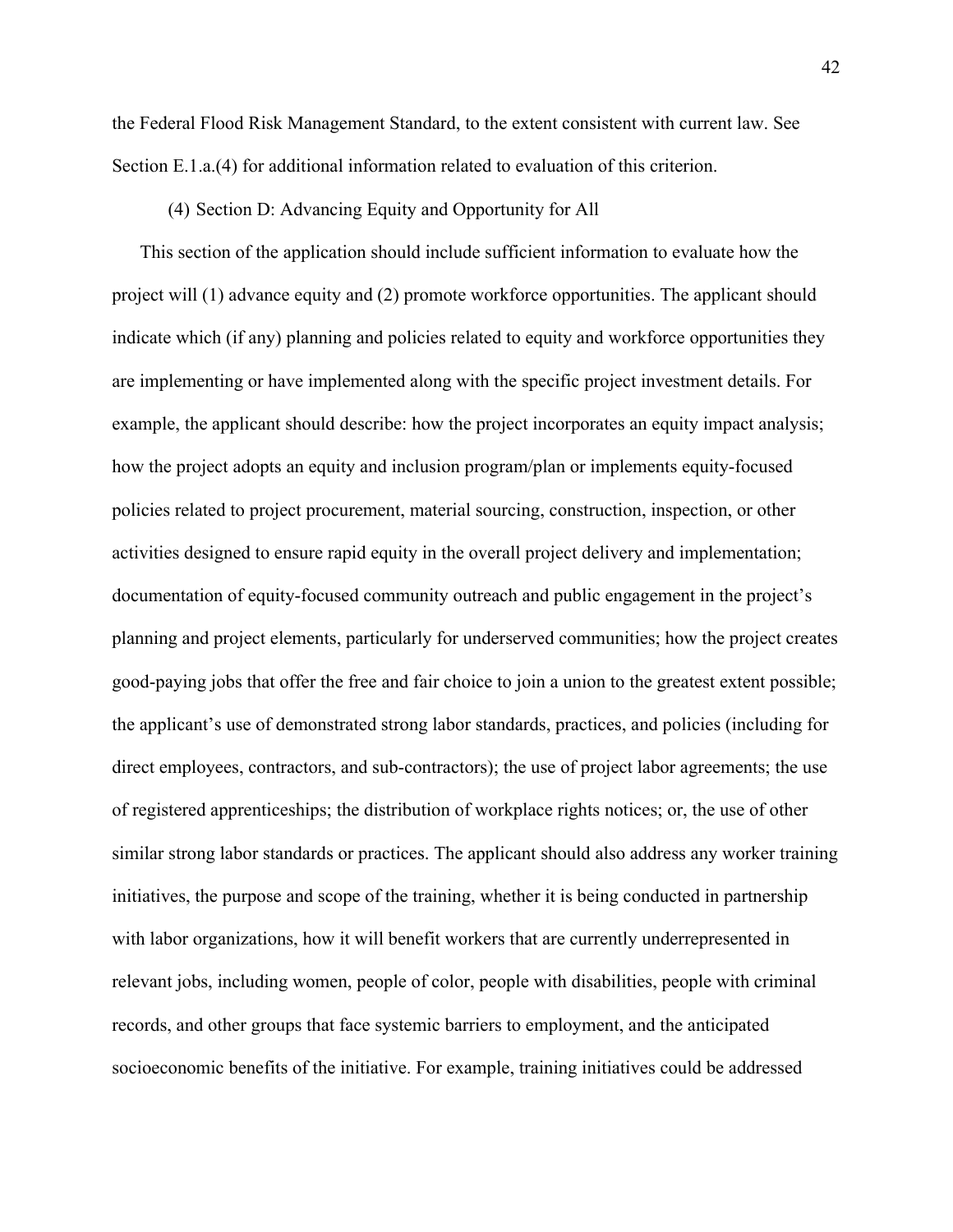through linkage agreements with workforce programs that serve these underrepresented groups and proactive plans to prevent harassment.

Any policies, plans, and outreach documentation related to advancing equity or promoting workforce opportunities should be briefly discussed and provided as an appendix to the Project Narrative.

(5) Section E: Leveraging Federal Funding to Attract Non-Federal Sources of Infrastructure Investment

While the Leveraging Criterion will be assessed according to the methodology described in Section E.1.a.(3), this section of the application may be used to include additional information that may strengthen DOT's understanding of the project sponsor's effort to improve non-Federal leverage.

f. Section V: Project Readiness

During application evaluation, DOT will consider project readiness to assess the likelihood of a successful project. In that analysis, DOT will evaluate two categories of project readiness: Technical Capacity and Environmental Risk. Technical Capacity will assess the applicant's experience working with Federal agencies, previous experience with PIDP, BUILD, or INFRA awards, and the technical experience and resources dedicated to the project. This section of the narrative should include information on the project schedule and a discussion of project risk. Risks do not disqualify projects from award, but competitive applications clearly and directly describe achievable risk mitigation strategies. A project with mitigated risks or with a risk mitigation plan is more competitive than a comparable project with unaddressed risks. Environmental Risk analyzes the project's environmental approvals and likelihood of the necessary approvals affecting project obligation. To minimize redundant information in the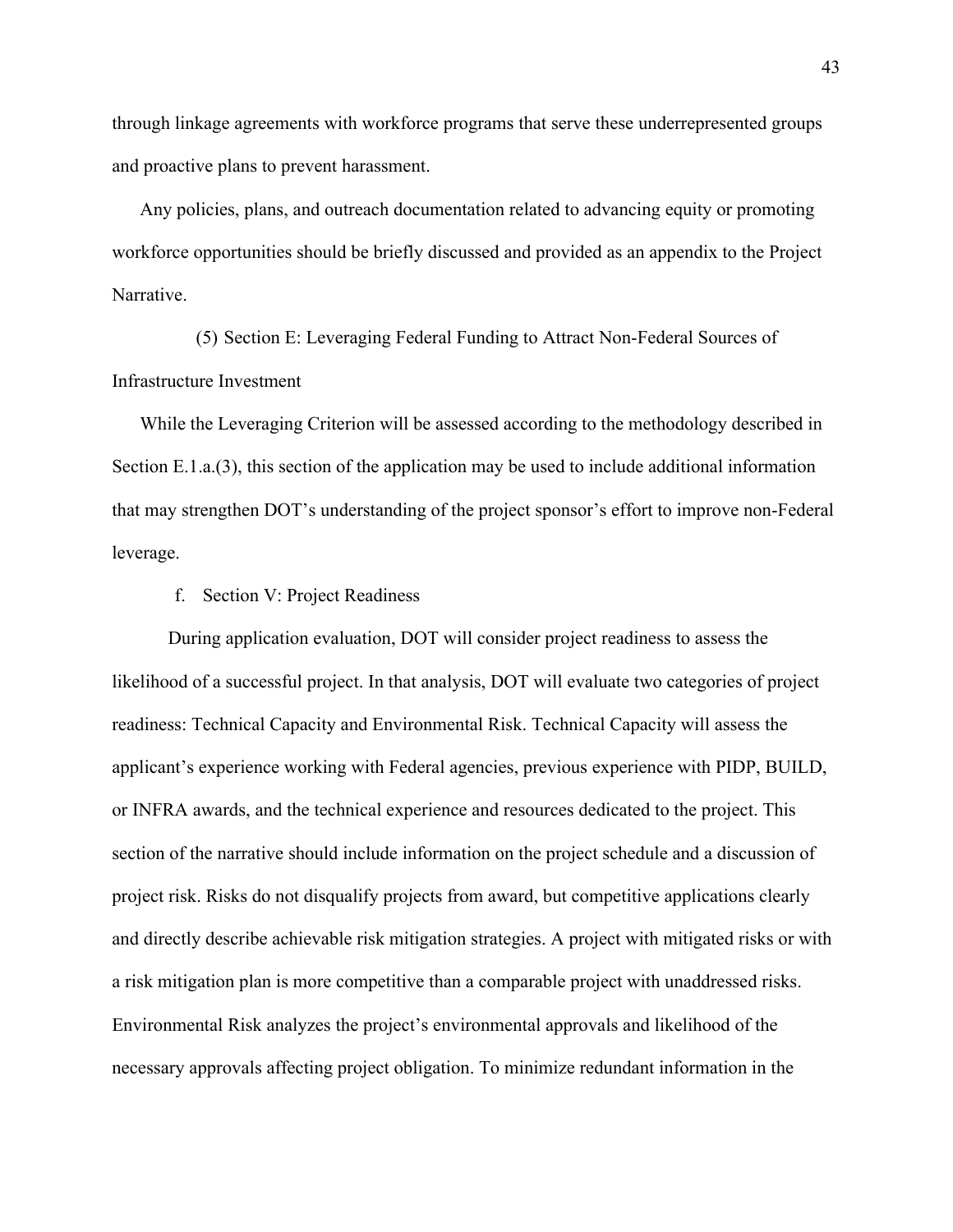application, DOT encourages applicants to cross-reference from this section of their application to relevant substantive information in other sections of the application.

# (1) A: Technical Capacity

The applicant should provide information demonstrating technical capacity to implement the project based on experience and understanding of Federal requirements. This section may include a description of the applicant's history of delivering similar projects or experience completing a Federally supported project. The application should also demonstrate a project's feasibility or constructability and schedule, and how the project (such as design and construction) will comply with applicable Federal requirements. The narrative should also include information about how and when cost data in the budget was compiled, including information on how it was sourced (such as a cost database, market survey, or fixed-price bid). The discussion should also include information about the degree of design completion used to compile the cost information. An applicant's failure to include this information could adversely affect its technical capacity rating.

The applicant should indicate whether the project is part of an ongoing planning effort, such as at the local, regional, or State level. Information on whether the project is included in a local or State freight plan, part of a facility or organization strategic plan, or included in other planning efforts should be included. Applicants should provide links or other documentation supporting the project's inclusion in these planning efforts.

Project Schedule. The applicant should include a detailed project schedule that identifies all major project milestones. Examples of such milestones include State and local planning approvals; start and completion of NEPA, and other Federal environmental reviews and approvals including permitting; design completion; real property and right of way acquisition;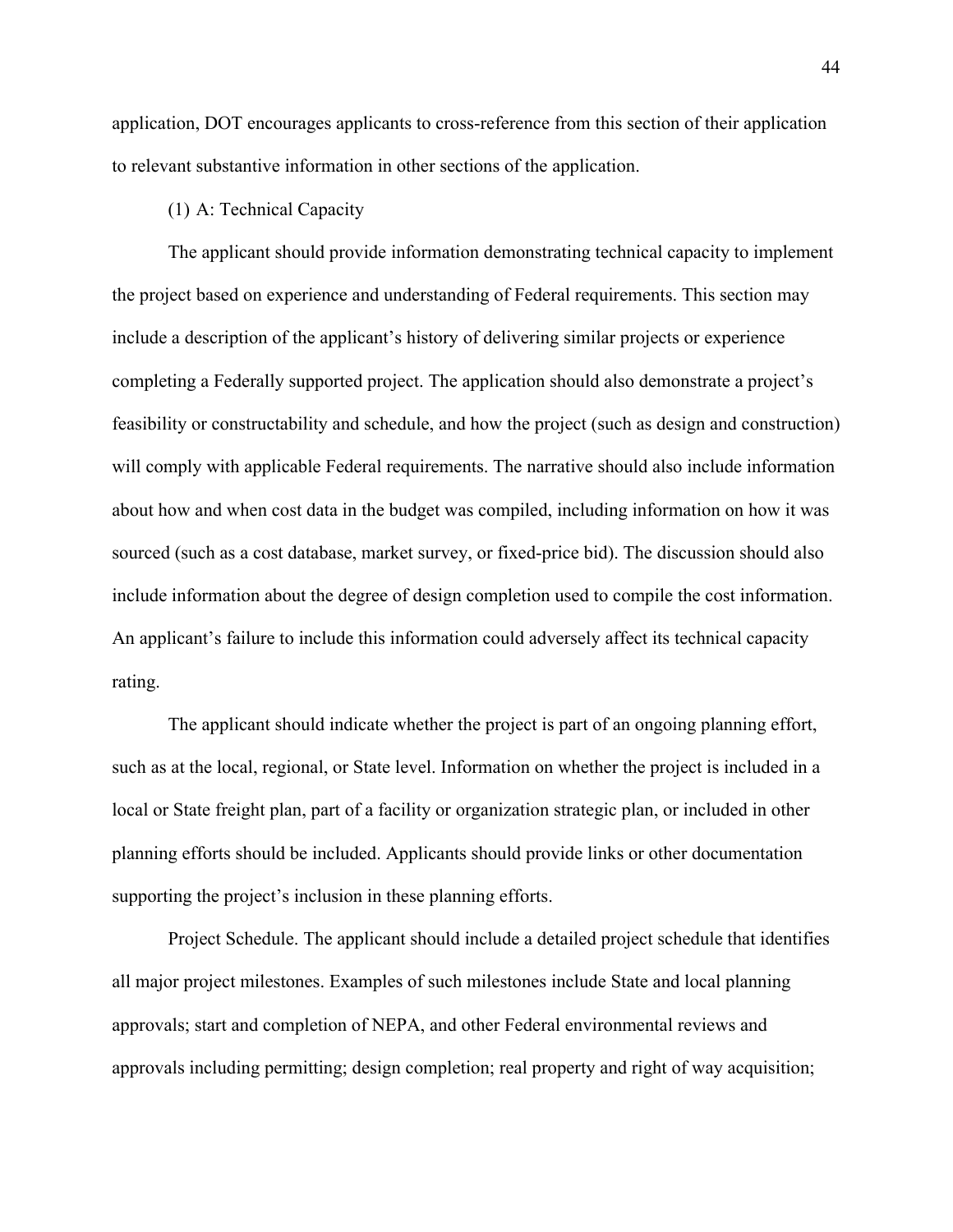approval of plans, specifications, and estimates; procurement; project partnership and implementation agreements, including agreements with non-governmental entities involved in or impacted by the project; and construction. All project-related real property and right-of-way acquisition must be completed in a timely manner in accordance with 49 CFR part 24 and other applicable legal requirements, even if acquired outside the scope of the PIDP project. The project schedule should be sufficiently detailed to demonstrate that the project can begin construction quickly upon obligation of PIDP funds, and that the grant funds will be spent expeditiously once construction starts.

# (2) B: Environmental Risk

Information about the NEPA status of the project. The applicant should indicate the anticipated NEPA level of review for the project and describe any environmental analysis in progress or completed. This includes Categorical Exclusion, Environmental Assessment/Finding of No Significant Impact, or Environmental Impact Statement/Record of Decision. The applicant should review the Maritime Administration Manual of Orders MAO 600-1 (available at [https://www.maritime.dot.gov/sites/marad.dot.gov/files/docs/environment-security-safety/office](https://www.maritime.dot.gov/sites/marad.dot.gov/files/docs/environment-security-safety/office-environment/596/mao600-001-0.pdf)[environment/596/mao600-001-0.pdf\)](https://www.maritime.dot.gov/sites/marad.dot.gov/files/docs/environment-security-safety/office-environment/596/mao600-001-0.pdf) prior to submission. The application should detail the type of NEPA review underway, where the project is in the process, and indicate the anticipated date of completion of all milestones and of the final NEPA determination. If the last agency action with respect to NEPA documents occurred more than three years before the application date, the applicant should describe why the project has been delayed and include a proposed approach for verifying and, if necessary, updating this material in accordance with applicable NEPA requirements. The applicant should be aware that the final determination of NEPA class of action will be made by MARAD after grant award announcement. The successful applicant will be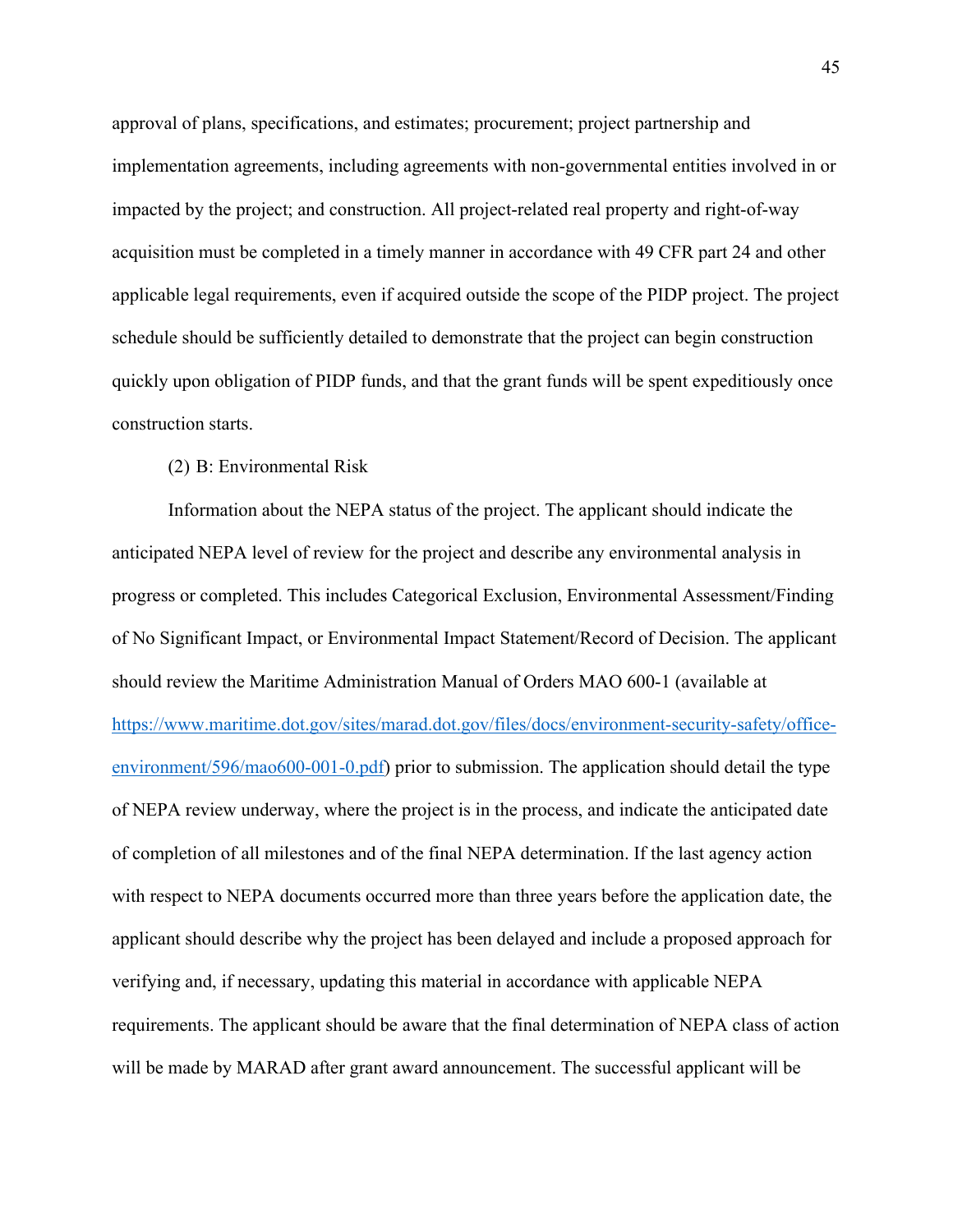responsible for the completion of MARAD's NEPA documentation, in collaboration with MARAD's NEPA Coordinator in the Office of Environmental Compliance, prior to execution of the grant agreement. If applicable, applicants should include a description of discussions with the appropriate MARAD NEPA Coordinator in the Office of Environmental Compliance regarding the project's compliance with NEPA and other applicable Federal environmental reviews and approvals.

Environmental Permits and Reviews. The application should demonstrate receipt (or reasonably anticipated receipt) of all environmental permits and approvals necessary, such as Army Corps of Engineers permits and consultations under Section 106 of the National Historical Preservation Act, 54 U.S.C. 306108, and Section 7 of the Endangered Species Act, 16 U.S.C. 1531, for the project to proceed to construction on the timeline specified in the project schedule and necessary to meet the obligation deadline, including satisfaction of all Federal, State, and local requirements and completion of the NEPA process. The successful applicant, in collaboration with MARAD, will be responsible for the completion of consultations under Section 106 of the National Historic Preservation Act and Section 7 of the Endangered Species Act prior to completing NEPA.

Additionally, the application should reference environmental studies or other documents, preferably through a website link, that describe in detail known project impacts, and possible mitigation for those impacts, and, if applicable, right-of-way acquisition plans, with detailed schedule and compensation plan. The application should also include a description of public engagement about the project that has occurred, proactively inclusive of Historically Disadvantaged Communities, including details on compliance with environmental justice requirements and the degree to which public comments and commitments have been integrated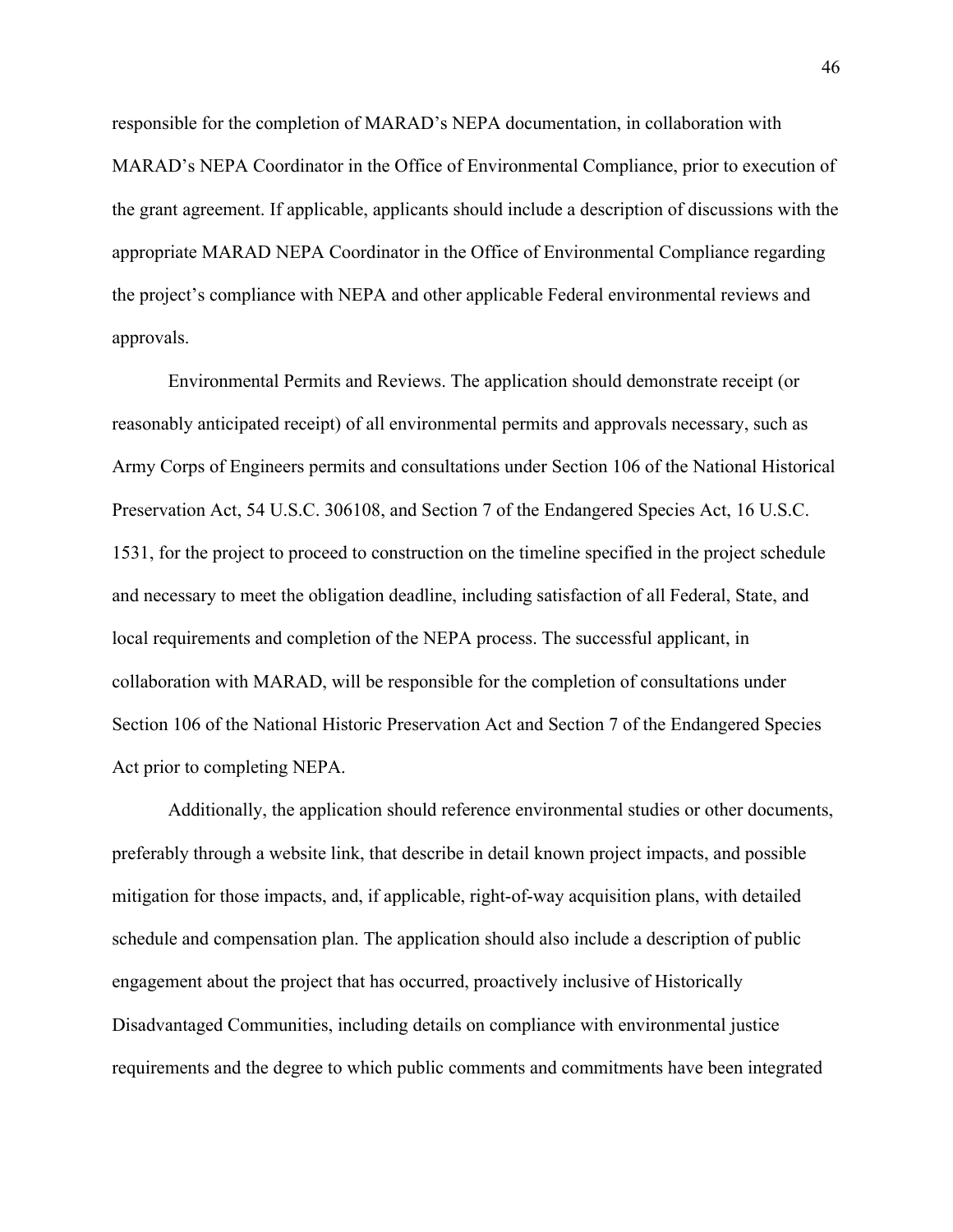into project development and design. Right-of-way acquisition plans should be provided, if applicable.

State and Local Approvals. The applicant should demonstrate receipt (or reasonably anticipated receipt) of State and local approvals on which the project depends, such as State and local environmental permitting and planning. For projects acquiring State DOT-owned right of way, applicants should demonstrate they have coordinated the project with the State DOT or transportation facility owner. Additional support from relevant State and local officials is not required; however, an applicant should demonstrate that the project has broad public support.

Information on environmental reviews, approvals, and permits by other agencies. An application should indicate whether the proposed project requires reviews or approval actions by other agencies,  $2<sup>0</sup>$  indicate the status of such actions, and provide detailed information about the status of those reviews or approvals and should demonstrate compliance with any other applicable Federal, State, or local requirements, and when such approvals are expected. Applicants should provide a website link or other reference to copies of any reviews, approvals, and permits prepared.

A description of whether the project is dependent on, or affected by, U.S. Army Corps of Engineers investment and the U.S. Army Corps of Engineers planned activities as it relates to the project, if applicable, should be included.

### (3) C: Risk Mitigation

Applicants should include a discussion of project risks and related mitigation strategies. The discussion should focus on, but need not be exclusively related to, risks related to project readiness. For example, the applicant should identify project risks, such as approval or permit

<span id="page-46-0"></span><sup>&</sup>lt;sup>20</sup> Projects that may impact protected resources such as wetlands, species habitat, or cultural or historic resources require review and approval by Federal and State agencies with jurisdiction over those resources.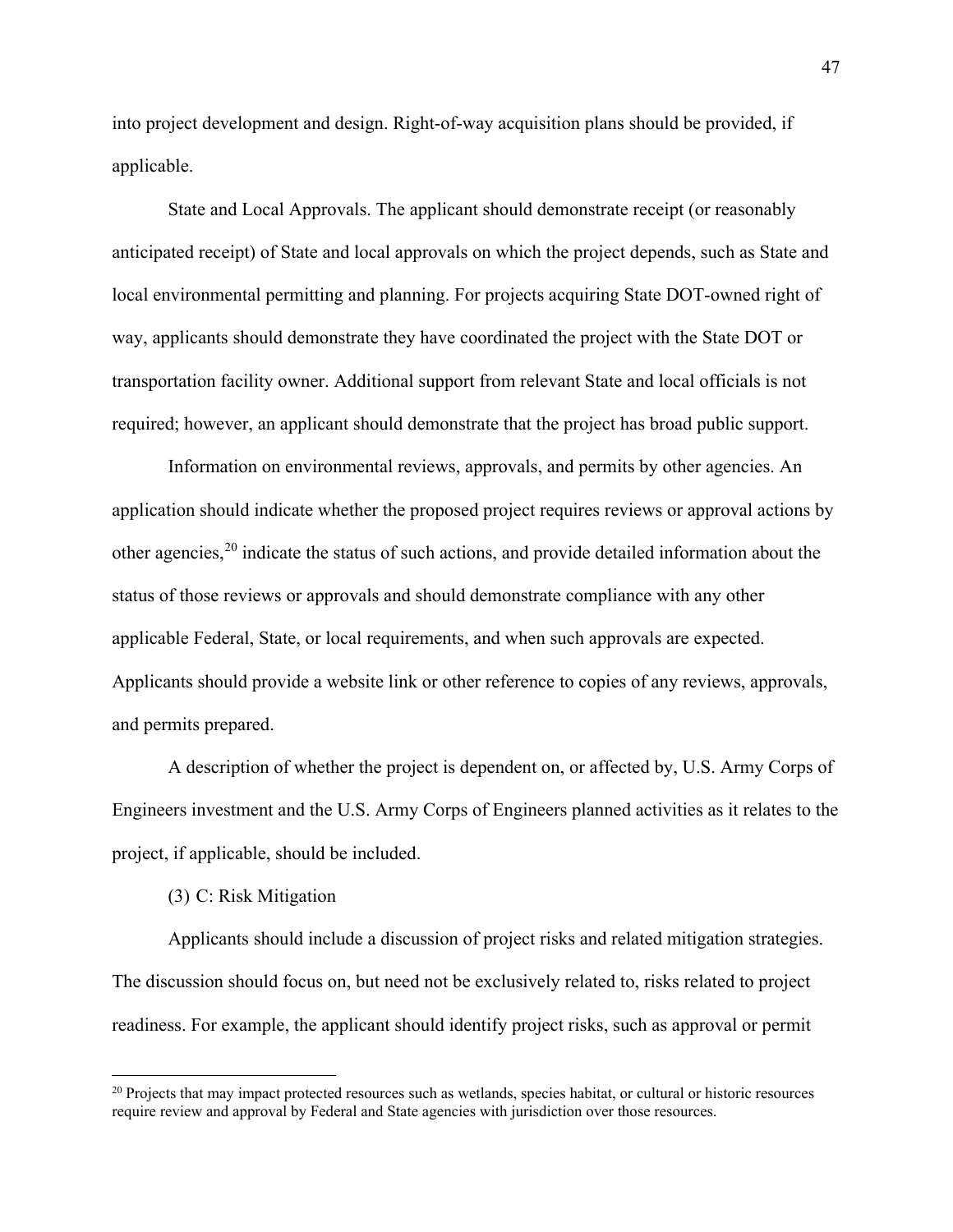delays, procurement delays, technical challenges in design or construction, environmental uncertainties, potential increases in project costs, or lack of required approvals that affect the likelihood of successful project start and completion. The narrative should include a discussion that identifies how the project parties will mitigate or otherwise be able to handle the identified risks.

PIDP planning grant applicants should describe their capacity to successfully implement the proposed activities in a timely manner.

g. Section VI: Domestic Preference

This section should include a description of whether all iron, steel, manufactured products, and construction materials to be used in the project are produced in the United States. In addition, applicants should include a discussion of steps that they have taken or will take if their project is selected for funding, to ensure that the project complies with PIDP's domestic content requirements. See Section E.1.c. The Department expects all PIDP applicants to comply with the domestic content requirements without needing a waiver. However, this section should also include an assessment of what, if any, iron, steel, manufactured products, and construction materials would require a waiver of the domestic content provisions described in Section F.2 of this notice and the applicant's current efforts and planned future efforts to maximize domestic content. The content of this section of the application is particularly important for projects that propose the acquisition of heavy equipment, construction components, or bollard and fendering systems, which are often available from foreign manufacturers. As described in Section E.1.c., failure to address domestic content-compliance can affect whether an application is considered competitive for award and may prevent an award.

h. Section VII: Determinations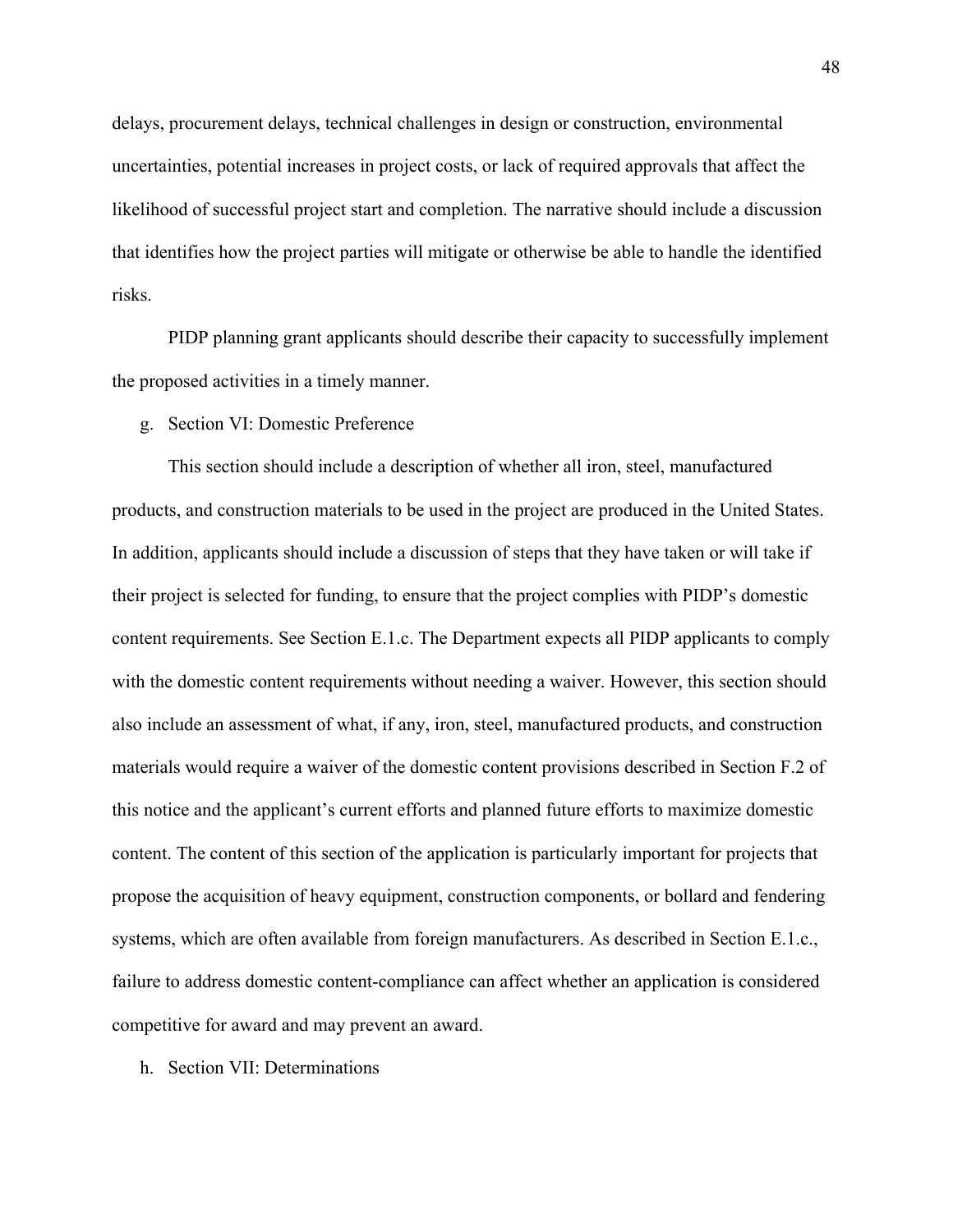To select a project for award, the Department must determine that the project—as a whole, as well as each independent component of the project—satisfies several statutory requirements enumerated in 46 U.S.C. 54301(a)(6)(A) and restated in the table below. The application must include sufficient information for the Department to make these determinations for both the project as a whole and for each independent component of the project. Applicants should use this section of the application to summarize how their project and, if present, each independent project component, meets each of the following requirements. Applicants are not required to reproduce the table below in their application but following this format will help evaluators identify the relevant information that supports each project determination. Supporting information provided in appendices may be referenced.

| <b>Project Determination</b>                    | Guidance                                          |
|-------------------------------------------------|---------------------------------------------------|
| 1. The project improves the safety, efficiency, | Please summarize how the project will             |
| or reliability of the movement of goods         | improve the safety, efficiency, or reliability of |
| through a port or intermodal connection to the  | the movement of goods through a port or           |
| port.                                           | intermodal connection to a port.                  |
|                                                 | Detail specific elements of the project and       |
|                                                 | their forecasted impact on port performance       |
|                                                 | indicators (such as improvements in vessel        |
|                                                 | dwell times, truck turn times, capacity,          |
|                                                 | throughput, accident reductions, etc.).           |
|                                                 | If the project has multiple independent           |
|                                                 | components, please provide sufficient             |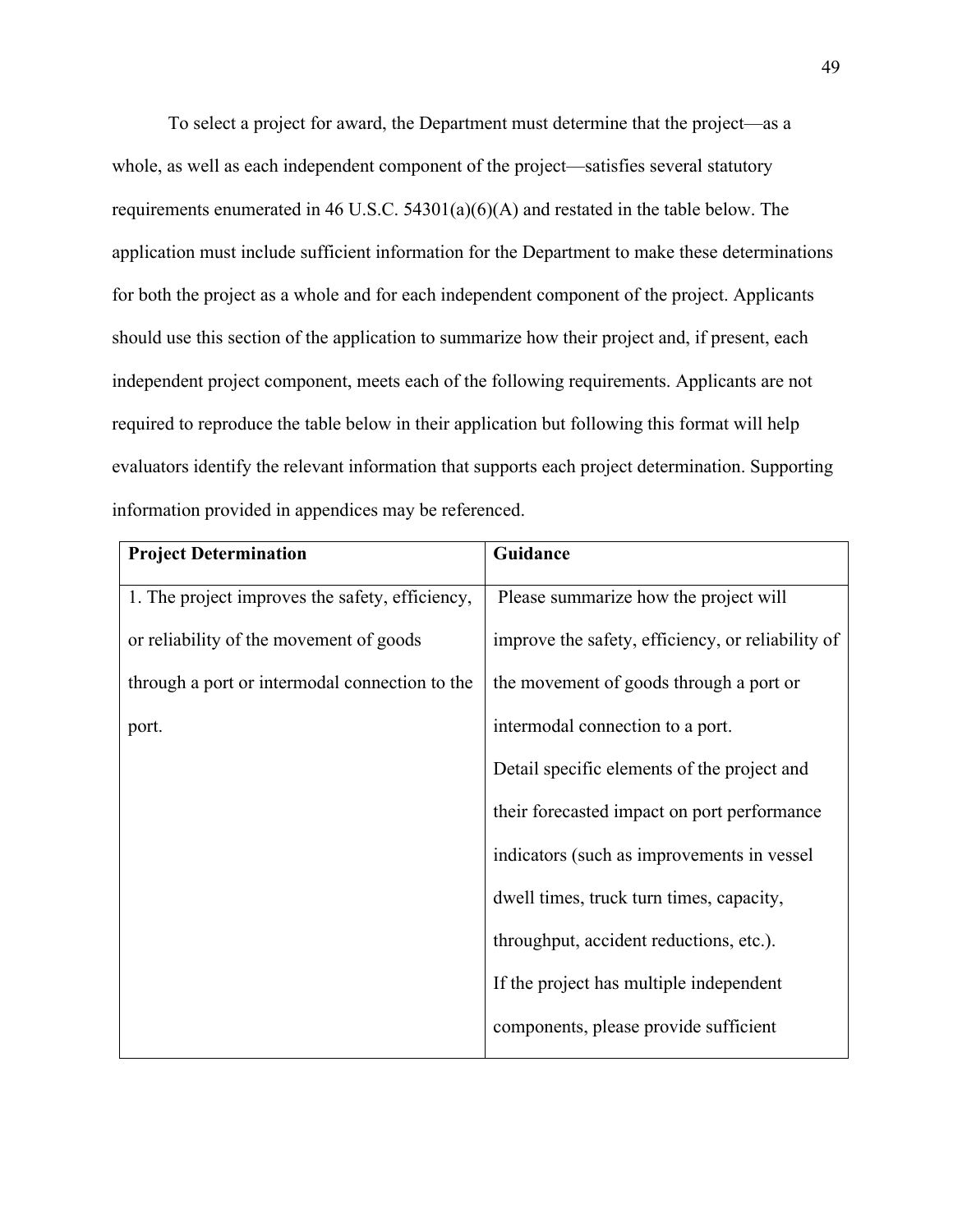|                                                | information to describe the impact of each        |
|------------------------------------------------|---------------------------------------------------|
|                                                | component on the overall project.                 |
| 2. The project is cost effective.              | Please highlight the results of the benefit-cost  |
|                                                | analysis, as well as the analyses of              |
|                                                | independent project components, if                |
|                                                | applicable.                                       |
|                                                | The Department will base its determination        |
|                                                | on the ratio of project benefits to project costs |
|                                                | as assessed according to the Economic             |
|                                                | Vitality criterion.                               |
|                                                | Note: This determination is not applicable to     |
|                                                | small projects at small ports. This               |
|                                                | determination is also not applicable to           |
|                                                | projects located in noncontiguous States or       |
|                                                | U.S. territories awarded funding under the FY     |
|                                                | 2022 Appropriations Act.                          |
| 3. The eligible applicant has the authority to | Please provide citations of authority or other    |
| carry out the project.                         | supporting documentation necessary to             |
|                                                | establish an applicant's authority to carry out   |
|                                                | the project. The citations should be of           |
|                                                | sufficient detail to demonstrate that the         |
|                                                | applicant is an eligible applicant and to show    |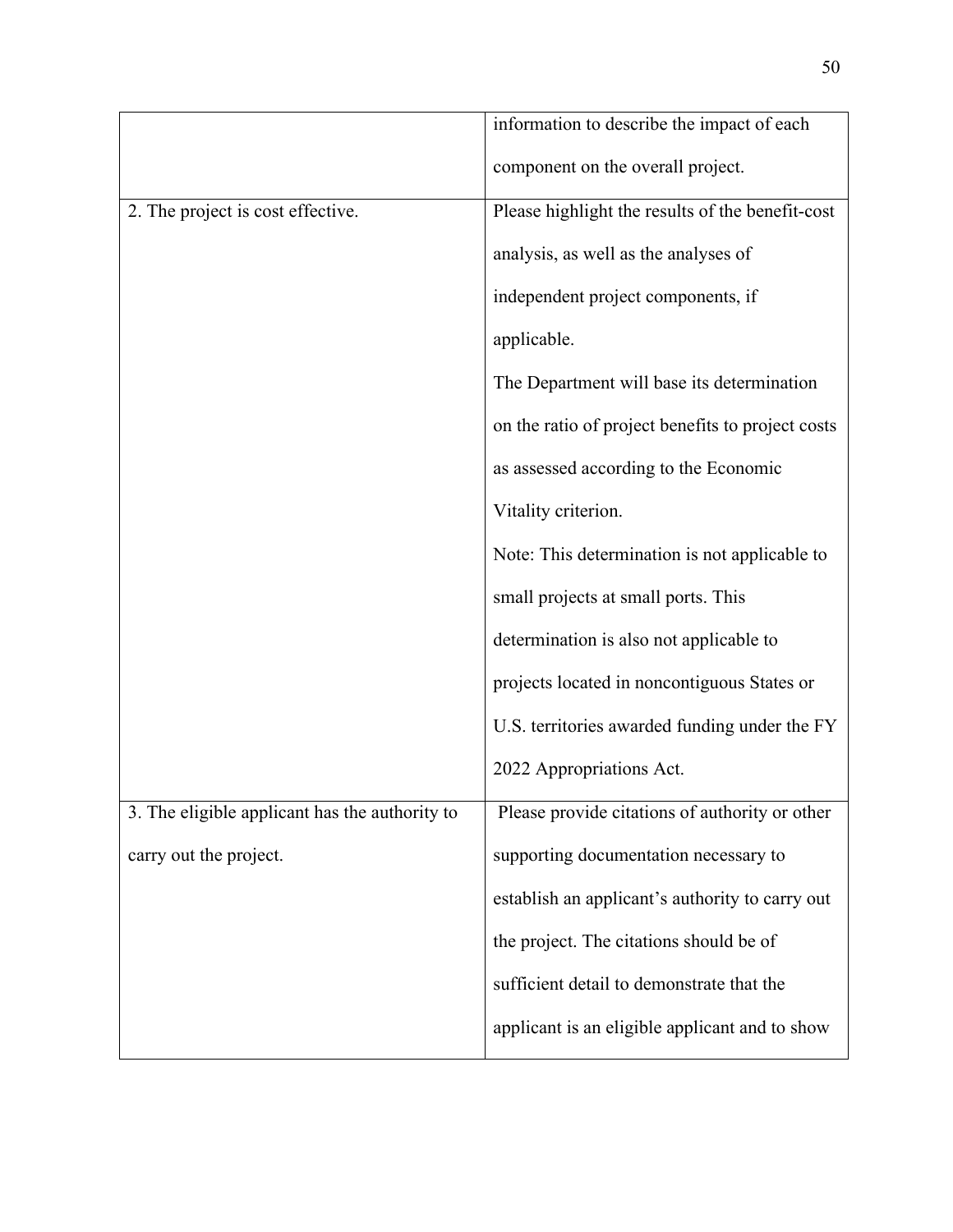|                                          | how the applicant is related to the work on the  |
|------------------------------------------|--------------------------------------------------|
|                                          | property where the grant funds will be spent.    |
|                                          | Examples of information that could assist        |
|                                          | with making this determination include: the      |
|                                          | citation of specific sections or chapters of     |
|                                          | state or local statutory language that           |
|                                          | demonstrate relevant authority; the inclusion    |
|                                          | of a narrative outlining the authority of the    |
|                                          | eligible entity applying for grant funding; or,  |
|                                          | a description of the relationship between the    |
|                                          | applicant and the owner of the property that     |
|                                          | links the project to the authority to carry out  |
|                                          | the project (e.g., through a lease agreement).   |
| 4. The eligible applicant has sufficient | Please indicate funding source(s) and            |
| funding available to meet the matching   | amounts that will account for all project costs, |
| requirements.                            | broken down by independent project               |
|                                          | component, if applicable. Demonstrate that       |
|                                          | the funding is stable, dependable, and           |
|                                          | dedicated to this specific project by            |
|                                          | referencing a letter of commitment, a local      |
|                                          | government resolution, memorandum of             |
|                                          | understanding, or similar documentation.         |
|                                          | Include proof that the matching funds will be    |
|                                          |                                                  |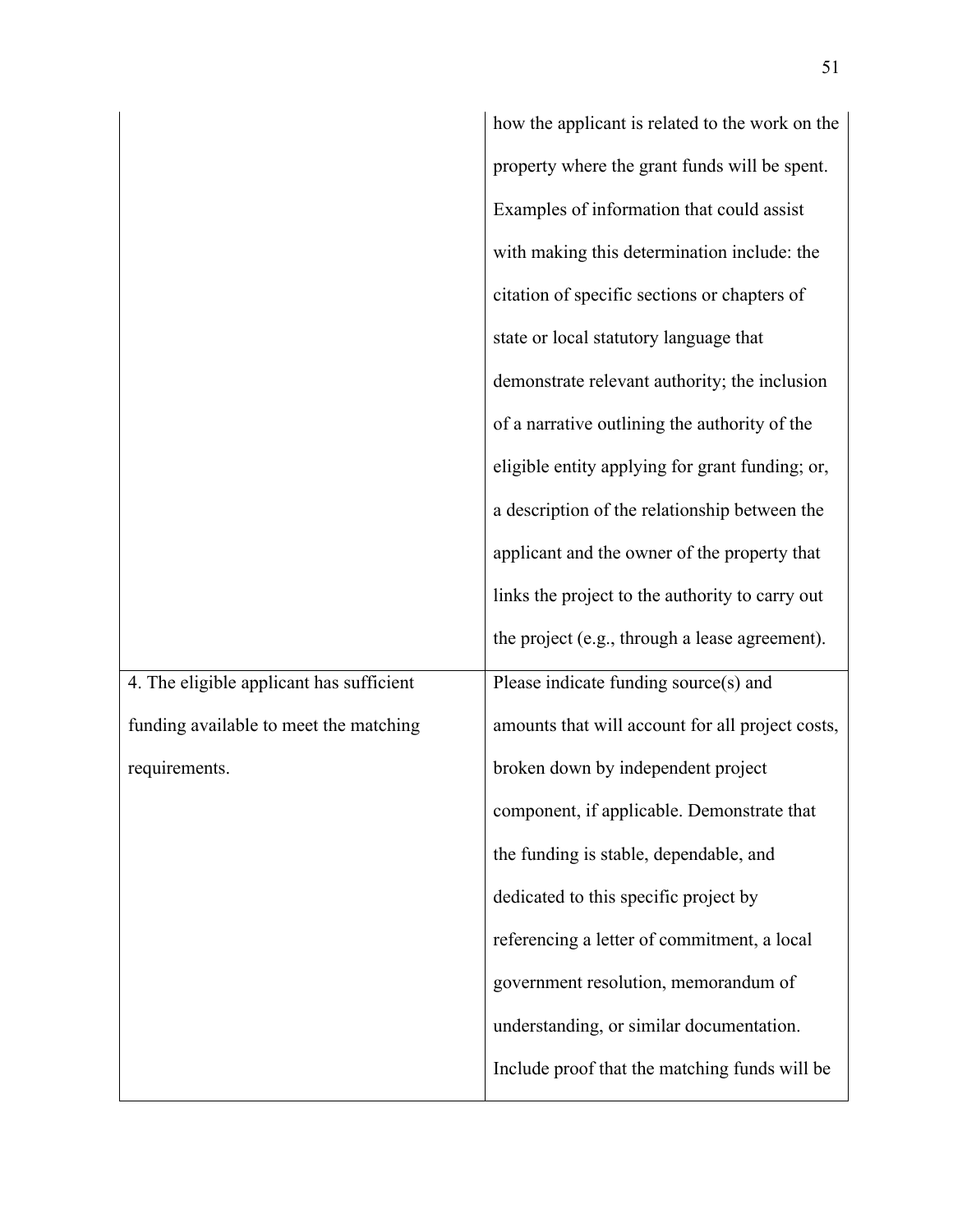|                                                 | available and committed prior to obligation of            |
|-------------------------------------------------|-----------------------------------------------------------|
|                                                 | funds, regardless of the source of funding.               |
|                                                 | The Department will base its determination                |
|                                                 | on an assessment of this information by PIDP              |
|                                                 | program evaluators.                                       |
| 5. The project will be completed without        | Please provide expected obligation date <sup>21</sup> and |
| unreasonable delay.                             | construction start date, referencing project              |
|                                                 | budget and schedule as needed. If the project             |
|                                                 | has multiple independent components, or will              |
|                                                 | be obligated and constructed in multiple                  |
|                                                 | phases, please provide sufficient information             |
|                                                 | to show that each component meets this                    |
|                                                 | requirement.                                              |
|                                                 | DOT will base its determination on the                    |
|                                                 | project risk rating assessed as part of the               |
|                                                 | evaluation of the Project Readiness criterion.            |
| 6. The project cannot be easily and efficiently | Describe the potential negative impacts on the            |
| completed without Federal funding or            | proposed project if the PIDP grant (or other              |
| financial assistance available to the project   | Federal funding) is not awarded. The                      |
| sponsor.                                        | applicant must address each of the following              |
|                                                 | in the narrative:                                         |

<span id="page-51-0"></span><sup>&</sup>lt;sup>21</sup> Obligation occurs when a selected applicant enters a written, project-specific agreement with the Department and is generally after the applicant has satisfied applicable administrative requirements, including transportation planning and environmental review requirements, such as NEPA.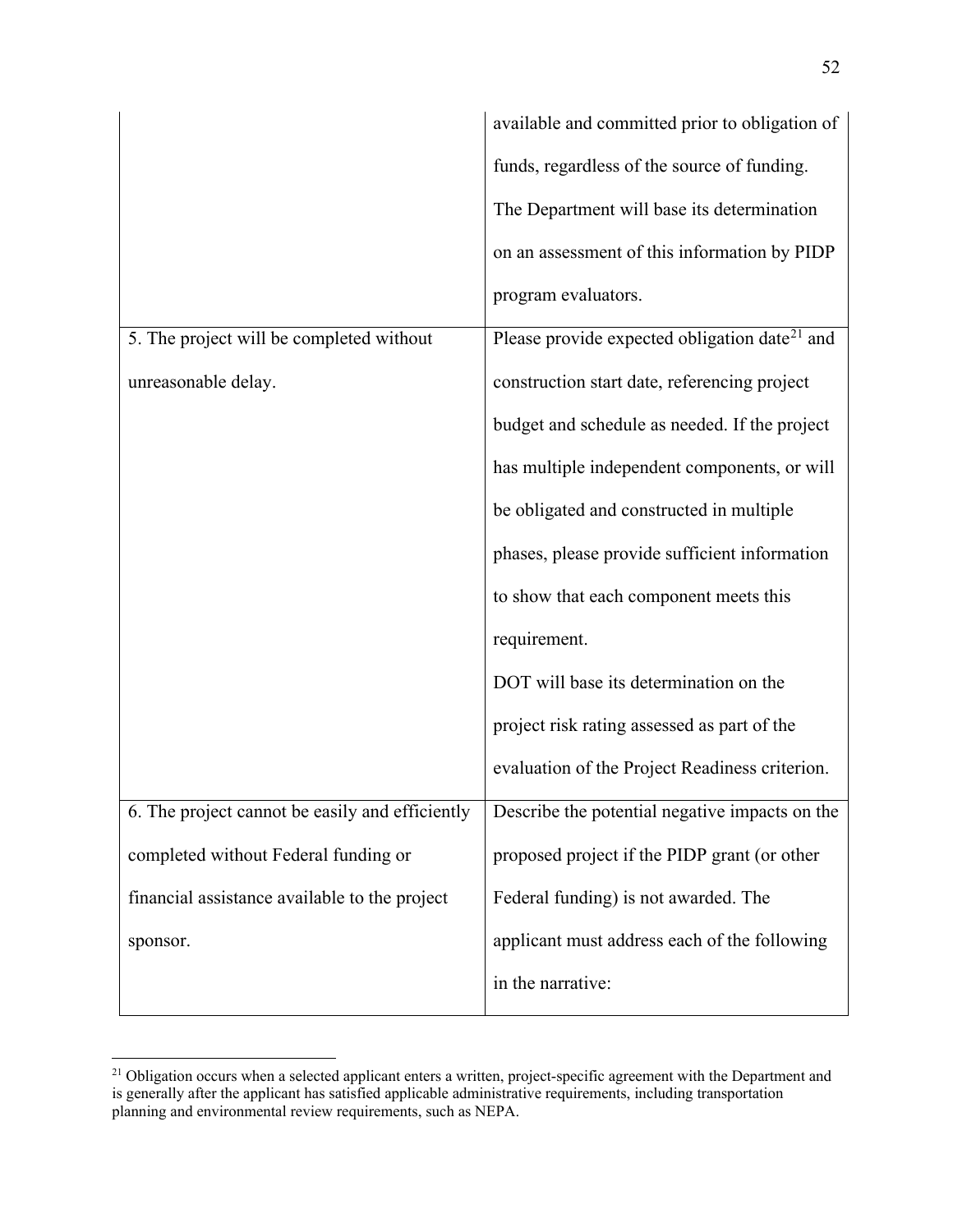1. How would the project scope be affected if PIDP (or other Federal) funds were not received? 2. How would the project schedule be affected if PIDP (or other Federal) funds were not received? 3.How would the project cost be affected if PIDP (or other Federal) funds were not received? If there are no negative impacts to the project scope, schedule, or budget if PIDP funds are not received, state that explicitly. Impacts to a portfolio of projects will not satisfy this requirement; please describe only projectspecific impacts. Re-stating the project's importance for national or regional economy, mobility, or safety will not satisfy this requirement. The Department will base its determination on an assessment of this information by PIDP program evaluators.

# 3. Unique Entity Identifier and System for Award Management (SAM)

Each applicant must: (1) be registered in SAM before submitting its application; (2) provide a valid unique entity identifier in its application; and (3) continue to maintain an active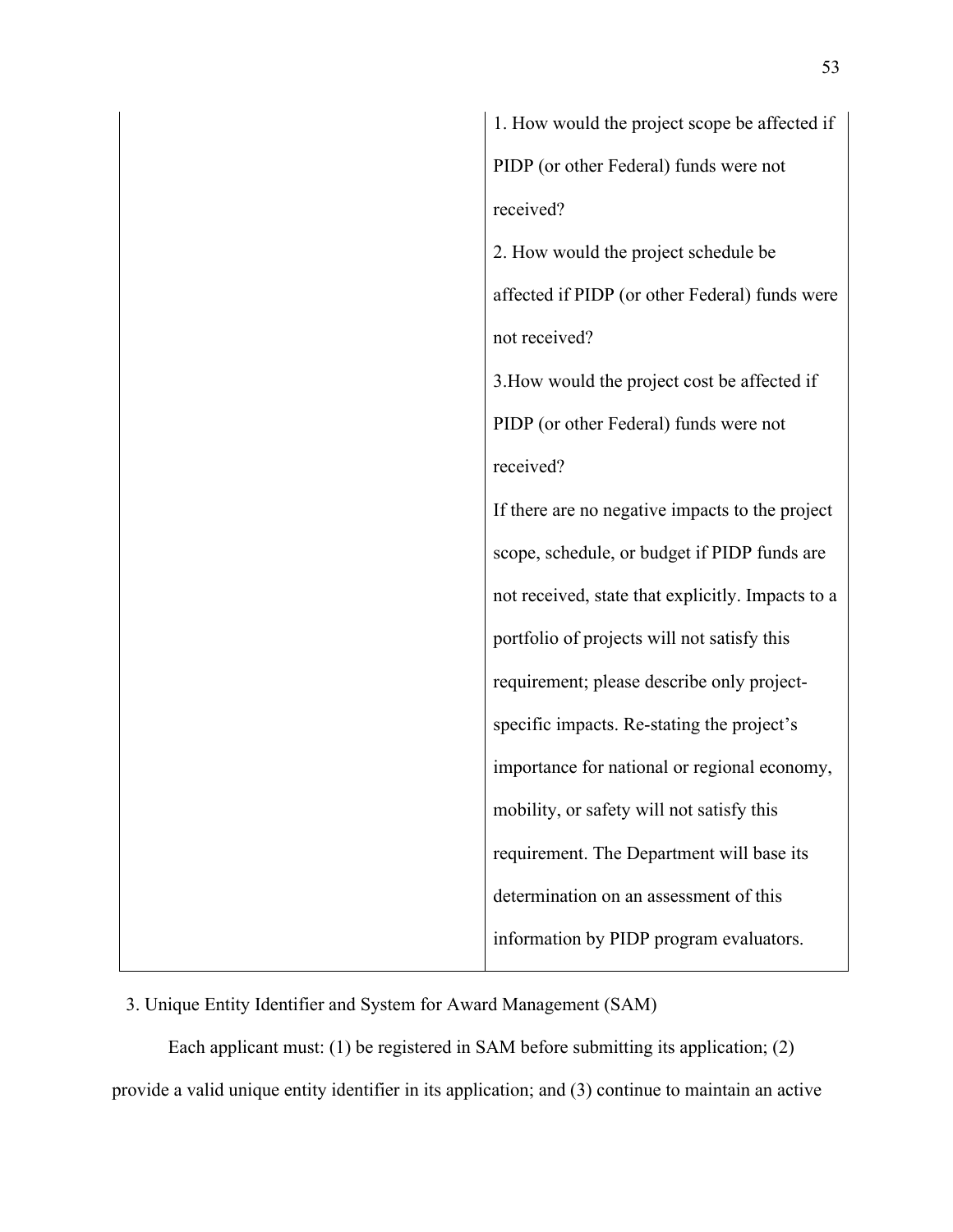SAM registration with current information at all times during which it has an active Federal award or an application or plan under consideration by a Federal awarding agency. DOT may not make a FY 2022 PIDP grant award to an applicant until the applicant has complied with all applicable unique entity identifier and SAM requirements and, if an applicant has not fully complied with the requirements by the time DOT is ready to make a PIDP grant award, DOT may determine that the applicant is not qualified to receive a PIDP grant award and use that determination as a basis for making a PIDP grant award to another applicant.

## 4. Submission Dates and Times

Applications must be submitted to Grants.gov. Applications must be submitted by 11:59 p.m. E.D.T. on May 16, 2022. The funding opportunity on Grants.gov will open by February 28, 2022. Please note that the Grants.gov registration process usually takes 2-4 weeks to complete and that DOT will not consider late applications that are the result of a failure to register or comply with Grants.gov applicant requirements in a timely manner.

#### 5. Funding Restrictions

This program will not fund construction, reconstruction, reconditioning, or purchase of a vessel, unless the Secretary determines such vessel is necessary for a project under Section C.3.a.(IV) of this notice and is not already receiving assistance under 46 U.S.C. chapter 537. In addition, this program will not fund any project within a small shipyard (as defined in 46 U.S.C. 54101).

Improvements to Federally owned facilities are ineligible under the FY 2022 PIDP.

Funds granted to small projects at small ports under 46 U.S.C. 54301(b) may not be used for: any single grant award more than \$11.25 million; or activities, including channel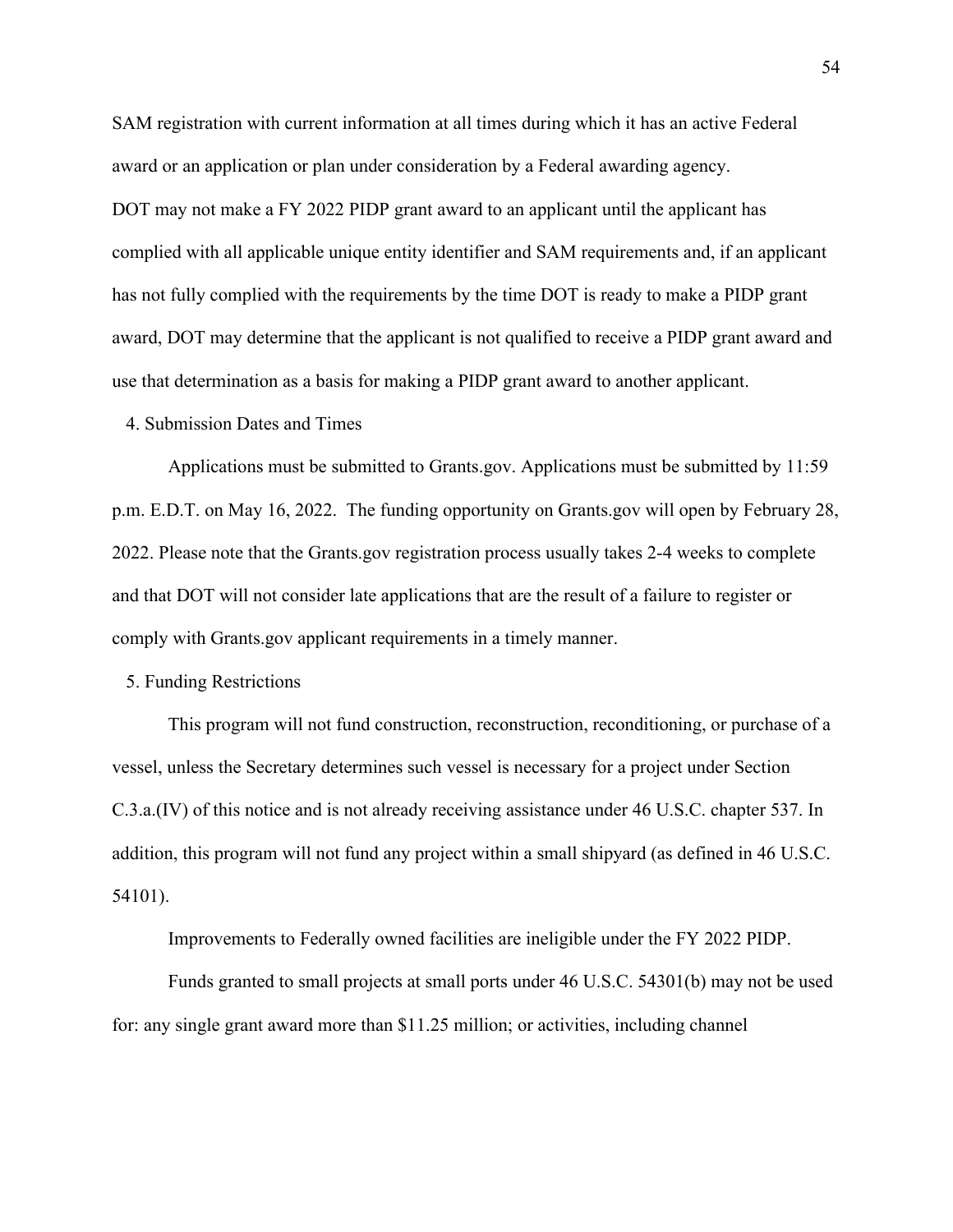improvements or harbor deepening, that are part of a Federal channel, authorized, as of the date of the application for assistance, to be carried out by the U. S. Army Corps of Engineers.

DOT will not consider previously incurred costs or previously expended or encumbered funds towards the matching requirement for any project prior to grant award announcement, except for certain costs related to a small project at a small port (i.e., grants under 46 U.S.C. 54301(b)). Unless authorized in writing by DOT after grant award announcement pursuant to 46 U.S.C. 54301(a)(10)(B) or 2 CFR 200.458, an expense incurred before a grant agreement is executed will not be reimbursed or count towards cost share requirements.

PIDP funds may not be used to support or oppose union organizing.

6.Other Submission Requirements

a. Submission Location

Applications must be submitted to Grants.gov. To apply through Grants.gov, applicants must:

(1) Obtain a Unique Entity Identifier<sup>[22](#page-54-0)</sup> (UEI) number.

(2) Register with the System for Award Management (SAM) at www.SAM.gov*.*

(3) Create a Grants.gov username and password.

(4) Complete Authorized Organization Representative (AOR) registration in *Grants.gov.*

The E-Business Point of Contact (POC) at the applicant's organization must respond to

the registration email from Grants.gov and login at Grants.gov to authorize the applicant as the

AOR. Please note that there can be more than one AOR for an organization.

<span id="page-54-0"></span><sup>&</sup>lt;sup>22</sup> On April 4, 2022, the Federal government will stop using the Data Universal Numbering System (DUNS) number to uniquely identify entities. At that point, entities doing business with the Federal government will use a Unique Entity Identifier (UEI) created in SAM.gov. If your entity is currently registered in SAM.gov, your UEI has already been assigned and is viewable in SAM.gov. This includes inactive registrations.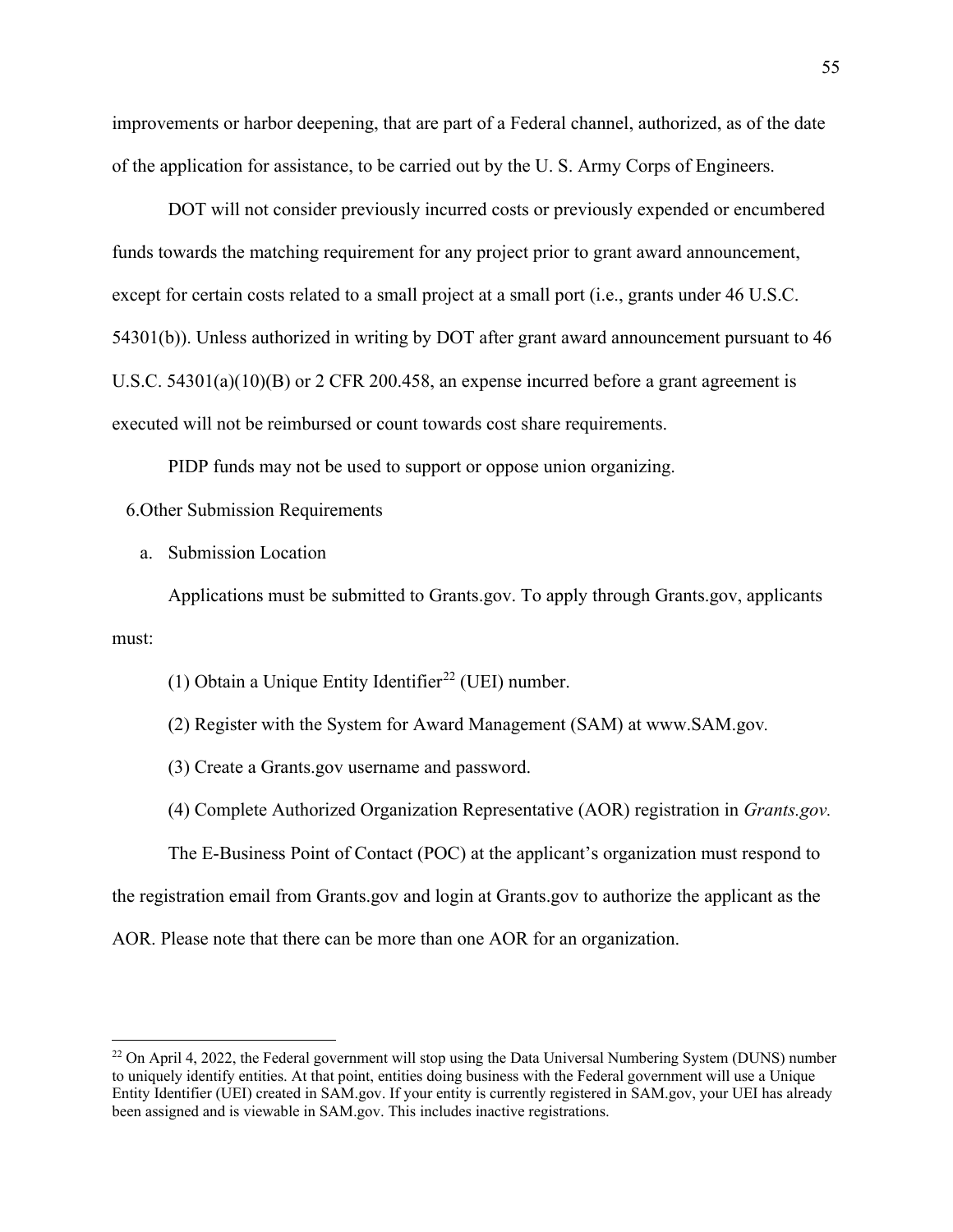Please note that the Grants.gov registration process usually takes 2–4 weeks to complete and that DOT will not consider late applications that are the result of a failure to register or comply with Grants.gov applicant requirements in a timely manner. For information and instruction on each of these processes, please see instructions at

#### <https://www.grants.gov/applicants/applicant-faqs.html>*.*

If applicants experience difficulties at any point during the registration or application process, please call the Grants.gov Customer Service Support Hotline at 1 (800) 518–4726.

b. Consideration of Applications

Only applicants who comply with all submission deadlines described in this notice and electronically submit valid applications through Grants.gov will be eligible for award. Applicants are strongly encouraged to make submissions in advance of the deadline and to verify that their submissions comply with all requirements in this notice.

c. Late Applications

Applicants experiencing technical issues with Grants.gov that are beyond the applicant's control must contact *PIDPgrants@dot.gov* prior to the application deadline with the username of the registrant and details of the technical issue experienced. The applicant must provide:

(1) Details of the technical issue(s) experienced.

(2) Screen capture(s) of the technical issues(s) experienced along with corresponding Grants.gov "Grant tracking number."

(3) The "Legal Business Name" for the applicant that was provided in the SF–424.

(4) The AOR name submitted in the SF–424.

(5) The Unique Entity Identifier number associated with the application.

(6) The Grants.gov Help Desk Tracking Number.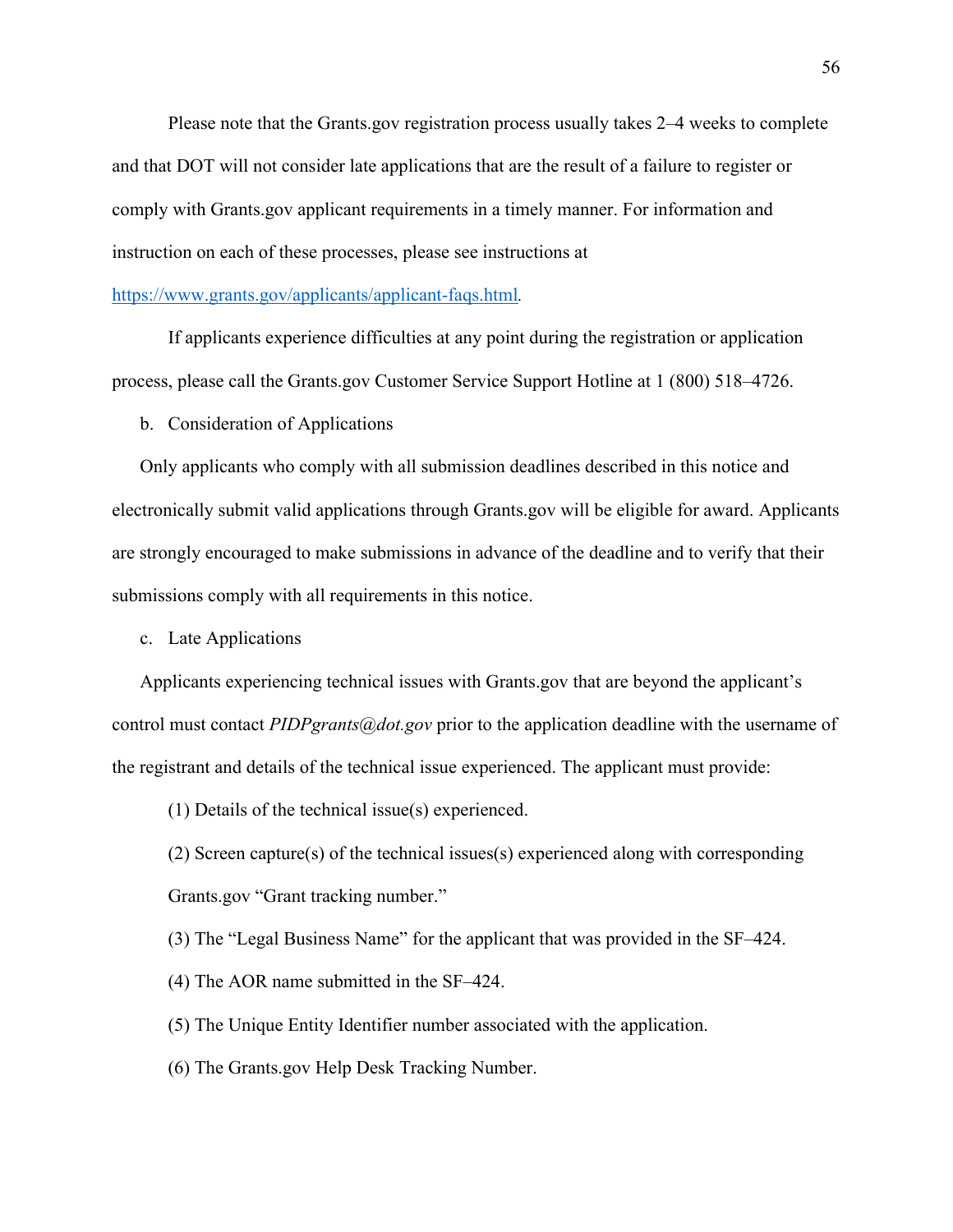To ensure a fair competition for limited discretionary funds, the following conditions are not valid reasons to permit late submissions: (1) failure to complete the various registration processes before the deadline; (2) failure to follow Grants.gov instructions on how to register and apply as posted on its website; (3) failure to follow all instructions in this notice of funding opportunity; and (4) technical issues experienced with the applicant's computer or information technology environment. After DOT reviews all information submitted and contacts the Grants.gov Help Desk to validate reported technical issues, DOT staff will contact late applicants to approve or deny a request to submit a late application through *Grants.gov*. DOT will not accept appeals of DOT's decision to approve or deny a request for a late application. If the reported technical issues cannot be validated, late applications will be rejected as untimely.

d. Compliance with Section 508 of the Rehabilitation Act of 1973

The Department encourages applicants to submit documents that are compliant with Section 508 of the Rehabilitation Act of 1973. Section 508 guidelines are available at https://www.access-board.gov/ict/.

E. Application Review Information

This section identifies the criteria that DOT will use to evaluate applications received for FY 2022 PIDP grant funding. The criteria incorporate the statutory requirements for this program, which are identified in this notice. The criteria also include Departmental priorities (climate change and environmental justice and equity and promoting workforce opportunities). As provided for in 46 U.S.C. 54301, the Secretary will also give substantial weight to the utilization of non-Federal contributions (leverage), economic vitality (including the net benefits of the funds awarded under the program, considering the cost-benefit analysis of the project, as applicable), and the port's resilience as a result of the project.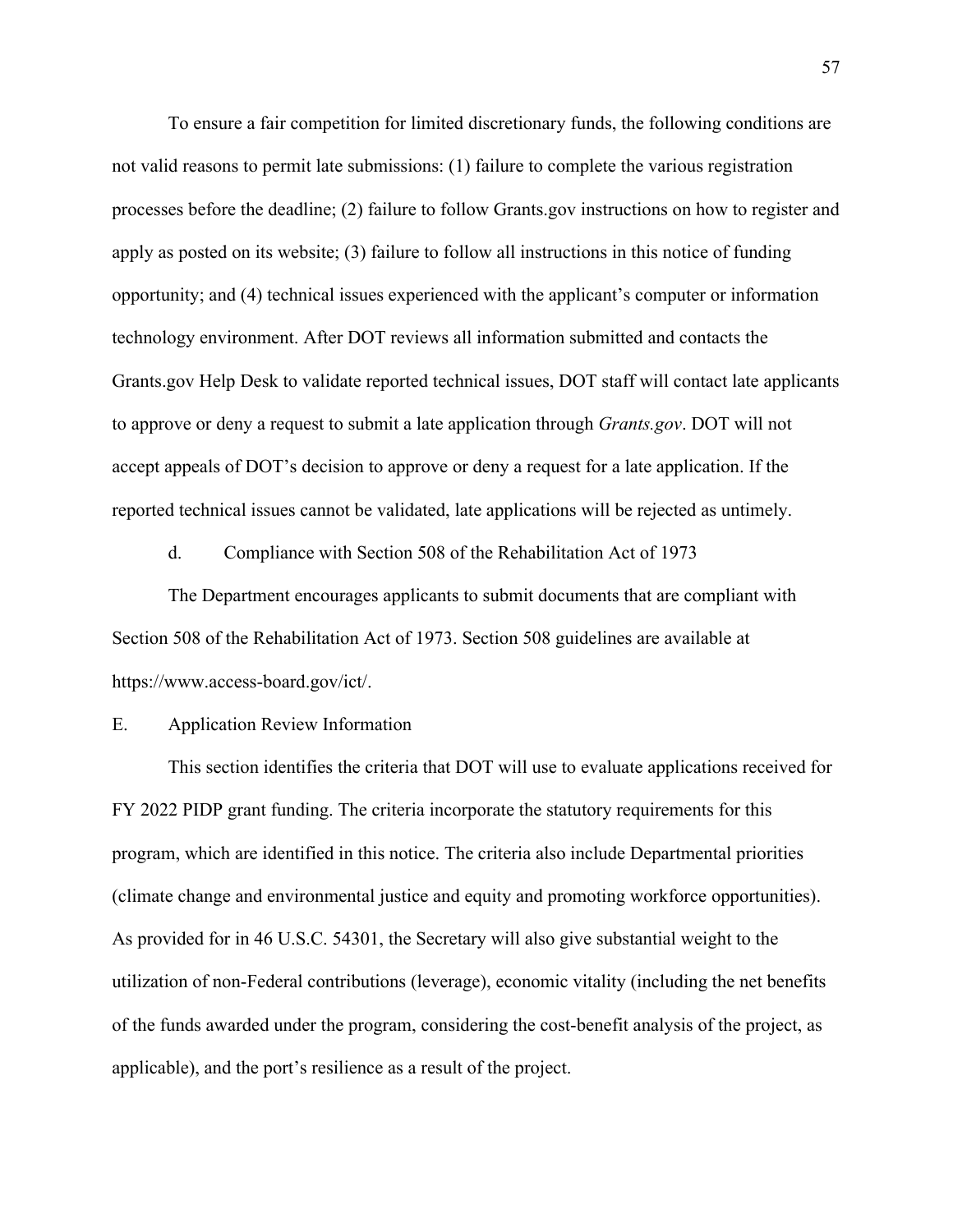## 1. Criteria

# a. Merit Criteria

The review assesses a project's alignment with the program's statutory criteria: achieving safety, efficiency, or reliability improvements; supporting economic vitality; and leveraging Federal funding. It also assesses a project's alignment with the merit criteria that are based on DOT priorities: addressing Climate Change and Environmental Justice; Advancing Equity and Opportunity for All. For each merit criterion, reviewers will evaluate whether the benefits of the project are clear, direct, data-driven, and reasonable. Based on that assessment, reviewers will assign a rating for each criterion, as explained in greater detail in criterion-specific sections below. Ratings for merit criteria will not be combined into a composite score. See Section E.2. for more information on the Review and Selection Process.

# (1) Achieving Safety, Efficiency, or Reliability Improvements

DOT will evaluate the extent to which the project will improve the safety, efficiency, or reliability of: the loading and unloading of goods at a port; the movement of goods through a port or intermodal connection to a port; operational improvements, including projects to improve port resilience; or, environmental or emissions mitigations measures. To evaluate this criterion, reviewers will assess the discussion in the application that describes how the project improves the safety, efficiency, or reliability of one or more of the four project categories identified in Section D.2.e.(1) and the discussion of how the project improves or has the potential to improve or strengthen supply chains. In addition, for small projects at small ports, the reviewers will evaluate the degree to which a project would promote the enhancement and efficiencies of a port.

Reviewers will assign a rating of "high," "medium," "low," or "non-responsive" based on their assessment. To receive a "high" rating, a project must produce significant improvements in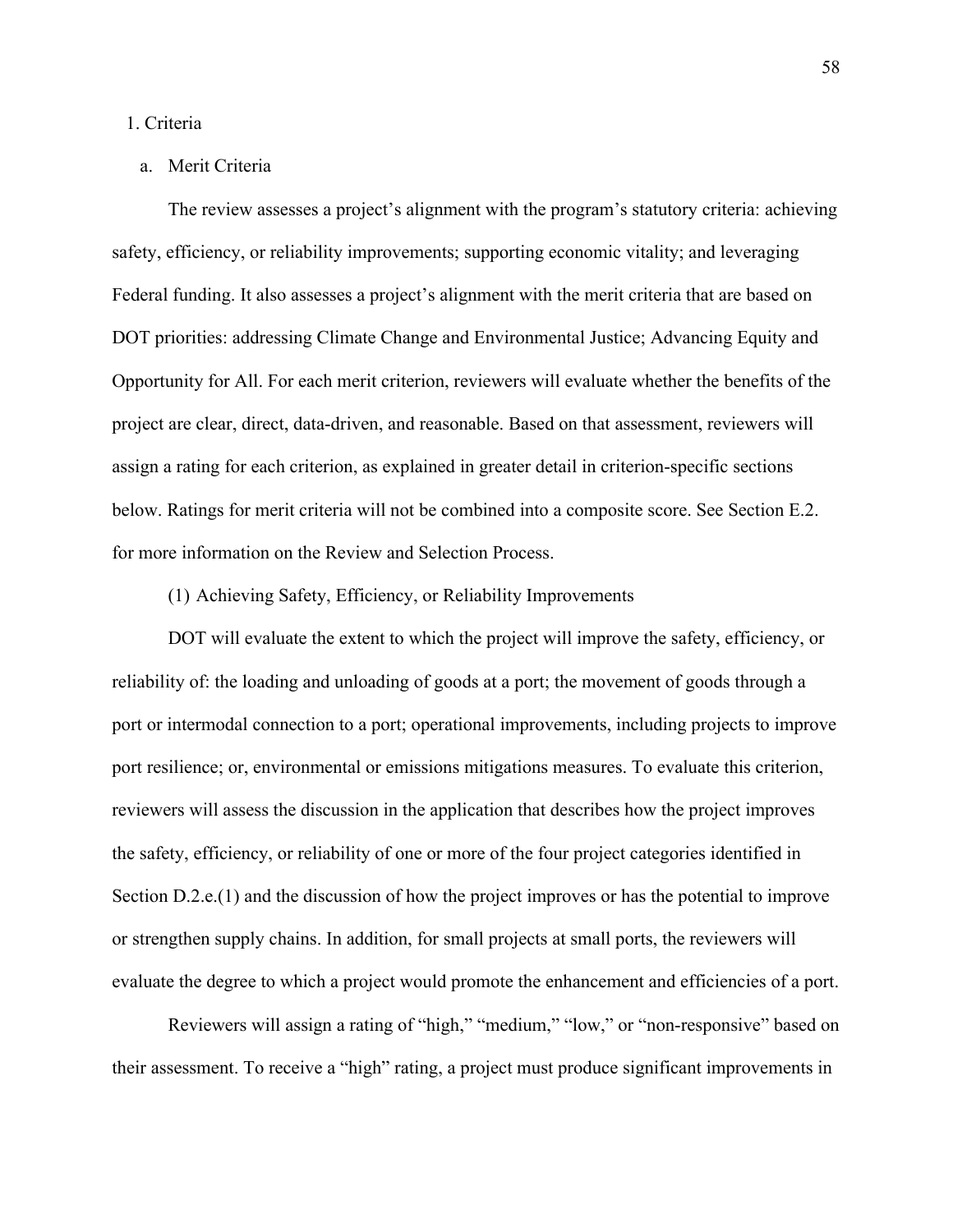safety, efficiency, and reliability.<sup>[23](#page-58-0)</sup> In addition, the project must significantly strengthen supply chains, as demonstrated through measurable improvements at the port and in the goods movement chain external to the port.<sup>[24](#page-58-1)</sup> To receive a "medium" rating, a project must significantly improve two of the following: safety, efficiency, or reliability. In addition, the project must have a documented positive impact on strengthening supply chains. To receive a "low" rating, a project must significantly improve at least one of the following: safety, efficiency, or reliability and it must have the potential to positively impact the supply chain. A project that, based on the reviewers' assessment of the content of the application, does not demonstrate that it will significantly improve any of the project utilities (safety, efficiency, reliability) will receive a "non-responsive" rating. Projects with higher ratings will be more competitive.

(2) Supporting Economic Vitality at the Regional or National Level

(a) Large Projects. DOT will consider the costs and benefits of large projects (as defined in Section A.4.) seeking PIDP funding. To the extent possible, DOT will rely on quantitative, data-supported analyses to assess how well a project addresses this criterion, including an assessment of the project's estimated benefit-cost ratio and net benefits based on the applicant-supplied BCA described in Section D.2.e.(2). Reviewers will consider, as part of their analysis, the project's positive contribution to port resilience.

Based on DOT's assessment, DOT will group projects into ranges based on their estimated benefit-cost ratios (BCR) and assign a level of confidence associated with each

<span id="page-58-0"></span> $^{23}$  An improvement is significant if it: improves safety, efficiency, and reliability; produces benefits that are shared on at least a port-wide scale; positively impacts underserved or disadvantaged communities or segments of the workforce; and is well supported by documentation in the application.

<span id="page-58-1"></span> $^{24}$  A project significantly strengthens a supply chain if it: strengthens the supply chain against both human-made and naturally occurring events; produces measurable improvements at the port and in the goods movement chain external to the port; and is well supported by documentation in the application.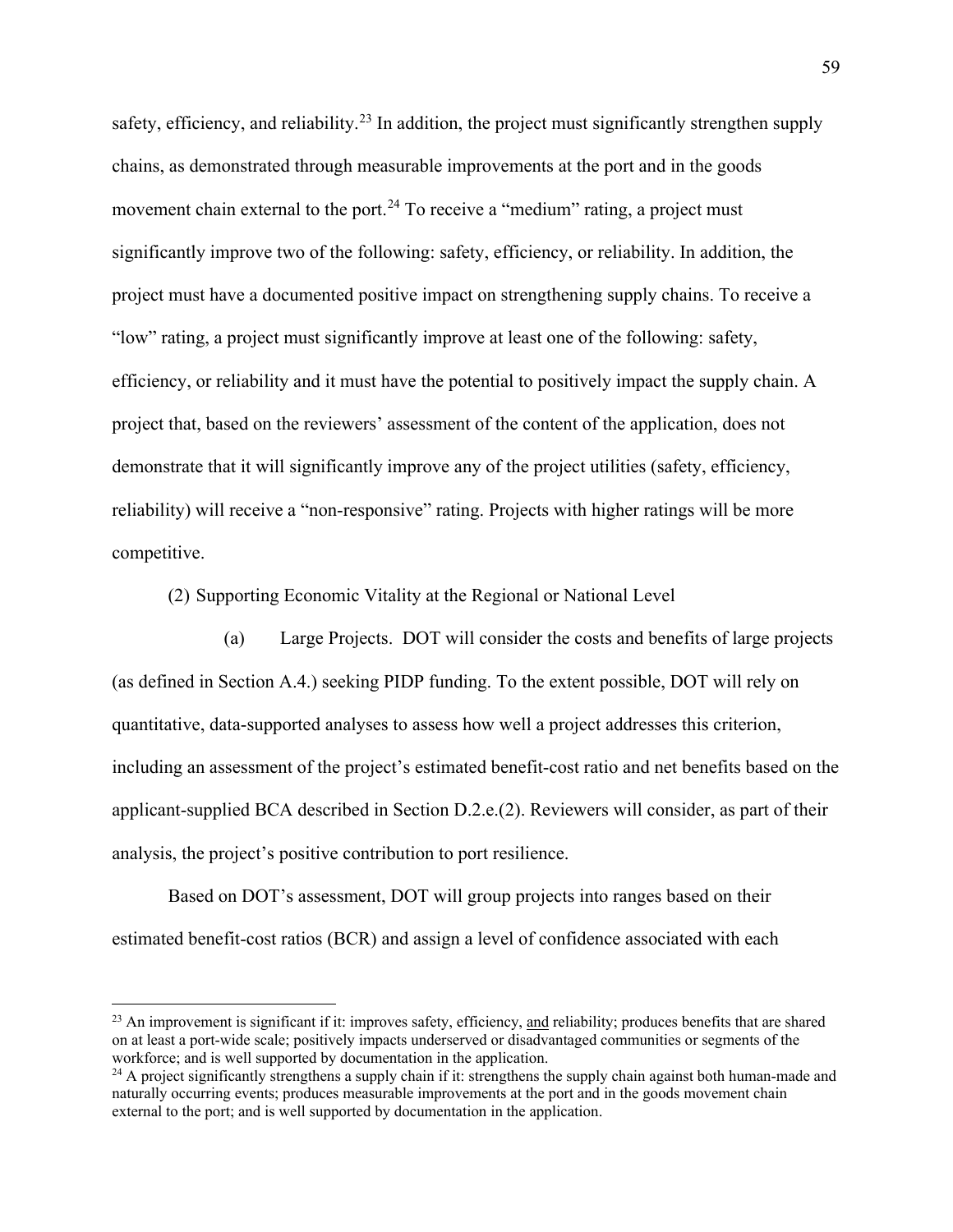project's assigned BCR rating. DOT will use these ranges for BCR: less than 1.0; 1.0–1.5; 1.5– 3.0; and greater than 3.0. Numbers over 1 indicate that the project's benefits exceed its costs. The Secretary will consider the net benefits of the funds awarded when selecting projects for funding under the BIL and when selecting projects other than those located in noncontiguous States or U.S. territories for funding under the FY 2022 Appropriations Act. Net benefits are calculated by comparing a proposed project's benefits with the full cost of developing, constructing, operating, and maintaining the project. Projects with higher net benefits (that is, higher BCR ratings as determined by DOT reviewers) will be more competitive than ones with lower net benefits. In addition to these quantitative ranges, DOT will assess the level of confidence associated with each project's assigned BCR ratings as either "high," "medium," or "low." "High" indicates a relatively high degree of confidence in the assigned rating; "medium" indicates a moderate degree of confidence in the assigned rating; and "low" indicates a relatively low degree of confidence in the assigned rating. Confidence ratings may be used to help prioritize projects for the follow-up described in Section E.2.c. of this notice.

For applications seeking funding for large projects located in noncontiguous States or U.S. territories, DOT will evaluate any materials an applicant submits as described in Section D.2.e.(2)(a) of this notice. Based on that assessment, DOT will consider whether the project can be considered for funding under both the BIL and the FY 2022 Appropriations Act.

(b) Small Projects at Small Ports. The economic vitality analysis for small projects at small ports will apply to applications seeking funding under 46 U.S.C. 54301(b). DOT will consider the impact of the proposed small project at a small port on the economic advantage and the contribution to freight transportation at a port. DOT will also consider the competitive disadvantage of the port seeking the funding. As part of their assessment of a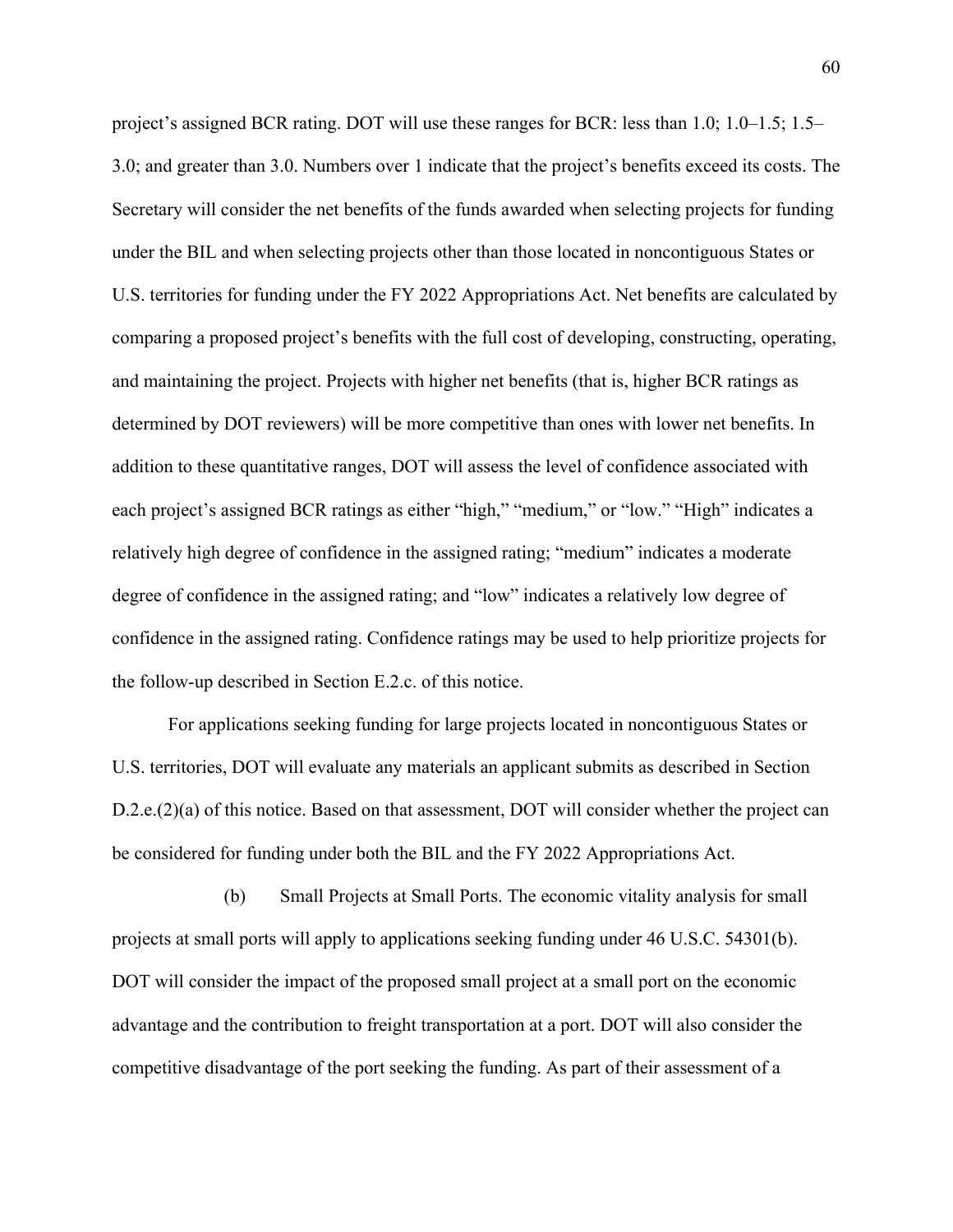project's contribution to freight transportation, reviewers will consider a project's impact on port resilience to supply chain disruptions. In making this assessment, DOT will consider all relevant information provided by the applicant.

Based on the reviewers' assessments, DOT will group projects according to their impacts. A "high" impact project is one for which documentation submitted by the applicant indicates that the project will improve the economic advantage of the port, contribute to freight transportation at the port, and improve the competitive advantage of the port seeking funding. The project must also significantly improve port resilience, as demonstrated through measurable improvements. A "medium" impact project is one for which documentation submitted by the applicant indicates will improve two of the factors identified above. The project must also have a positive impact on port resilience. A "low" impact project is one for which documentation submitted by the applicant indicates will improve only one of the factors identified above. Projects with higher impacts will be more competitive. An application will be evaluated as "non-responsive" if the reviewers determine that the project will not improve any of the factors and it does not have the potential to improve port resilience.

(3) Leveraging Federal Funding to Attract Non-Federal Sources of Infrastructure Investment

To maximize the impact of PIDP awards, DOT seeks to leverage PIDP funding with non-Federal contributions. To evaluate this criterion, DOT will assign a rating to each project moved forward for additional review by the Senior Review Team. See Section E.2.a. The rating will be based on the calculated non-Federal share of the project's future eligible project costs. DOT will sort project applications' non-Federal leverage percentage from high to low, and the assigned ratings will be based on quintile: projects in the 80<sup>th</sup> percentile and above receive the highest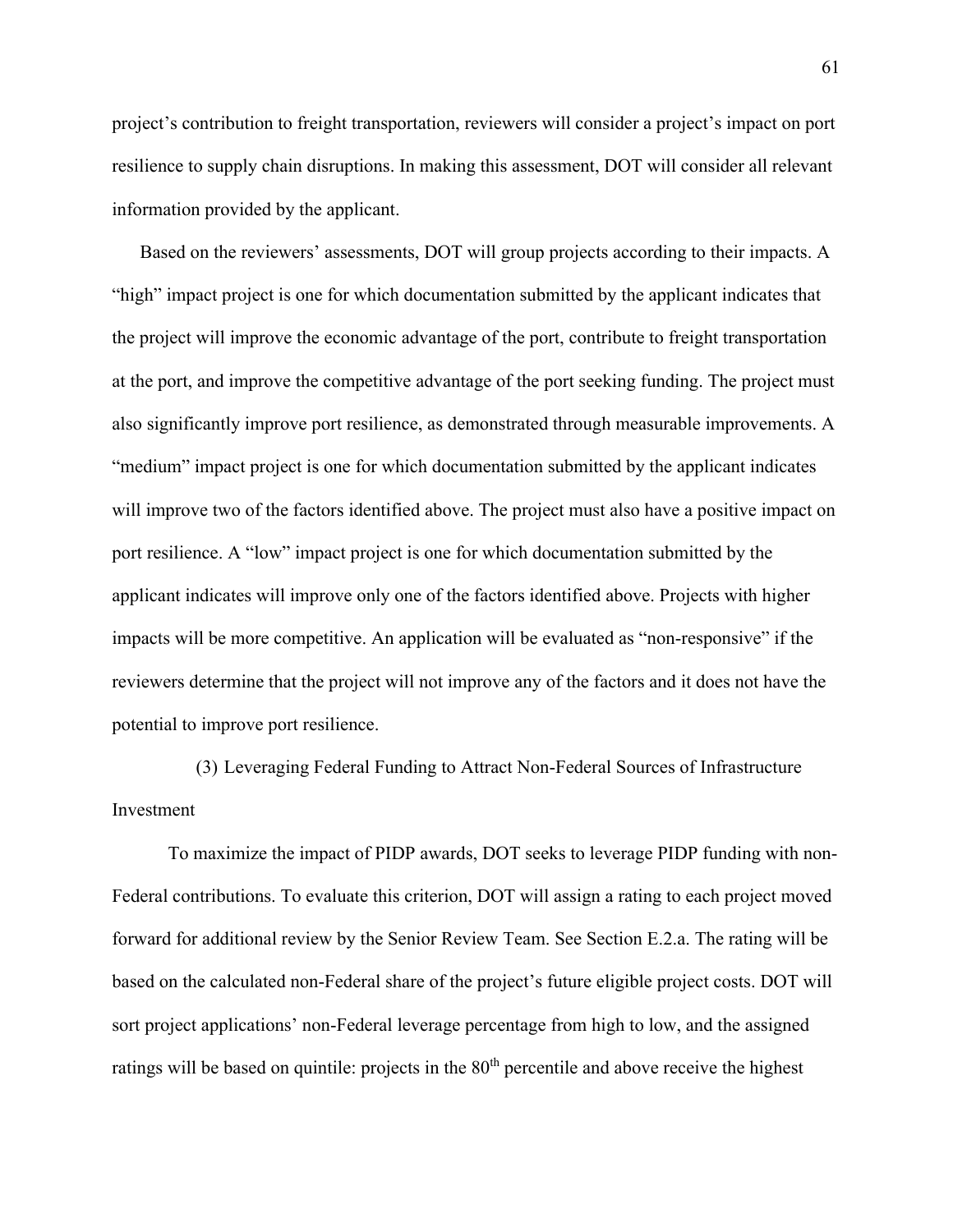rating; the  $60^{th}$ -79<sup>th</sup> percentile receive the second highest rating;  $40^{th}$ -59<sup>th</sup>, the third highest rating;  $20^{th}$ -39<sup>th</sup>, the fourth highest rating; and  $0$ -19<sup>th</sup>, the lowest rating. A project in a higher quintile will be more competitive than a comparable project in a lower quintile.

This evaluation criterion is separate from the statutory cost share requirements for PIDP grants, which are described in Section C.2. Those statutory requirements establish the minimum permissible non-Federal share; they do not define a competitive PIDP project.

The project's non-Federal leverage percentage will be calculated based on the best available information provided by the applicant. In cases in which the ultimate source of the funding is unclear, the funding will be treated as Federal for the purposes of this calculation.

For the purposes of evaluating leverage, proceeds of Federal assistance under chapter 6 of Title 23, United States Code or sections 501 through 504 of the Railroad and Revitalization and Regulatory Reform Act of 1976 (Public Law No. 94-210), as amended, shall be considered to be part of the non-Federal share of project costs if the loan is repayable from non-Federal funds, unless otherwise requested by the project sponsor.

(4) Addressing Climate Change and Environmental Justice Impacts

After applying the above statutory criteria, and in support of Executive Order 14008, *Tackling the Climate Crisis at Home and Abroad* (86 FR 7619)*,* DOT will give priority to projects that address climate change and environmental justice impacts.

DOT encourages applicants to (1) consider climate change and environmental justice in project planning efforts and (2) to incorporate project elements dedicated to mitigating or reducing the impacts of climate change. The project will be assigned a Climate Change and Environmental Justice rating based on how it addresses these areas. Reviewers will assign a rating of "high," "medium," "low," or "non-responsive" based on their assessment. Applications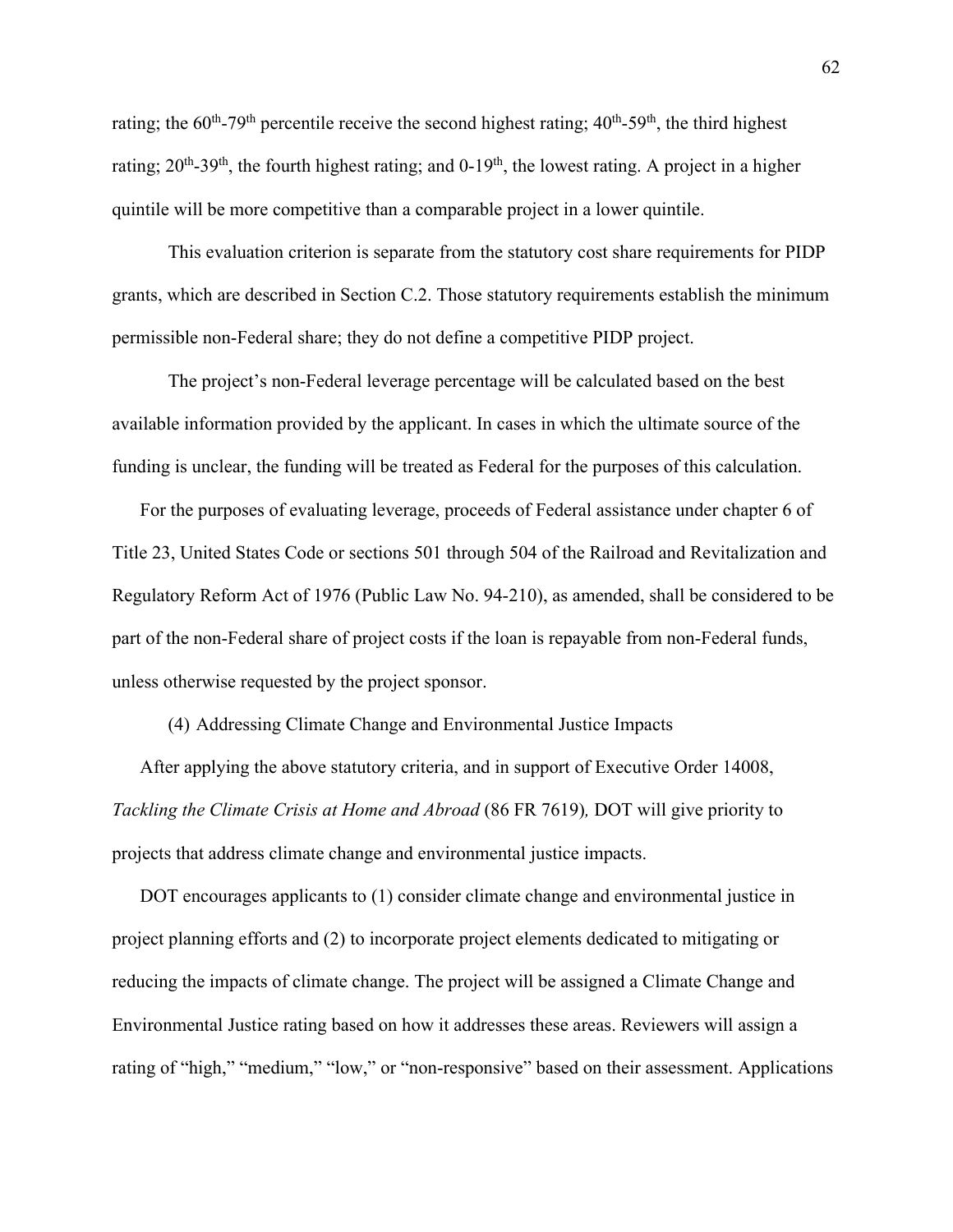that incorporate climate change and environmental justice in both planning activities and specific project elements will receive a high rating. To receive a high rating, a project must have incorporated climate change and environmental justice in planning activities and the project elements reduce emissions from port operations, the benefits of which accrue to overburdened or disadvantaged communities. Applications that incorporate both climate change and environmental justice in planning activities or project elements, will receive a medium rating. Applications that incorporate climate change or environmental justice, but not both, in planning activities or project elements, will receive a low rating. Applications that address this criterion in neither planning activities nor project elements will receive a non-responsive rating. In addition, projects which will have a negative effect on either climate change or environmental justice will receive a non-responsive rating.

Applicants intending to address the project components portion of the Climate Change and Environmental Justice criterion should describe how they meet at least one of the following options: the project supports a multimodal shift in freight movement that reduces the net emissions; the project incorporates electrification infrastructure, zero-emission vehicle infrastructure or both (such as charging stations for electric port equipment); the project utilizes one or more demand management strategies to reduce congestion and greenhouse gas emissions; the project promotes energy efficiency (such as through a reduction in vessel dwell time or use of cold ironing technology); the project improves disaster preparedness and resiliency; the project will be constructed consistent with the Federal Flood Risk Management Standard, to the extent consistent with current law; the project supports bringing existing idle or dilapidated infrastructure that is currently causing environmental harm into a state of good repair (such as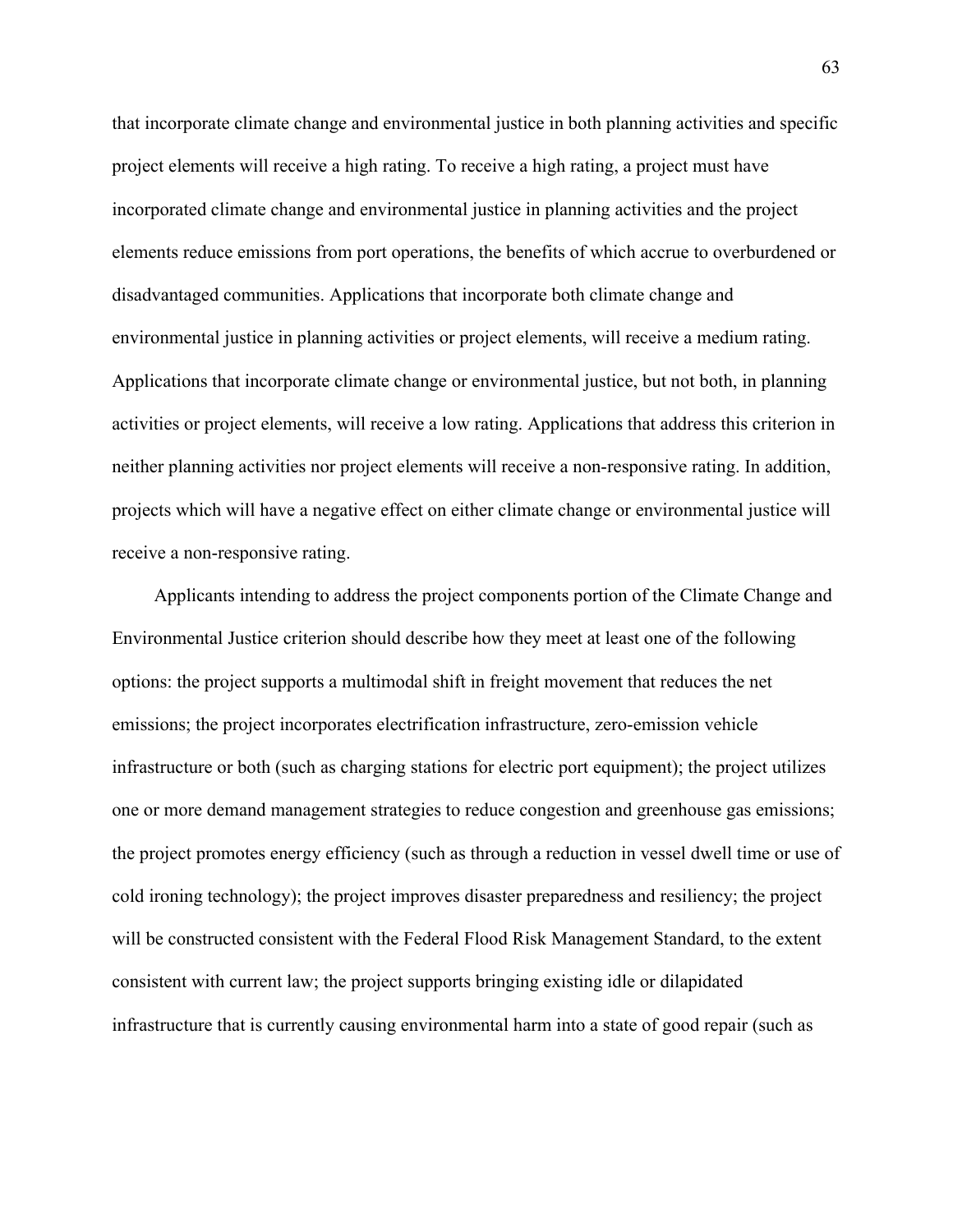brownfield redevelopment); or the project supports or incorporates the construction of energyefficient buildings.

(5) Advancing Equity and Opportunity for All

In support of Executive Order 13985, *Advancing Racial Equity and Support for Underserved Communities Through the Federal Government* (86 FR 7009), Executive Order 14025, *Worker Organizing and Empowerment* (86 FR 22829), and Executive Order 14052, *Implementation of the Infrastructure Investment and Jobs Act* (86 FR 64335), DOT will give priority to projects that advance equity and promote fairness and opportunity.

DOT will evaluate whether the project includes planning activities and actions to advance equity and promote workforce opportunities as described in Section D.2.e.(4). Reviewers will assess how an applicant's planning efforts and the project components support: (a) equityfocused policies and initiatives related to planning and project delivery; (b) labor standards and the choice to join a union; (c) investments in workforce development efforts for underrepresented populations; and (d) comprehensive planning and policies to promote hiring of underrepresented populations. Reviewers will also evaluate whether the applicant's approach to project delivery and implementation creates good-paying jobs to the greatest extent possible. For example, reviewers will assess whether the project plan includes the free and fair choice to join a union, strong labor standards, project labor agreements, or provisions for distribution of workplace rights notices. Reviewers will also consider what project-related investments and policies applicants have in place to support high-quality workforce development programs, including registered apprenticeships and supportive services to help train, place, and retain people in good-paying jobs. Reviewers will also assess how project planning and policies provide opportunities for all workers and promote inclusion for all groups of workers including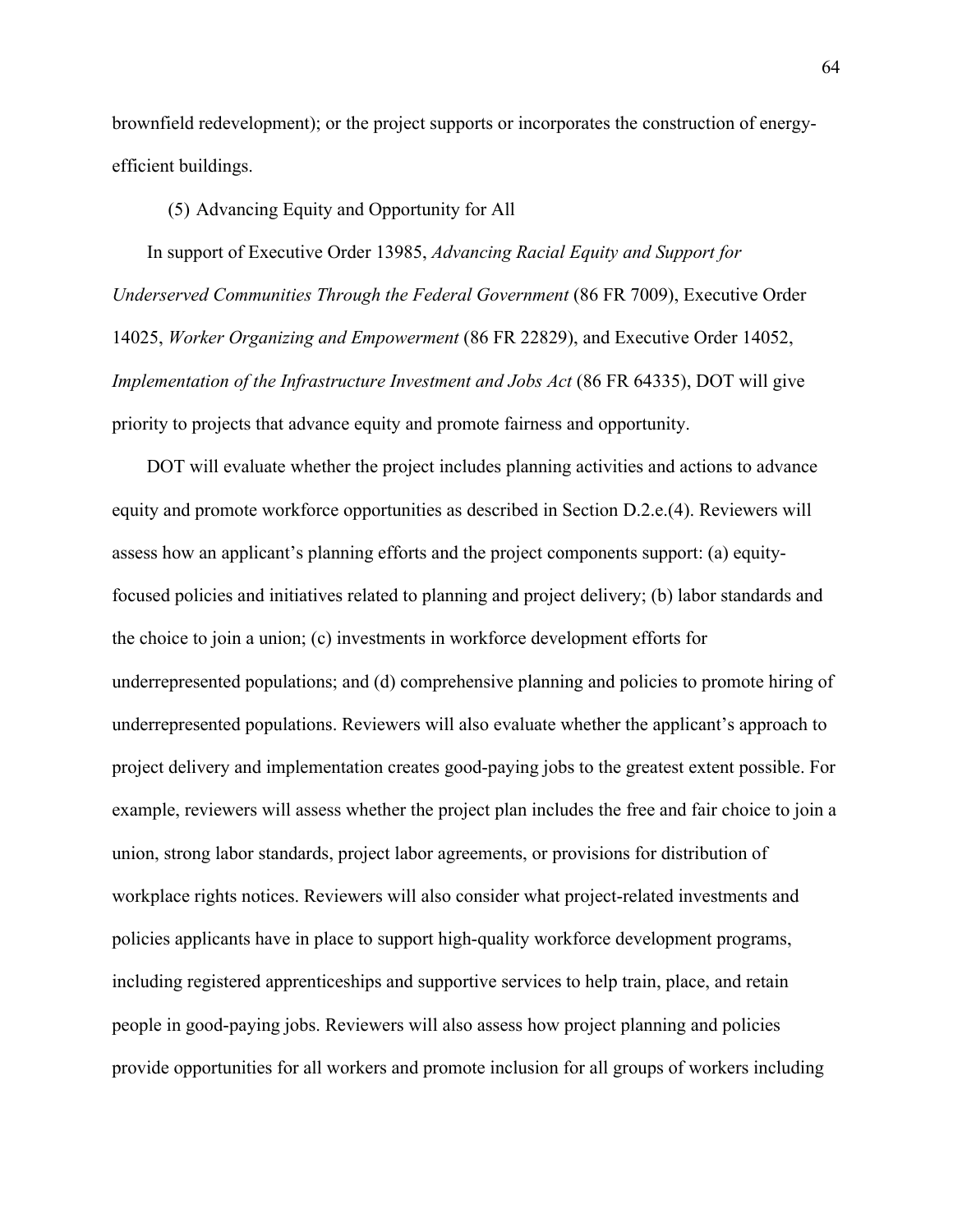women, people of color, people with disabilities, people with criminal records, and other groups facing systemic barriers to employment.

 Reviewers will assign ratings to projects based on how comprehensively a project addresses equity and workforce opportunity considerations. To receive a high rating, a project must robustly include components from each of the following areas—equity-focused policies and related project initiatives, labor standards, support of workforce training and placement efforts for underrepresented populations, and planning and policies to promote hiring of underrepresented populations. To receive a medium rating, projects must robustly include components from at least two of the areas. A project would achieve a low rating if only one of the areas above is addressed. A project would receive a non-responsive rating if none of the areas above are addressed or if reviewers conclude that the project would have a negative impact on equity and workforce development.

### b. Project Readiness

#### (1) Technical Capacity

DOT will consider significant risks to successful completion of a project, including risks associated with the complexity of the project, the proposed project schedule, and the applicant's overall capacity to manage project delivery. If applicable, reviewers will also consider the applicant's previous experience working with Federal agencies on grant-funded projects. Risks do not disqualify projects from award, but competitive applications clearly and directly describe achievable risk mitigation strategies. A project with mitigated risks is more competitive than a comparable project with unaddressed risks.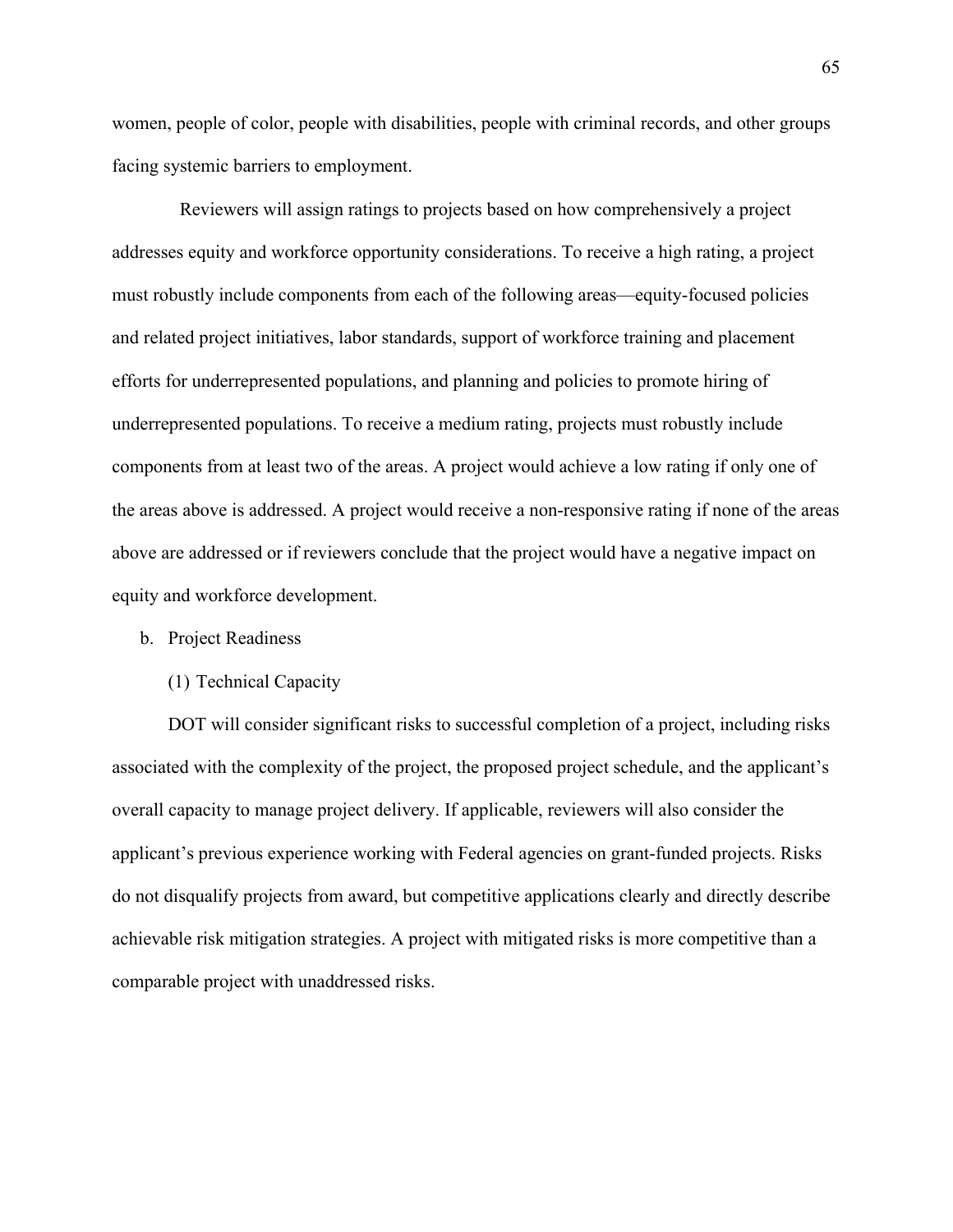Technical Capacity ratings will be one of the following: low risk, moderate risk, or high risk. An applicant's lack of previous experience with Federally funded grants will not disqualify a project from consideration.

(2) Environmental Risk

Reviewers will independently assess the level of review of the project required by NEPA and evaluate whether the applicant has demonstrated receipt (or reasonably anticipated receipt) of other necessary environmental permits. Reviewers will also assess the project's compliance with other environmental reviews, consultations, and approvals (such as the Endangered Species Act and the National Historic Preservation Act). As with risks related to technical capacity, environmental risks do not disqualify projects from award, but competitive applications include achievable risk mitigation strategies.

Environmental Risk ratings will be one of the following: low risk, moderate risk, or high risk.

## c. Domestic Preference

As expressed in Executive Order 14005, *Ensuring the Future is Made in All of America by All of America's Workers* (86 FR 7475), it is the policy of the Executive Branch to maximize, consistent with law, the use of goods, products, and materials produced in, and services offered in, the United States. The Department expects all applicants to comply with the domestic preference compliance requirements of PIDP. Among otherwise comparable applications, projects that depend on iron, steel, manufactured products, and construction materials that do not, at a minimum, comply with the domestic preference requirements outlined in the Build America, Buy America Act (Pub. L. 117-58, Division G, Title IX, Subtitle A, November 15, 2021) will be less competitive than projects that comply with those requirements. Among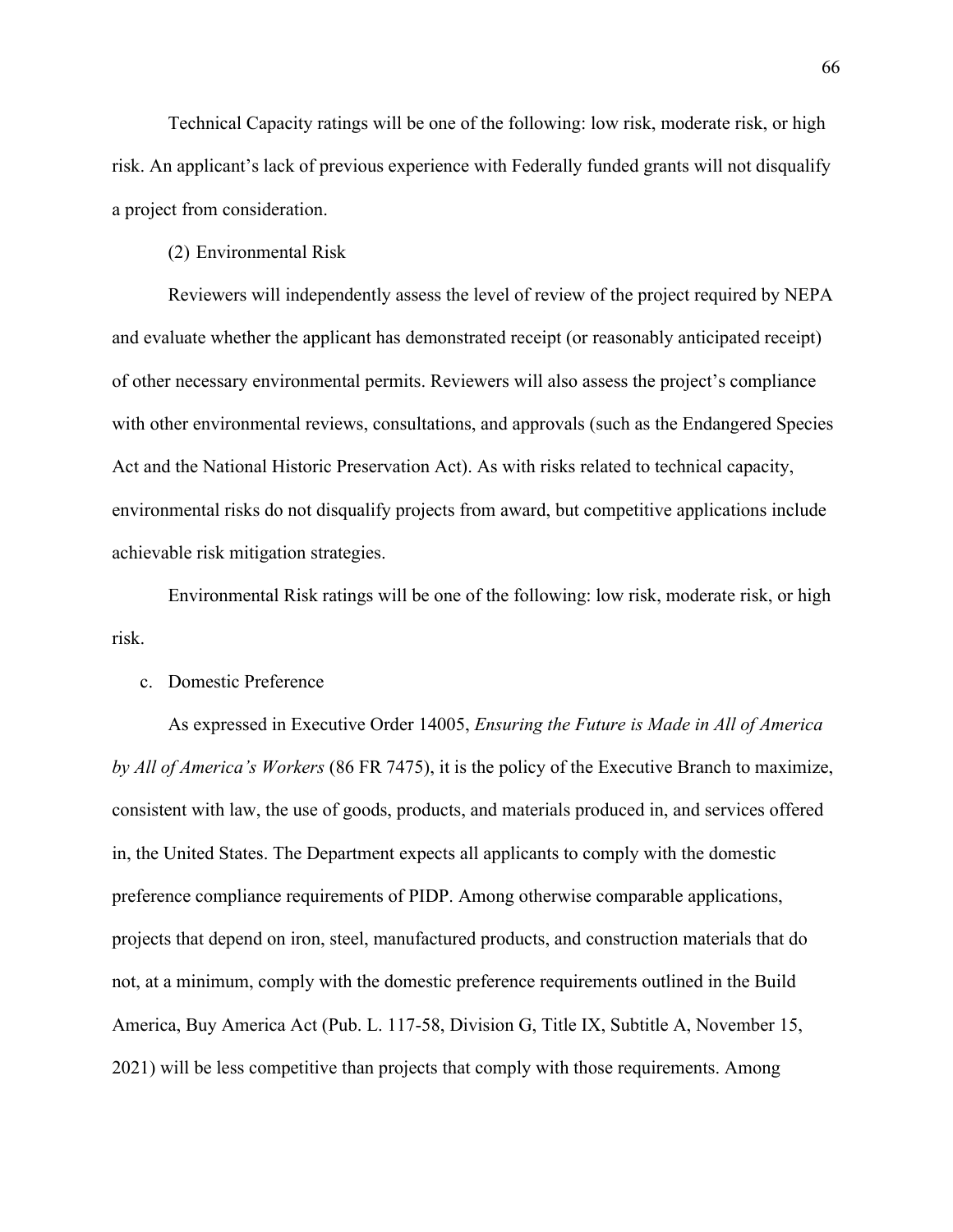otherwise comparable applications that require waivers, an application that presents an effective plan to maximize domestic content will be more competitive than one that does not. DOT will consider whether a waiver of the domestic content provisions will be necessary to complete the project but will not award projects that likely need a waiver but present no plan to maximize domestic content.

All projects advanced by the SRT for additional review will be evaluated for domestic preference compliance and effectiveness of its domestic content plan. Domestic Preference compliance ratings will be one of the following: likely compliant; may require a waiver or exemption; or likely requires a waiver. Reviewers will assign one of the following ratings to a project's domestic content plan: mature plan, immature plan, or no plan.

- d. Additional Considerations
	- (1) Historically Disadvantaged Community and Community Development Zones

DOT will consider whether a project is located within a Historically Disadvantaged Community or a Federally designated community development zone (a qualified opportunity zone, Empowerment Zone, Promise Zone, or Choice Neighborhood). Applicants must specify in their narrative which zone (or zones) the project is in and provide sufficient identifying information (such as the Opportunity Zone tract number) so that reviewers can verify the claim.

A project located in a Historically Disadvantaged Community or a Federally designated community development zone is more competitive than a similar project that is not. The Department will rely on applicant-supplied information to assist in making this assessment and will only consider this if the applicant expressly identifies the designation in their application.

(2) Port Resilience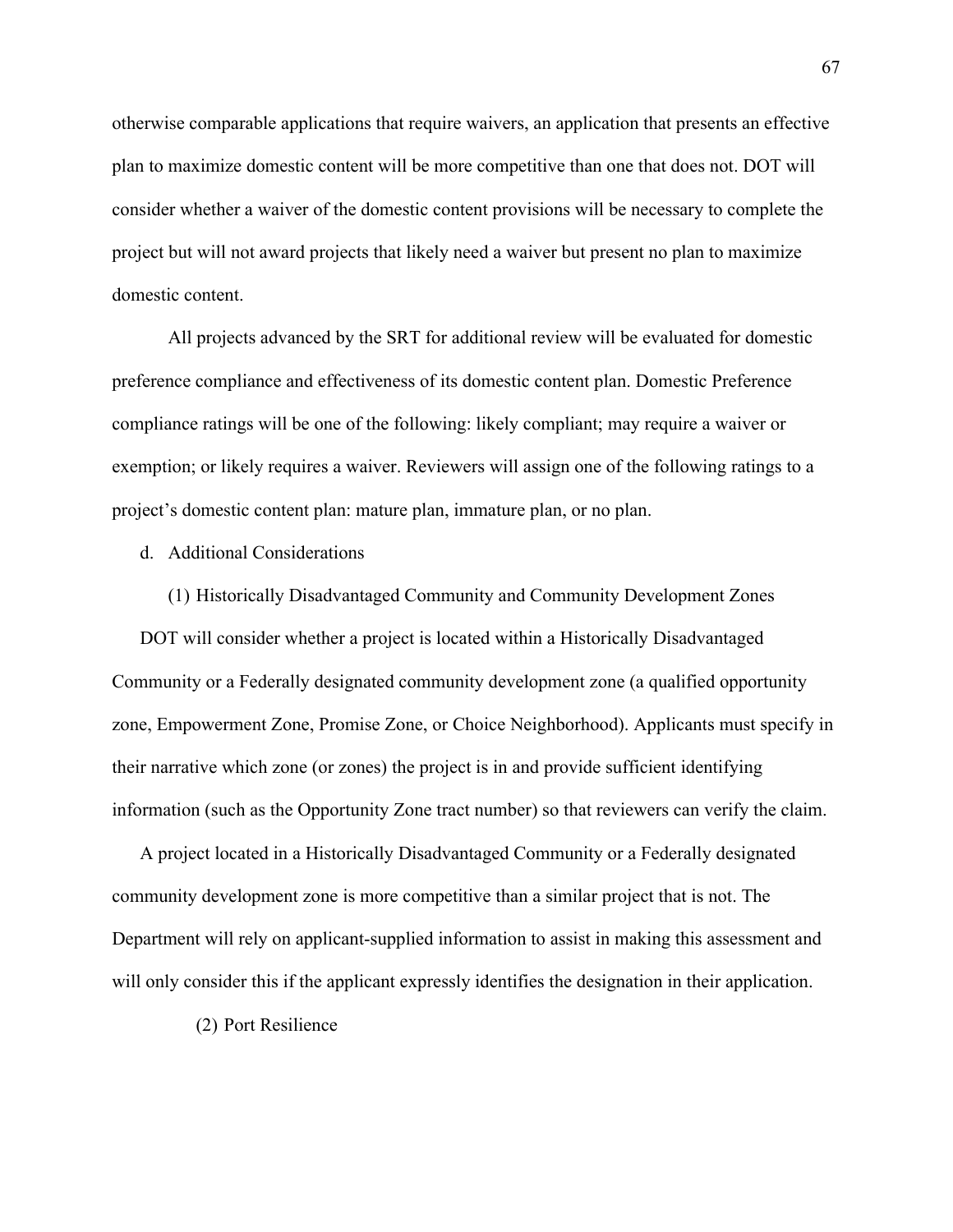As provided in 46 U.S.C. 54301(a)(6)(B), the Secretary shall give substantial weight to changes to a port's resilience as a result of the project. Therefore, reviewers will assess whether (and how well) a project improves a port's resilience, including its role in a vibrant local, regional, or national supply chain system.

Reviewers will assign a rating of "high," "medium," "low," or "non-responsive" based on their assessment. Projects that significantly advance a port's resilience with respect to its ability to withstand weather-related events and human-made emergencies and that has significant supply chain system impacts will receive a high rating. A project will receive a medium rating if it: significantly advances resilience to either weather-related or human-made emergencies and results in positive impacts on the supply chain; or advances resilience to both weather-related or human-made emergencies and results in positive impacts on the supply chain. Projects that advance a port's resilience to either weather-related events or human-made emergencies but that do not demonstrate important supply chain impacts will receive a low rating. Applications that do not advance a port's resilience or that has a negative effect on it will receive a non-responsive rating. Projects with higher ratings will be more competitive.

### 2. Review and Selection Process

a. Review Process

The FY 2022 PIDP grant application evaluation process consists of an Intake Review Phase, a Technical Review Phase, and a Senior Review Phase.

During the Intake Review Phase, the Intake Team will sort applications into groupings for assignment to evaluators and conduct a threshold eligibility screening based on criteria outlined in this NOFO.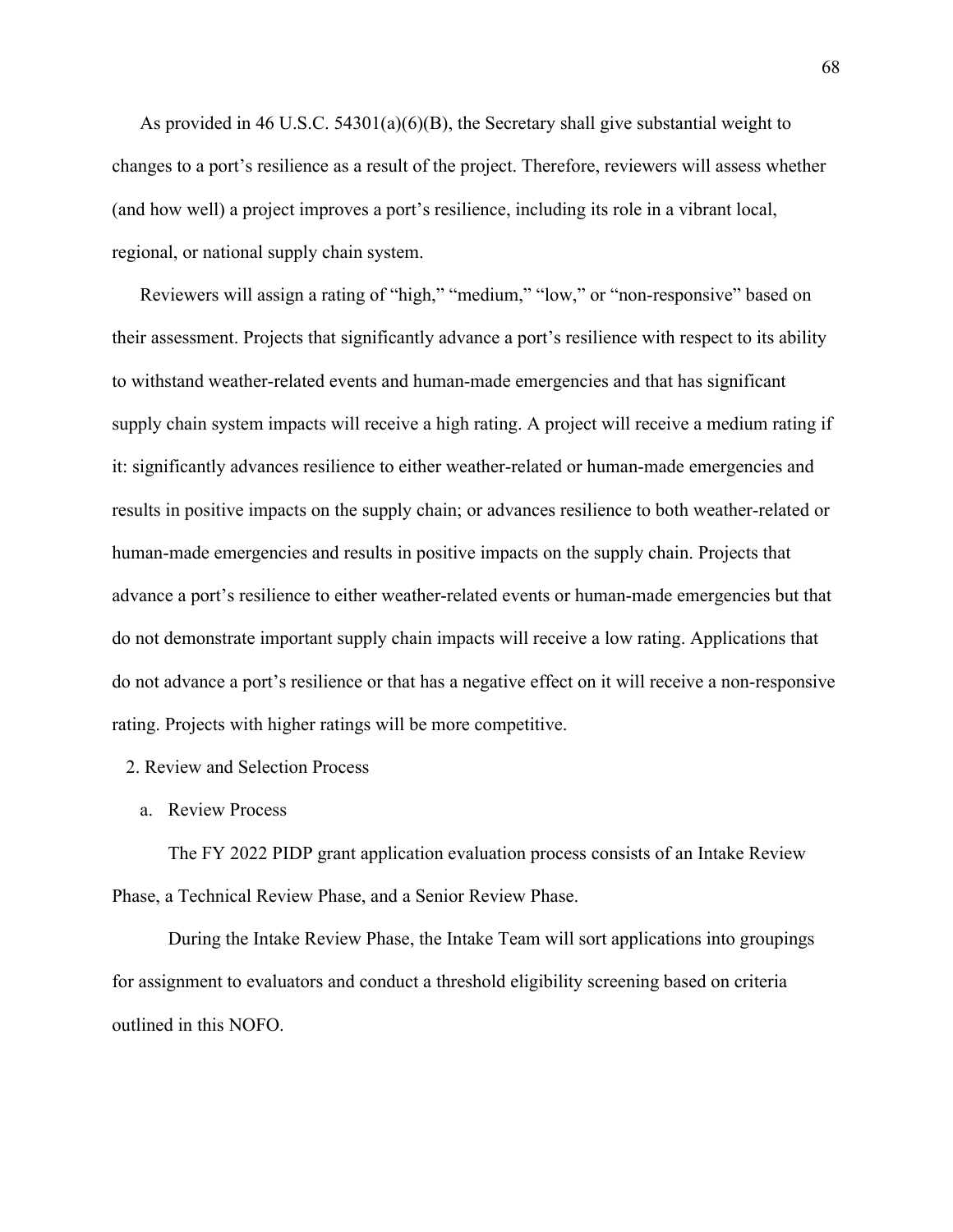During the Technical Review Phase, DOT staff will analyze applications and provide ratings, consistent with the descriptions in this notice. Initially, all applications will be reviewed for their alignment with the following criteria: achieving safety, efficiency, or reliability improvements; addressing climate change and environmental justice impacts; advancing equity and opportunity for all; and port resilience.

After that initial review, projects will be presented to a first meeting of the SRT. The SRT will decide which projects will move forward in the process for additional review. The SRT will primarily base its decision on how well a project meets the statutory selection criteria of achieving safety, efficiency, or reliability. The SRT's decision will also be based on the project's rating on addressing climate change and environmental justice impacts; advancing equity and opportunity for all criteria. A project that aligns poorly with the Department's priorities related to climate change, environmental justice, equity, or workforce opportunities may nevertheless be advanced for additional review; however, if the project is selected for funding, the Department may require that the applicant demonstrate the ability of its project to align with those priorities before receiving funds, as described in section F.2.b. of this notice. During this first review, the SRT will also consider a project's location (including whether it is located within a Historically Disadvantaged Community or a Federally designated Community Development Zone) and the resilience of the port as a result of the project.

During this additional review, advanced projects will be reviewed for their alignment with the following criteria: supporting economic vitality, leveraging Federal funding, project readiness, statutory determinations, and compliance with the program's domestic preference requirements.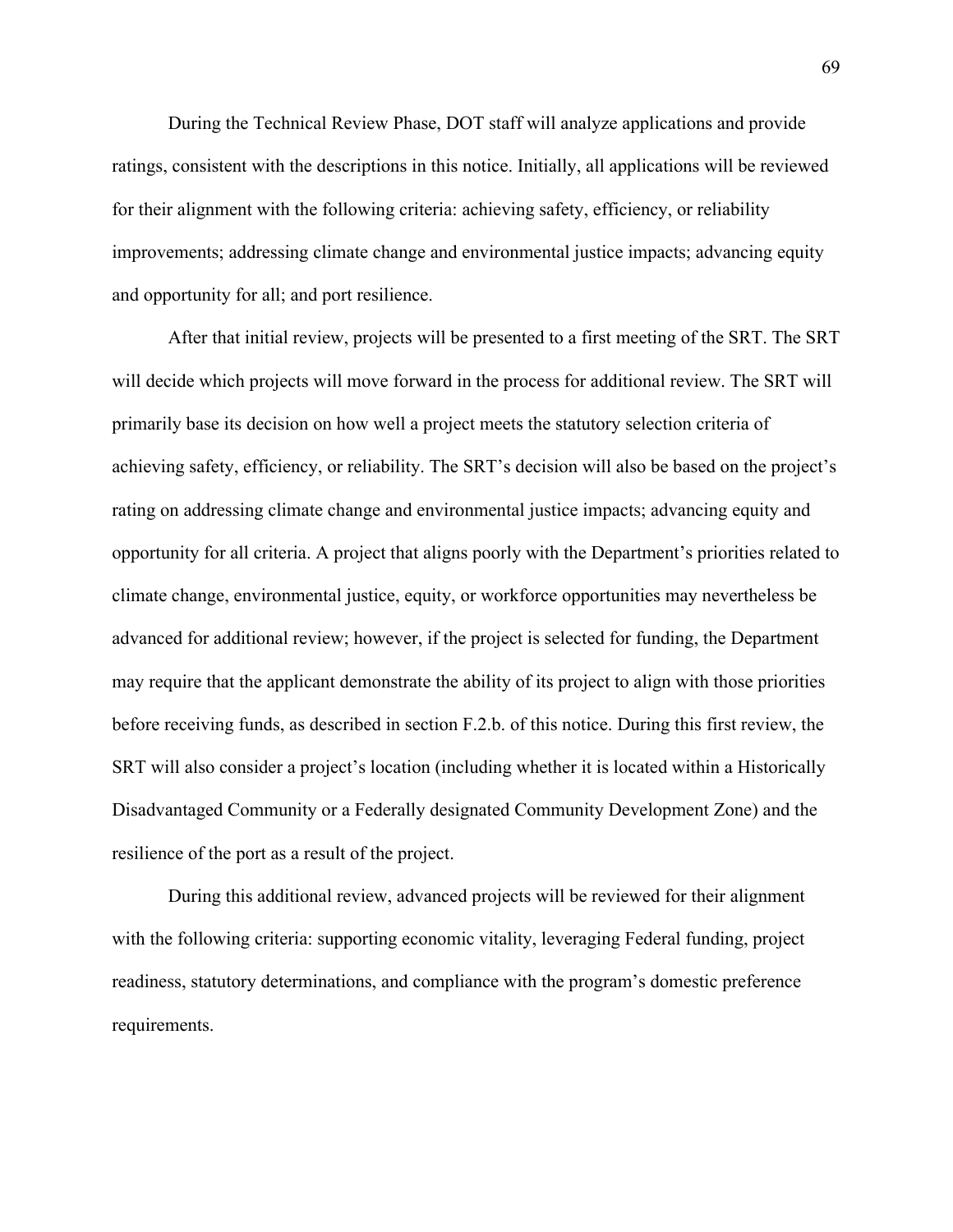Based on the results of this additional review, the SRT assembles a List of Projects for Consideration for selection by the Secretary. A project must meet all six determinations (unless the cost effectiveness determination at 46 U.S.C. 54301(a)(6)(A)(ii) is not required for a particular project) to be included on the List of Projects for Consideration. The Secretary makes final selections based on the criteria described in Section E.1.

b. Determinations

DOT must make the following determinations under 46 U.S.C. 54301(a)(6)(A) prior to award selection. Refer to Section D.2. for what to include in the application. First, DOT must determine that the project improves the safety, efficiency, or reliability of the movement of goods through a port or intermodal connection to a port. If the application demonstrates that the project will positively improve the movement of goods, the project will satisfy the determination listed under Section C.3.b. Second, DOT must determine that the project is cost effective. For applications that seek funding for projects under 46 U.S.C. 54301(a) and that DOT finds will have a BCR greater than or equal to 1.0, the project will satisfy the determination in Section C.3.b.(2). For applications that seek funding for projects under 46 U.S.C. 54301(b), the project will not be required to satisfy the determination in Section C.3.b.(2). The determination in Section C.3.b.(2) will also not apply to projects in noncontiguous States and U.S. territories that are awarded funding under the FY 2022 Appropriations Act. Third, DOT must determine that the applicant has the authority to carry out the project. If the narrative demonstrates that the applicant has the authority to carry out the project by providing citations of authority, or other supporting documentation with the application, the project will satisfy the determination outlined in Section C.3.b.(3). Fourth, DOT must determine that the applicant has sufficient funding to meet the matching requirements. In assessing the availability of the proposed non-Federal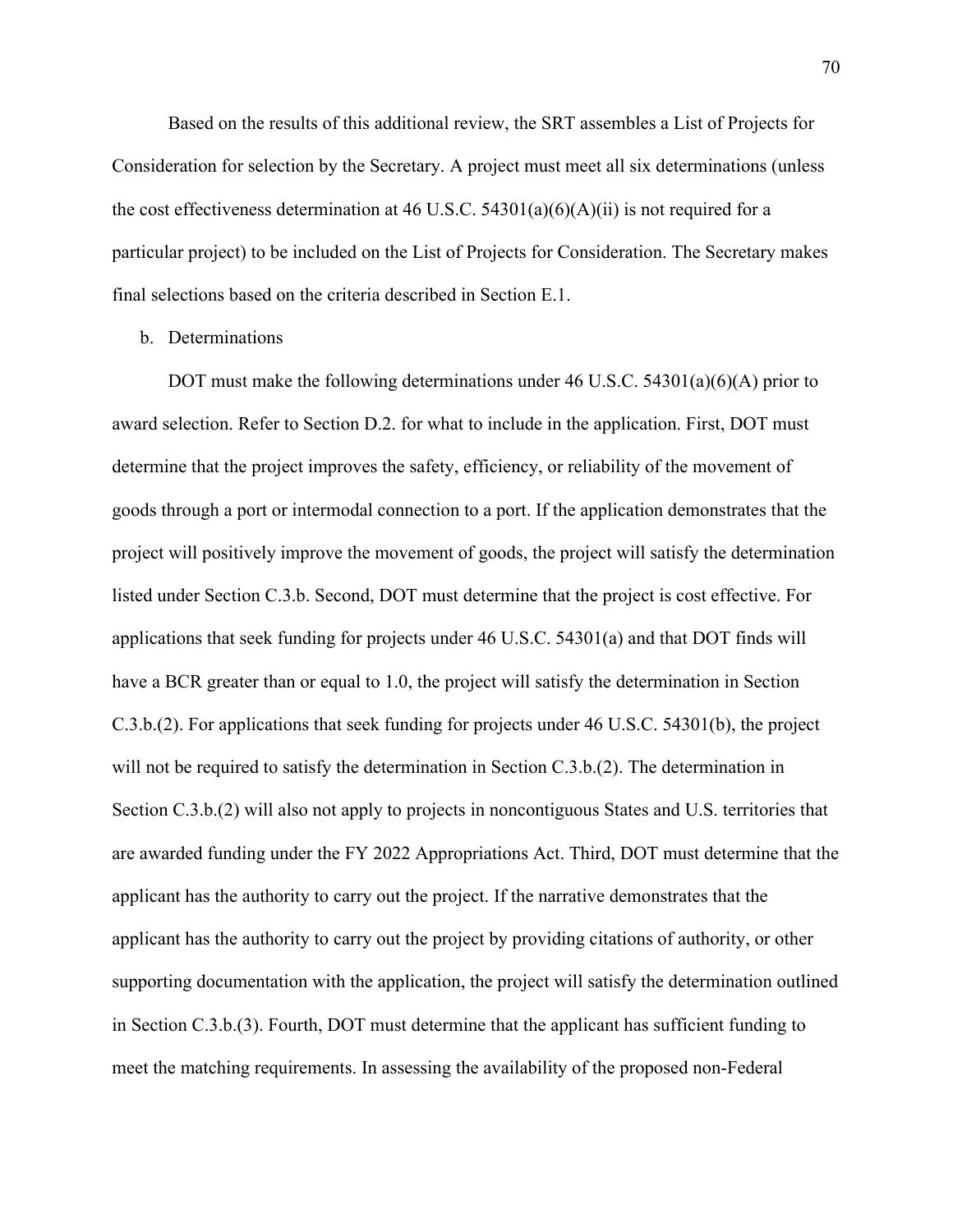financial commitments, DOT will consider the degree to which financing sources are dedicated to the proposed purposes and are highly likely to be available within the proposed project schedule. If the application narrative and project budget demonstrate that the applicant has sufficient funding available to meet the matching requirements, the project will satisfy the determination outlined in Section C.3.b.(4). Fifth, DOT must determine that the project will be completed without unreasonable delay. If the application narrative and project schedule demonstrate that the project is reasonably expected to begin construction no later than 18 months after the date of obligation of funds for the project (that is, the date of a grant agreement) and that it will be fully completed within five years of obligation, the project satisfies the determination outlined in Section C.3.b.(5). Sixth, DOT must determine that the project cannot be easily and efficiently completed without Federal funding or financial assistance. DOT will evaluate how well the narrative demonstrates that the project cannot be easily and efficiently completed without Federal funding or financial assistance available to the project sponsor. If applications sufficiently describe the impacts on the project of Federal funding or financial assistance being unavailable for the project, and show the project cannot be easily or efficiently completed without such assistance, the project will satisfy the determination outlined in Section C.3.b.(6).

c. Follow-up with Applicants

DOT may ask any applicant to supplement data in its application but is not required to do so. Lack of supporting information provided with the application negatively affects competitiveness of the application. Throughout the review and selection process, DOT may seek additional information from an applicant related to project eligibility, whether the project can be completed with a reduced award, or other information needed to complete project analysis. DOT will use email when seeking additional information from an applicant. DOT will send the email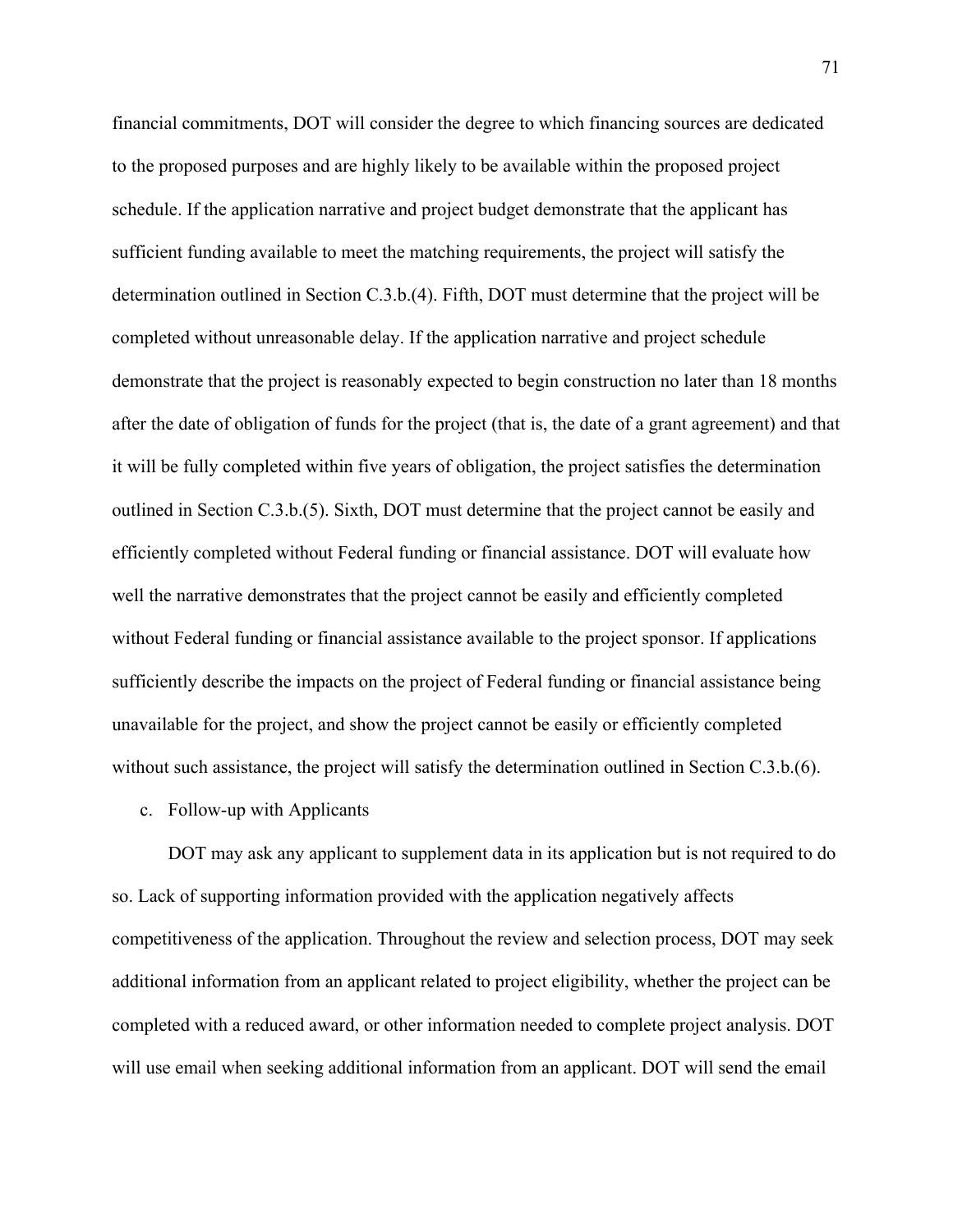to the point(s) of contact listed by the applicant on the Application for Federal Assistance, SF-424.

## 3. Additional Information

Planning grant applications will be evaluated against the same criteria as capital grant applications, and DOT will prioritize funding for projects that propose to move into the construction phase within the period of performance. Accordingly, applications for development phase activities will be less competitive than capital projects.

Prior to obligation of funds, each selected applicant will be subject to a risk assessment as required by 2 CFR 200.206. DOT must review and consider any information about the applicant that is in the designated integrity and performance system accessible through SAM (currently the Federal Awardee Performance and Integrity Information System (FAPIIS)). An applicant may review information in FAPIIS and comment on any information about itself. DOT will consider comments by the applicant, in addition to the other information in FAPIIS, in making a judgment about the applicant's integrity, business ethics, and record of performance under Federal awards when completing the review of risk posed by applicants.

## F. Federal Award Administration Information

1. Federal Award Notice

Following the evaluation outlined in Section E, DOT will announce awarded projects by posting a list of selected projects at www.maritime.dot.gov/PIDPgrants. Notice of selection is not authorization to begin performance or to incur costs for the proposed project. Following that announcement, MARAD will contact the point of contact listed in the SF 424 to initiate negotiation of the grant agreement.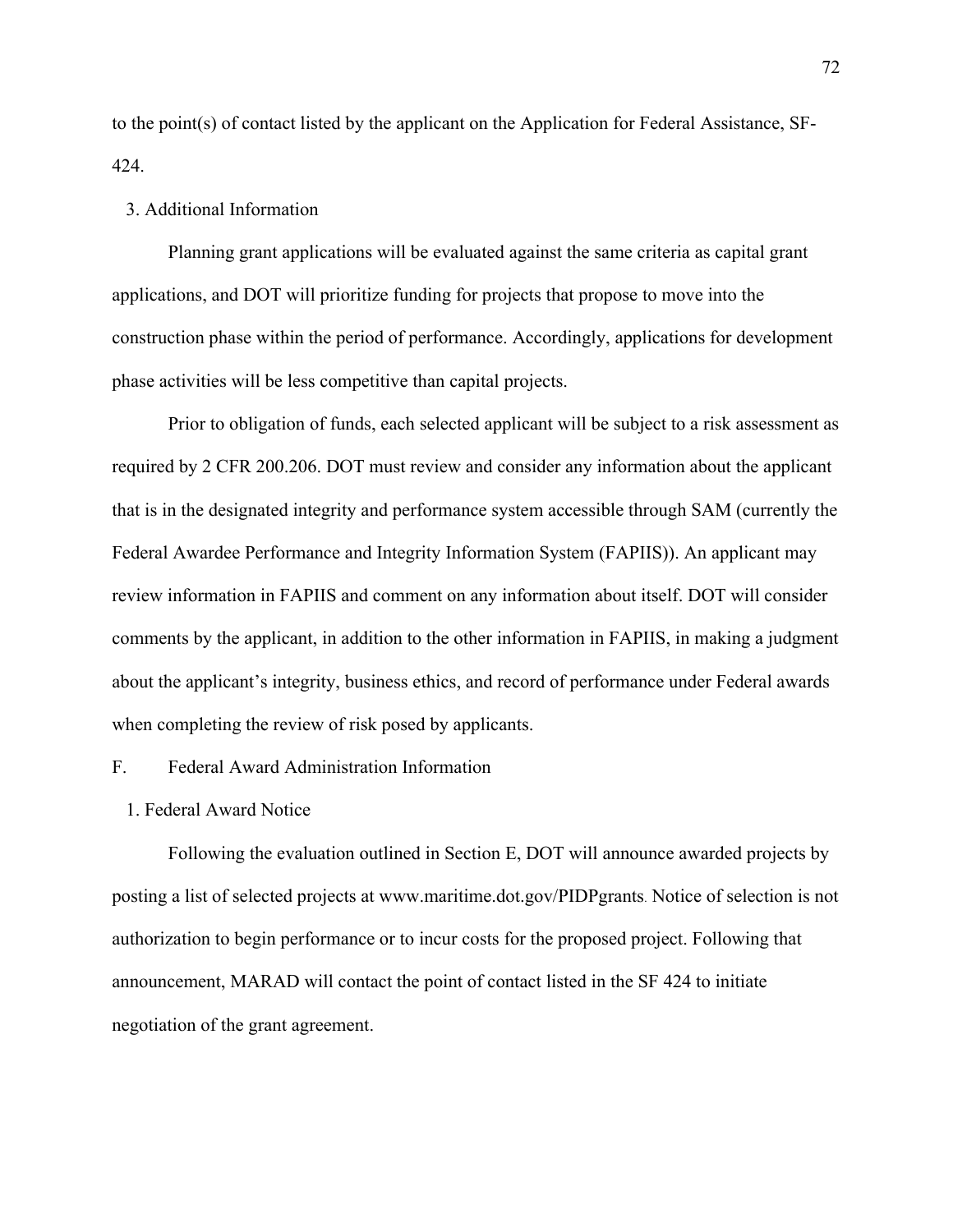Recipients of an award will not receive a lump-sum cash disbursement at the time of award announcement or obligation of funds. Instead, PIDP grant funds will reimburse recipients only after a grant agreement has been executed, allowable expenses are incurred, and a valid request for reimbursement has been submitted and approved by MARAD. PIDP grant recipients must adhere to applicable requirements and follow established procedures to receive reimbursement.

2. Administrative and National Policy Requirements

a. Administrative Requirements

DOT will determine the period of performance for each award based on the specific project that was evaluated and selected. DOT will administer each PIDP grant pursuant to a grant agreement with the grant recipient. Amounts awarded as a grant under this notice from the BIL that are not expended by the grant recipient shall remain available to DOT until September 30, 2032 for use for grants under this program. Funds awarded under the FY 2022 Appropriations Act remain available until expended for grants under this program.

The grant agreement between a grant recipient and MARAD includes two attachments: one labelled "Exhibits" and one labelled "General Terms and Conditions." These attachments include most of the administrative and national policy requirements applicable to PIDP grant awards. Please visit [https://www.maritime.dot.gov/grants/federal-grant-assistance/federal-grant](https://www.maritime.dot.gov/grants/federal-grant-assistance/federal-grant-assistance)[assistance](https://www.maritime.dot.gov/grants/federal-grant-assistance/federal-grant-assistance) for the Exhibits and General Terms and Conditions for prior PIDP awards. The FY 2022 PIDP Exhibits and General Terms and Conditions will be similar to the FY 2021 PIDP documents but will include relevant updates consistent with this notice.

Consistent with the provisions in 46 U.S.C. 54301(a)(10)(B) and 2 CFR 200.458, unless authorized by DOT in writing after DOT's announcement of FY 2022 PIDP awards, any costs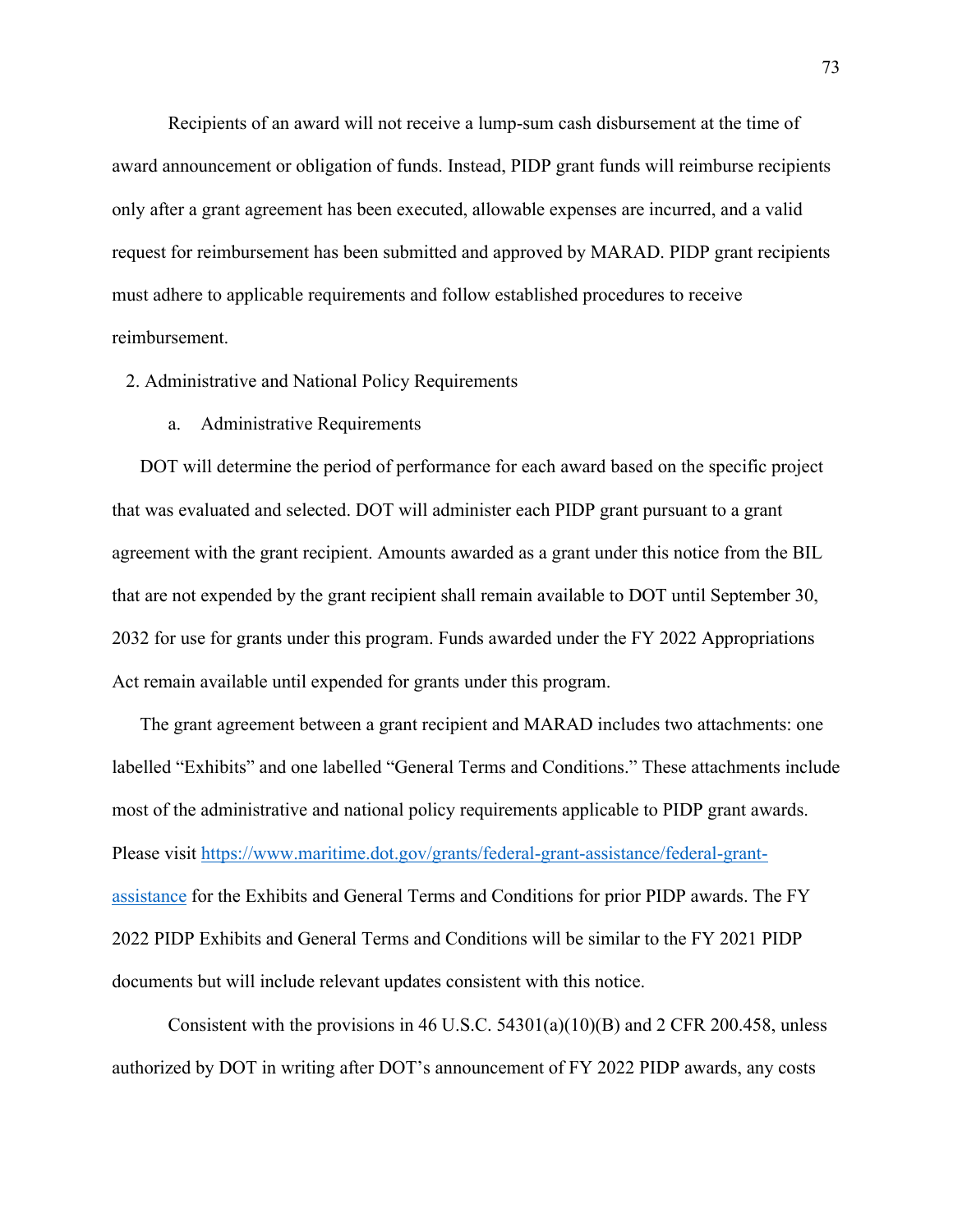incurred prior to DOT's obligation of funds for a project ("pre-award costs") are ineligible for reimbursement and are ineligible to count as match for cost share requirements.

All awards will be administered pursuant to the Uniform Administrative Requirements, Cost Principles and Audit Requirements for Federal Awards found in 2 CFR part 200, as adopted by DOT at 2 CFR part 1201. Additionally, other applicable Federal laws, Executive Orders, and any rules, regulations, and requirements of MARAD will apply to the projects that receive PIDP grant awards.

As expressed in Executive Order 14005, *Ensuring the Future Is Made in All of America by All of America's Workers* (86 FR 7475), it is the policy of the executive branch to use terms and conditions of Federal financial assistance awards to maximize the use of goods, products, and materials produced in, and services offered in, the United States. Consistent with the requirements of the Build America, Buy America Act, no amounts made available through this NOFO may be obligated for a project unless all iron, steel, manufactured products, and construction materials used in the project are produced in the United States. If selected for an award, grant recipients will be required to obtain approval from DOT to waive any of these requirements. To obtain that approval, grant recipients must be prepared to demonstrate how they will maximize the use of domestic goods, products, and materials in constructing their project.

In connection with any program or activity conducted with or benefiting from funds awarded under this notice, recipients of funds must comply with all applicable requirements of Federal law, including, without limitation, the Constitution of the United States; statutory, regulatory, and public policy requirements, including without limitation, those protecting free speech, religious liberty, public welfare, the environment, and prohibiting discrimination; the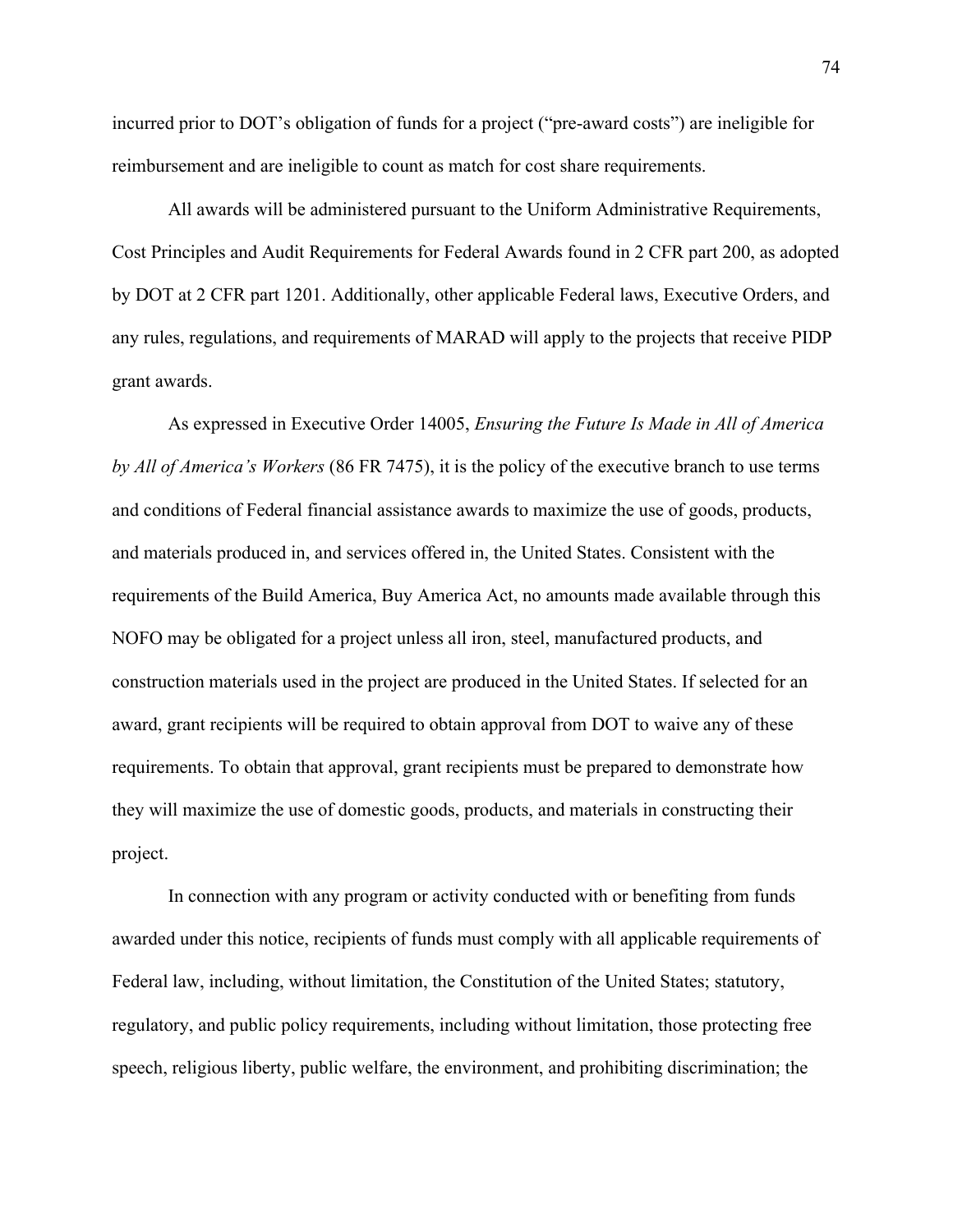conditions of performance, nondiscrimination requirements, and other assurances made applicable to the award of funds in accordance with regulations of DOT; and applicable Federal financial assistance and contracting principles promulgated by the Office of Management and Budget. In complying with these requirements, recipients must ensure that no concession agreements are denied, or other contracting decisions made on the basis of speech or other activities protected by the First Amendment.

Further, financial assistance recipients must comply with health and safety, labor, employment, and equal employment opportunity laws including, but not limited to, the right to organize, proper classification of workers as employees or independent contractors, and the Occupational Safety and Health Act.

If DOT determines that a recipient has failed to comply with applicable Federal requirements, DOT may terminate the award of funds and disallow previously incurred costs, requiring the recipient to reimburse any expended award funds.

The recipient shall award each contract or sub-contract for program management, construction management, planning studies, feasibility studies, architectural services, preliminary engineering, design, engineering, surveying, mapping, or related services with respect to the project in the same manner that a contract for architectural and engineering services is negotiated under the Brooks Act, 40 U.S.C. 1101-1104, or an equivalent qualifications-based requirement prescribed for or by the recipient and approved in writing by DOT.

Additionally, Federal prevailing wage rate requirements included in subchapter IV of chapter 31 of title 40, U.S.C., apply to all projects receiving funds under this program, and apply to all parts of the project, whether funded with PIDP grant funds, other Federal funds, or non-Federal funds.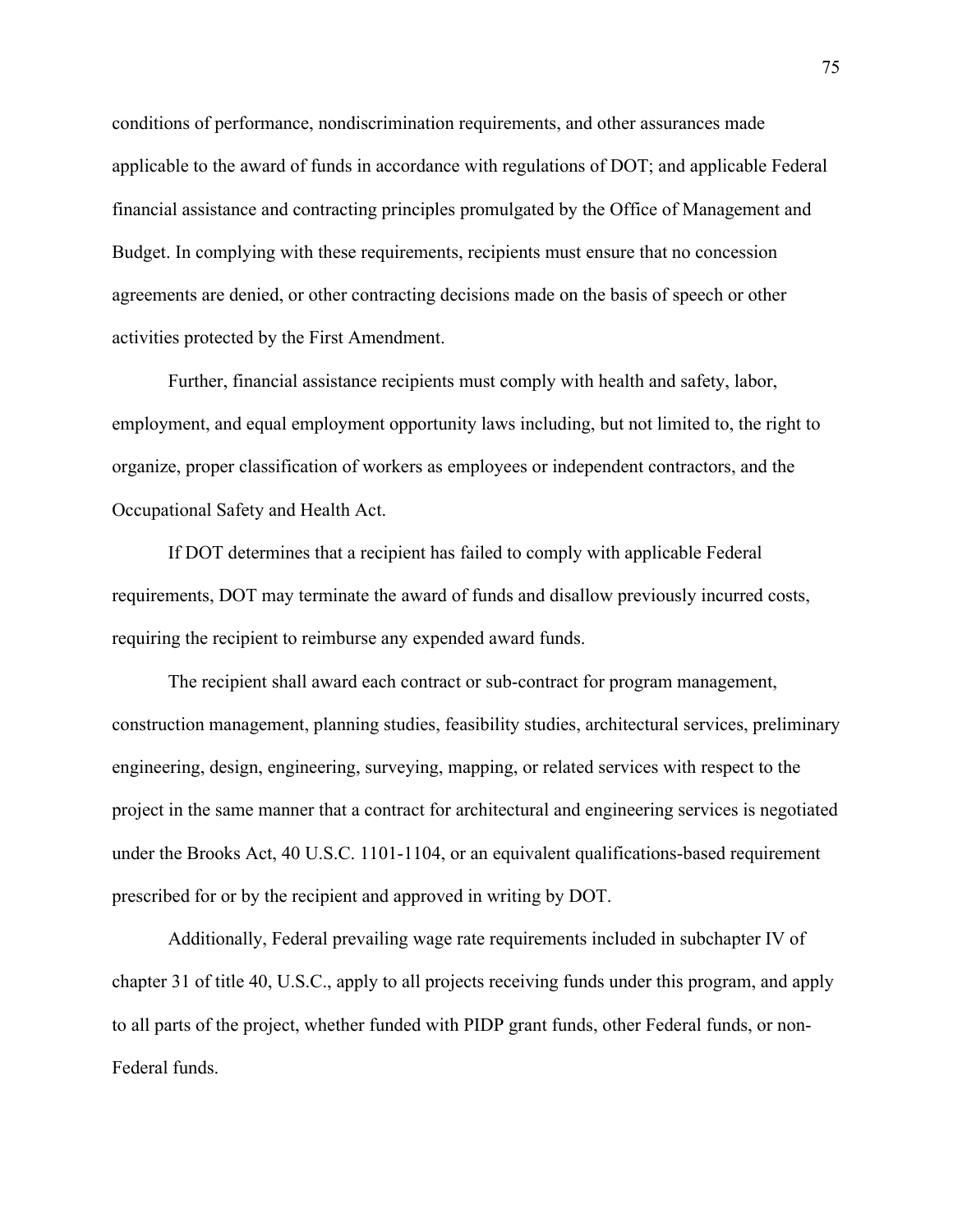#### b. Program Requirements

# (1) Climate Change and Environmental Justice Impact Consideration

Each applicant selected for PIDP grant funding must demonstrate an effort to consider climate change and environmental justice impacts as described in sections A and D. Projects that have not sufficiently considered climate change and environmental justice in their planning, as determined by the Department, will be required to do so before receiving funds for construction, consistent with Executive Order 14008, *Tackling the Climate Crisis at Home and Abroad* (86 FR 7619). In the grant agreement, applicants will be required to certify that they have taken one or more of the activities identified in Section E.1.a.(4), or will be required to propose a new activity that addresses climate change and environmental justice to be completed prior to obligation of funds.

# (2) Advancing Equity and Opportunity for All

Each applicant selected for PIDP grant funding must demonstrate an effort to advance equity as described in Section D. Projects that have not sufficiently considered equity in their planning, as determined by the Department, will be required to do so before receiving funds for construction, consistent with Executive Order 13985, *Advancing Racial Equity and Support for Underserved Communities Through the Federal Government* (86 FR 7009) and Executive Order 14052, *Implementation of the Infrastructure Investment and Jobs Act* (86 FR 64335). In the grant agreement, applicants will be required to certify that they have taken one or more of the activities listed in Section E.1.a.(5), or will be required to propose a new activity that addresses equity to be completed prior to obligation of construction funds.

(3) Workforce and Labor Standards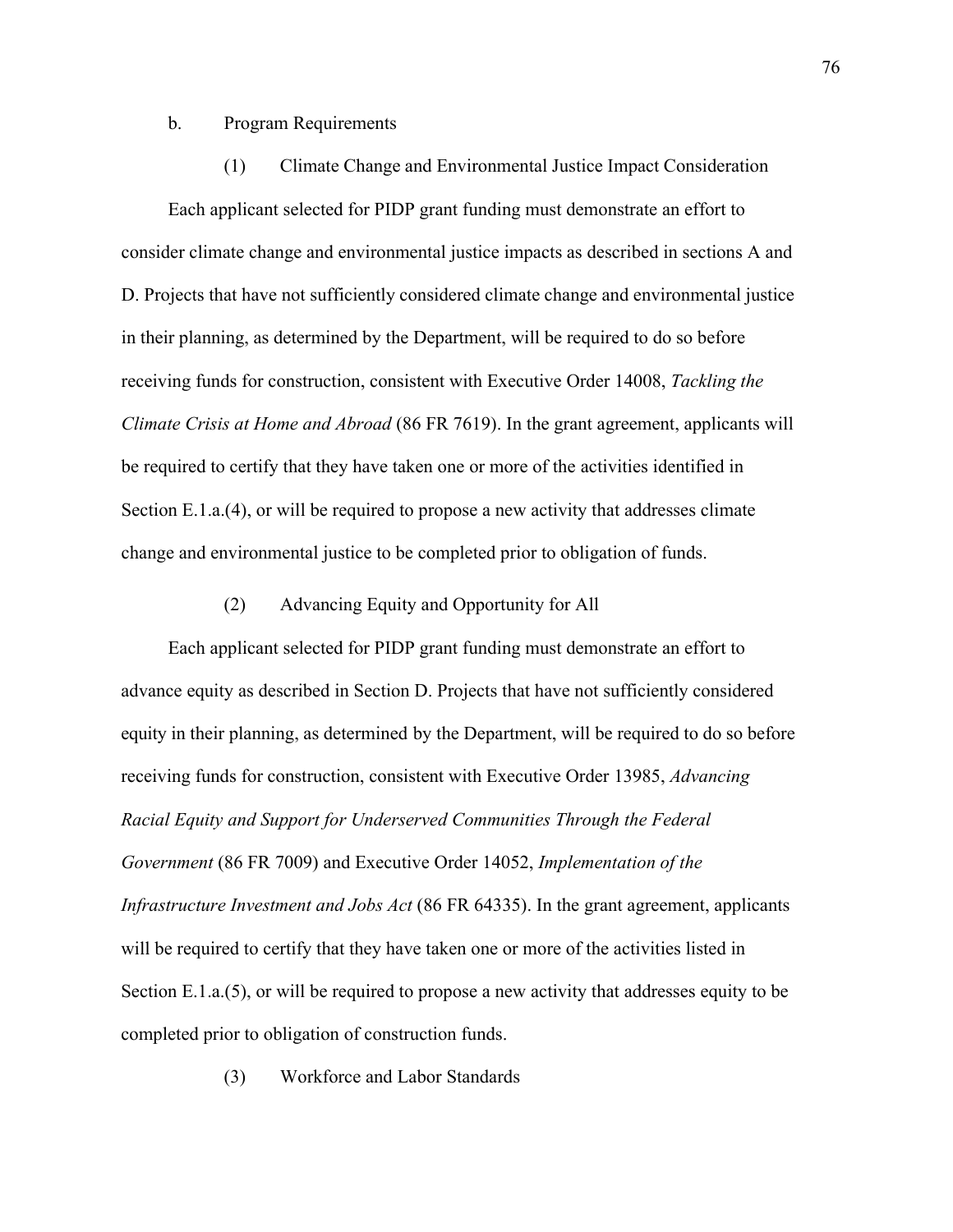Each applicant selected for PIDP grant funding must demonstrate, to the full extent possible consistent with the law, an effort to create good-paying jobs with the free and fair choice to join a union and incorporation of strong labor standards as described in Section A. Projects that have not sufficiently considered job quality and labor rights, standards, and protections in their planning, as determined by the Department, will be required to do so, to the full extent possible under the law, before receiving funds for construction, consistent with Executive Order 14025, *Worker Organizing and Empowerment* (86 FR 22829) and Executive Order 14052, *Implementation of the Infrastructure Investment and Jobs Act* (86 FR 64335). PIDP funds may not be used to support or oppose union organizing.

3. Reporting

This section of the notice provides general information about the reporting requirements that accompany PIDP grant funding. Potential applicants should review these requirements to ensure that they can satisfy them if they receive an award. A recipient's failure to timely submit required reports may result in termination of an award and a legal requirement for the recipient to return funding to DOT.

a. Progress Reporting on Grant Activities

Each applicant selected for PIDP grant funding must submit quarterly progress reports and Federal Financial Reports (SF–425) to monitor project progress and ensure accountability and financial transparency in the PIDP.

b. Outcome Performance Reporting

Each applicant selected for PIDP grant funding must collect information and report on the project's observed performance with respect to the relevant long-term outcomes that are expected to be achieved through construction of the project. Performance indicators will include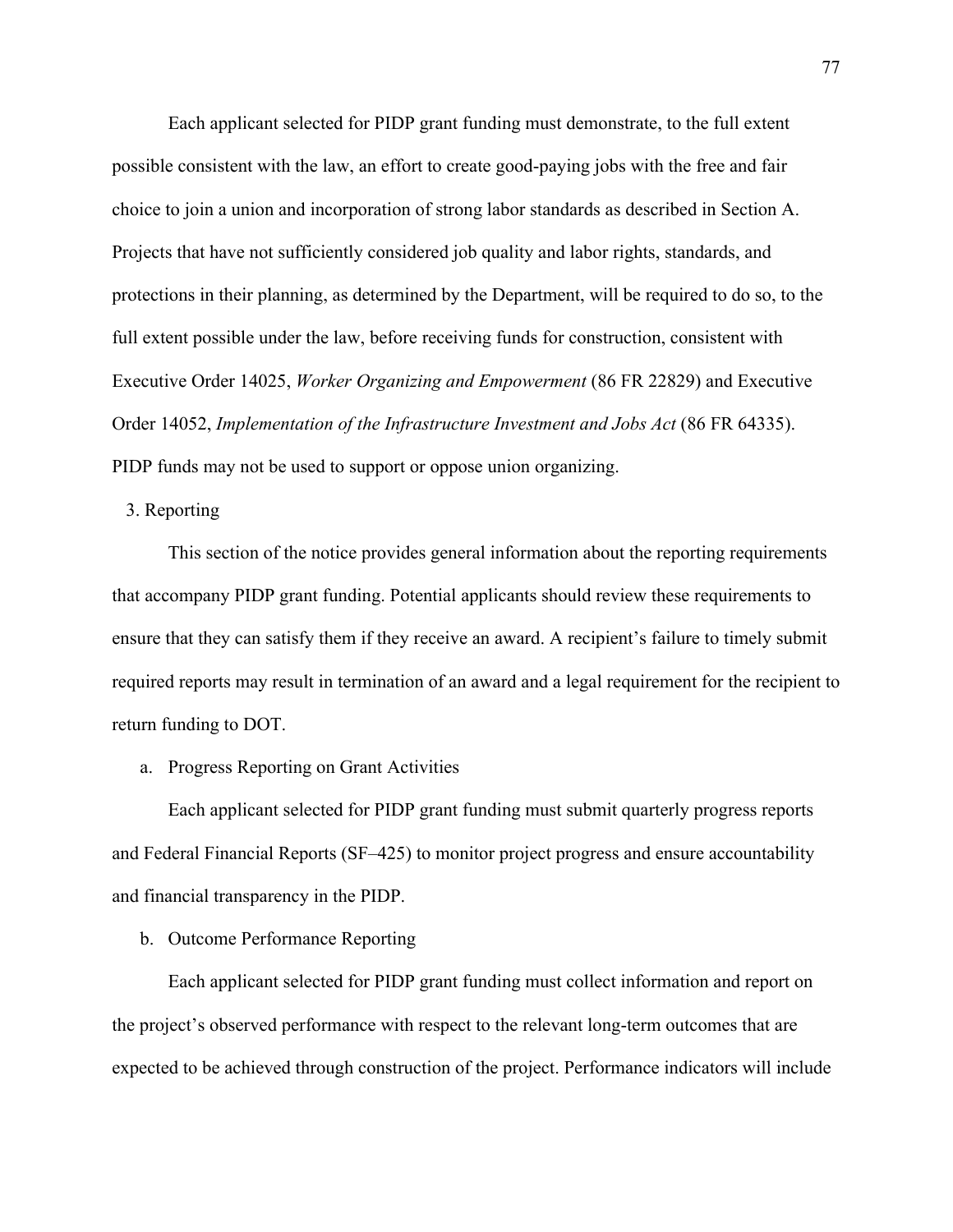formal goals or targets for a period determined by DOT. They will be used to evaluate and compare projects and monitor the results that grant funds achieve to the intended long-term outcomes of the PIDP. To the extent possible, performance indicators used in the reporting will relate to at least one of the merit criteria defined in Section E and to a benefit estimated in the BCA. DOT expects that the level of performance will be consistent with estimates used in the applicant's BCA. Performance reporting continues for three years after project construction is completed, and DOT does not provide PIDP grant funding specifically for performance reporting. For each project selected for award, DOT, with input from the grant recipients, will identify the measures to be collected. Those measures and the reporting requirements will be formalized in the agreement obligating award funds for the project.

# c. Port Performance Reporting

DOT is required to report annually on port performance (see Sec. 6314 of the FAST Act). To help DOT more accurately assess port performance, DOT may ask PIDP grant recipients to validate data DOT receives related to the project, particularly on cargo throughput. Data which DOT may ask the applicant to verify as a condition of award may include some or all of the following: total capacity of inbound and outbound cargo; total volume of inbound and outbound cargo; average number of lifts per hour of containers by crane; average vessel turn time by vessel type; average cargo or container dwell time; port storage capacity and utilization; modal throughput statistics, including rail and truck turn times; types of cargo moved; presence and location of intermodal connectors; physical size of the terminals within the port boundaries; maximum authorized channel depth and maximum actual/current channel depth; schedule of vessel arrivals (for use in determining vessel on-time performance); and berth utilization.

d. Reporting of Matters Related to Recipient Integrity and Performance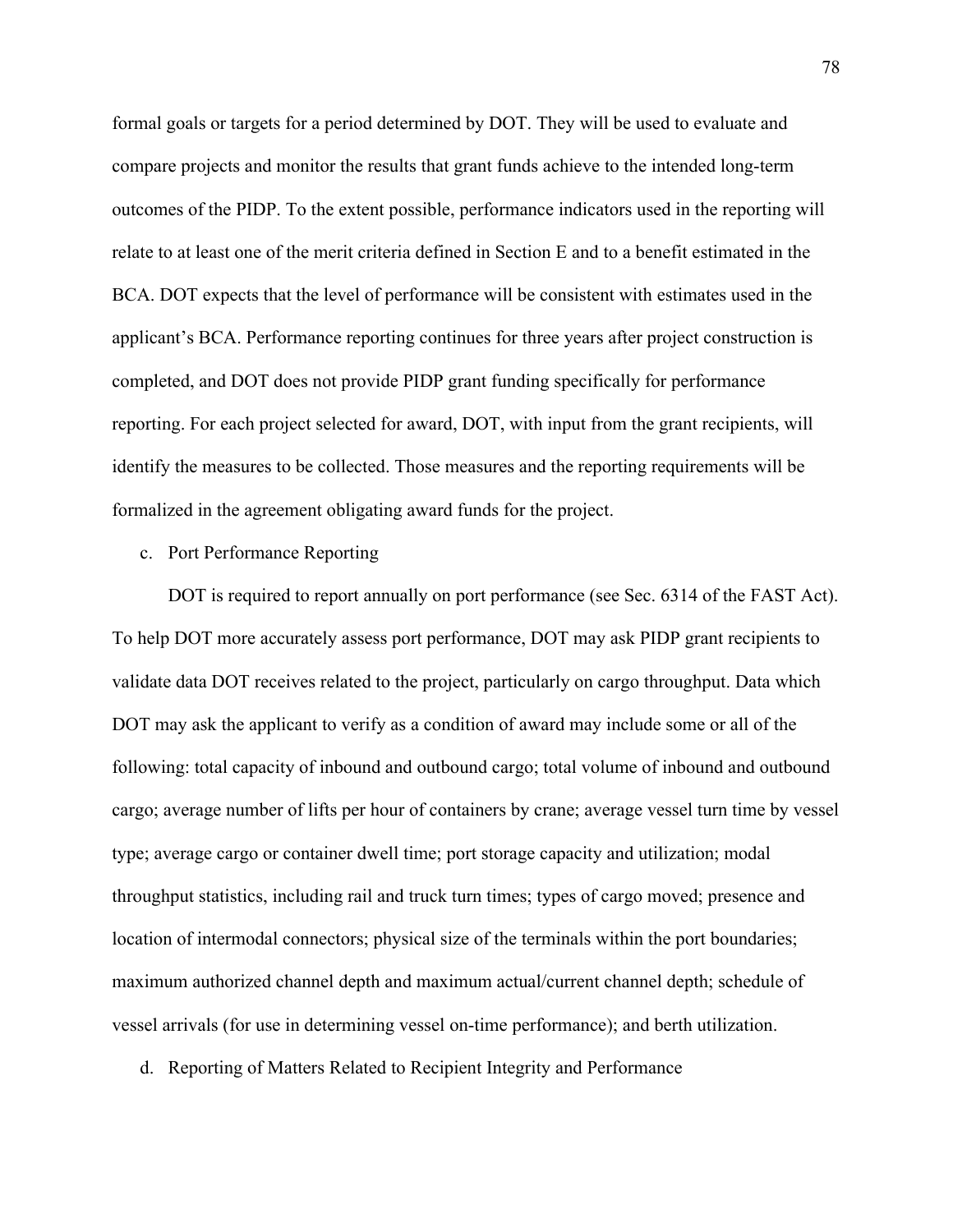If the total value of a selected applicant's currently active grants, cooperative agreements, and procurement contracts from all Federal awarding agencies exceeds \$10,000,000 for any period of time during the period of performance of this Federal award, then the applicant during that period of time must maintain the currency of information reported to the SAM that is made available in the designated integrity and performance system (currently FAPIIS) about civil, criminal, or administrative proceedings described in paragraph 2 of this award term and condition. This is a statutory requirement under section 872 of Public Law 110–417, as amended (41 U.S.C. 2313). As required by section 3010 of Public Law 111–212, all information posted in the designated integrity and performance system on or after April 15, 2011, except past performance reviews required for Federal procurement contracts, will be publicly available.

G. Federal Awarding Agency Contacts

For further information concerning this notice please contact the PIDP staff via email at *PIDPgrants@dot.gov,* or call Aubrey Parsons at 202–366–8047. A TDD is available for individuals who are deaf or hard of hearing at 202–366–3993. In addition, DOT will post answers to questions and requests for clarifications at www.maritime.dot.gov/PIDPgrants*.* To ensure applicants receive accurate information about eligibility or the program, the applicant is encouraged to contact DOT with questions directly, rather than through intermediaries or third parties. DOT may also conduct briefings on the PIDP grants selection and award process upon request.

H. Other Information

# 1. Protection of Confidential Business Information

All information submitted as part of or in support of any application shall use publicly available data or data that can be made public and methodologies that are accepted by industry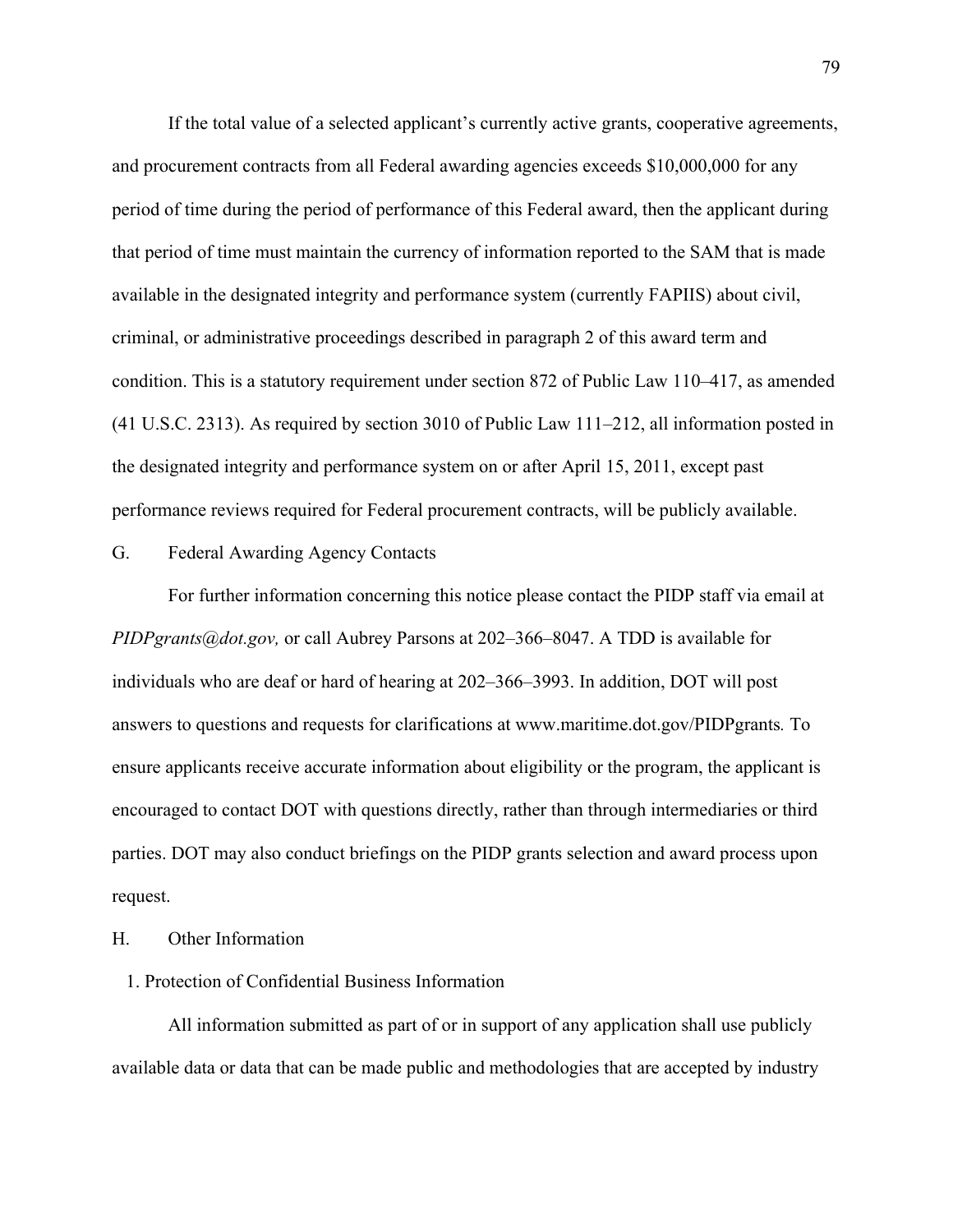practice and standards, to the extent possible. If the applicant submits information that the applicant considers to be a trade secret or confidential commercial or financial information, the applicant must provide that information in a separate document, which the applicant may crossreference from the application narrative or other portions of the application. For the separate document containing confidential information, the applicant must do the following: (1) state on the cover of that document that it "Contains Confidential Business Information (CBI)"; (2) mark each page that contains confidential information with "CBI"; (3) highlight or otherwise denote the confidential content on each page; and (4) at the end of the document, explain how disclosure of the confidential information would cause substantial competitive harm. DOT will protect confidential information complying with these requirements to the extent required under applicable law. If DOT receives a Freedom of Information Act (FOIA) request for the information that the applicant has marked in accordance with this section, DOT will follow the procedures described in its FOIA regulations at 49 CFR § 7.29. Only information that is in the separate document, marked in accordance with this section, and ultimately determined to be confidential under § 7.29 will be exempt from disclosure under FOIA.

# 2. Publication and Sharing of Application Information

Following the completion of the selection process and announcement of awards, DOT intends to publish a list of all applications received along with the names of the applicant organizations and funding amounts requested. Except for the information properly marked as described in Section H.1., DOT may make application narratives publicly available or share application information within DOT or with other Federal agencies if DOT determines that sharing is relevant to the respective program's objectives.